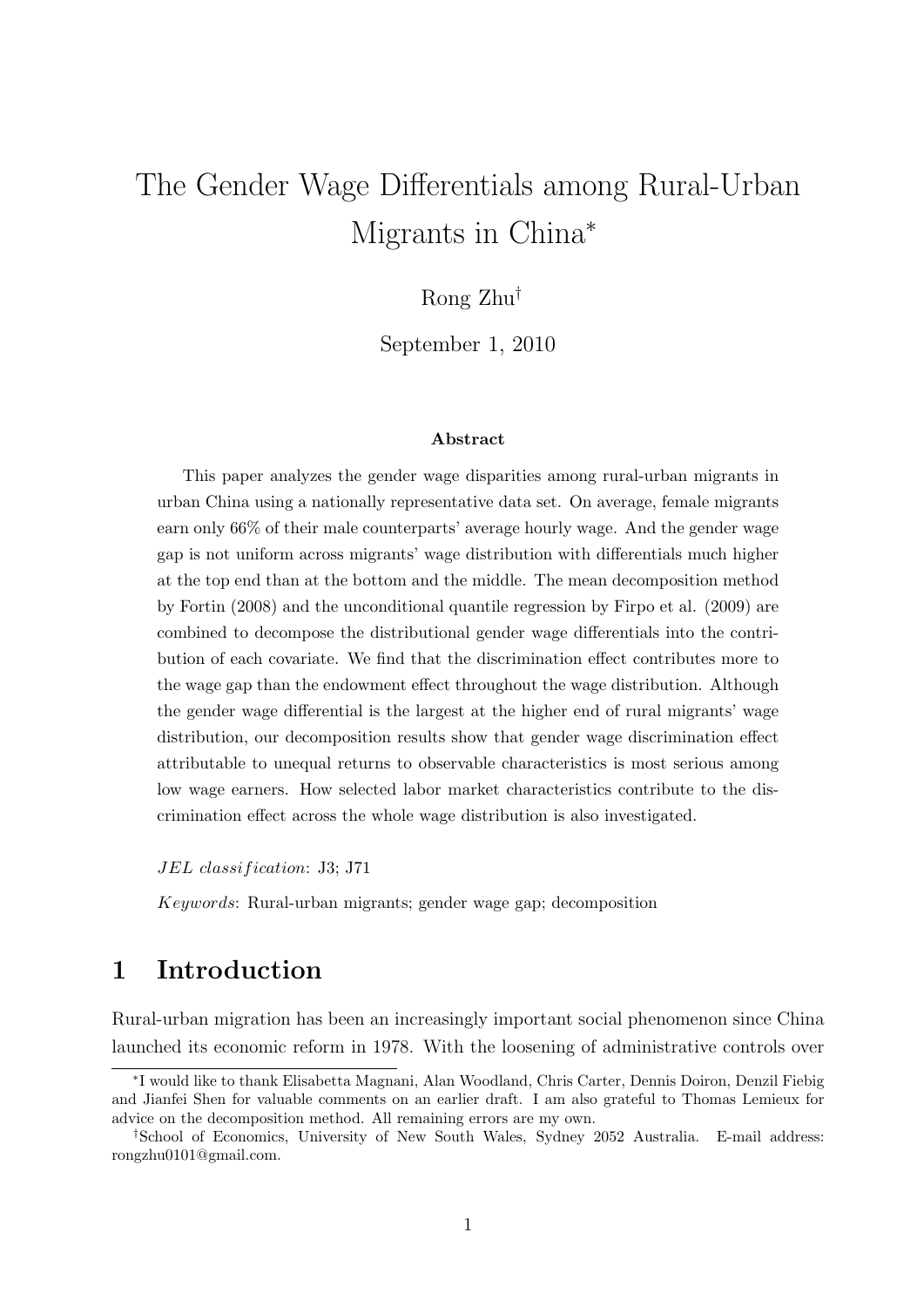population movements between rural and urban areas and the increasing disparity in ruralurban income gaps, the number of rural-urban migrants has increased significantly from an estimate of 34 millions in 1990 (Cai, 1996) to 80 millions in 1995 (Meng and Zhang, 2001), and it further rose to nearly 132 millions in 2006 (Demurger et al., 2009). According to China's census data in 2005, migrant workers account for over 20% of the labor force in the urban labor market. As the most important form of internal migration in China, rural-urban migration has exerted profound effects on the labor market and attracted much attention from both economists and policy-makers (Zhao, 2005).

The unique Household Registration System (Hukou System) implemented in China makes its rural-urban migration different from the internal migration in other developing economies.<sup>1</sup> The Hukou system, which was introduced in the 1950s, was a civil status registration system through which the government allocated housing and jobs, rationed food and necessities. At that time, the close relationship between place of residence and access to consumer goods and job opportunities made it almost impossible for people with rural Hukou to live in urban areas (Zhao, 2005; Poncet, 2006). Since in the late 1970s, the implementation of the Household Responsibility System in rural China has led to the abandonment of the rationing system and brought greater freedom to rural workers for choosing their occupations, which made rural-urban migration possible. In the meantime, the development of labor-intensive industries created more job opportunities in urban areas and this constituted an important 'pull' factor for rural-urban migration. Furthermore, the rising disparities in earnings between rural and urban areas 'pushed' rural workers to leave the countryside and seek better employment opportunities in cities (Poncet, 2006). Constraints on migration has been eased thereafter. Since the mid and late 1980s, rural to urban migration has become a constant social phenomenon.

Although many reforms has been implemented, the Household Registration System still imposes many constraints on rural migrants and makes the urban labor market segregated between urban residents and rural migrants (Meng and Zhang, 2001). In the urban labor market, only an individual holding an urban Hukou is eligible to take up certain types of jobs.<sup>2</sup> It is usually very difficult for rural migrants to enter formal sector (Meng ,2001). Without urban Hukou, they are usually not covered in urban social security system and they are not entitled to other social benefits such as health insurance. In addition, rural migrants are generally less educated and low skilled. Deliberate discrimination against migrants in cities remained legal until very recently and they are usually treated as secondclass workers by employers and government departments (Gagnon et al., 2009; Demurger et al., 2009). Migrant workers usually work for longer hours than urban residents, but

<sup>&</sup>lt;sup>1</sup>See Zhao (2005) for the origin and evolution of the  $Hukou$  system and a survey of related literature on rural-urban migration in China.

<sup>&</sup>lt;sup>2</sup>Using a nationally representative data, Demurger et al.  $(2009)$  found that 52% of urban workers were professionals, technicians or official workers. However, the percentage was only 7% for migrant workers.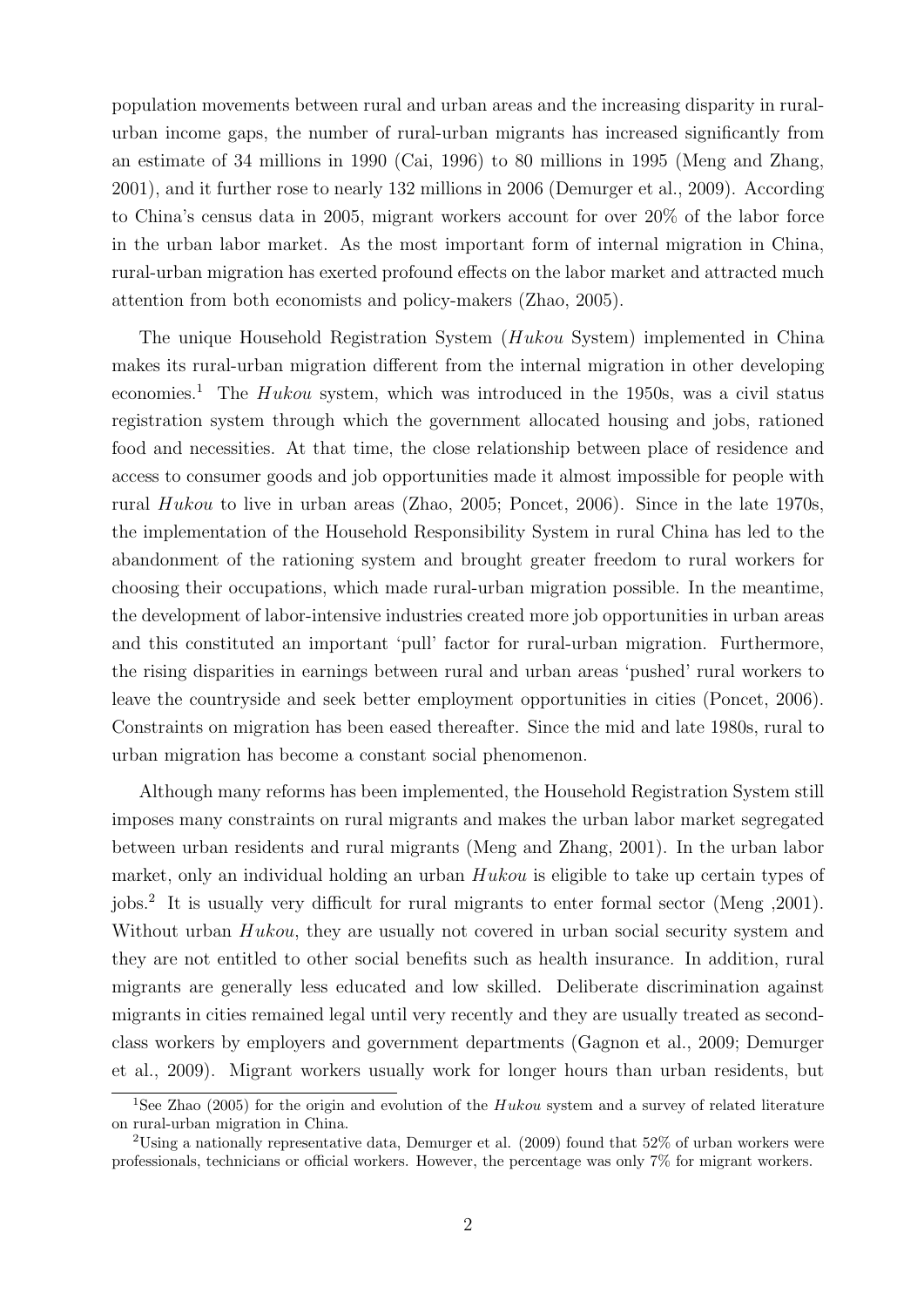the earnings they receive are often far below those of urban workers. The situation is exacerbated by the fact that the prejudiced city policies make it very difficult for rural migrants to change their rural  $Hukou$  to urban  $Hukou$ , despite the substantial amount of time they have spent working in urban areas (Wang and Zhuo, 1999).

The different treatments to workers in the same labor market intrigue some scholars to investigate what contributes to the hourly wage differentials between urban residents and rural migrants. Using data sets from Shanghai, Meng and Zhang (2001) found significant differences in occupational attainments and wage differentials between urban residents and rural migrants. They also found that productivity-related differences between the two groups cannot explain most of the average wage differentials, which is likely to be attributable to discrimination. With the data from 2002 China Household Income Project, Demurger et al. (2009) found a much contrasted sectoral allocation between the two groups. Their decomposition analysis based on simulation showed that a large share of earnings difference is due to the substantial differences in population characteristics. Other studies have been devoted to the understanding of the determination of rural-urban migration decisions (see, for example, Hare, 1999). Special attention has been paid to the effects of factors like education (Zhao, 1997), earnings differences (Zhao, 1999; Zhu, 2002) and human capital externalties (Liu, 2008) on migration decisions. In addition, some other studies focus on investigating whether and how the influx of rural migrants into urban areas contributes to China's economic growth (Liang, 2001; Zhang and Song, 2003).

Given the abundance of literature studying the wellbeing of rural migrants in China, it is also of interest to know whether female migrants are treated equally to male migrants in the urban labor market. This paper contributes to existing literature by examining rural migrants' wage determination for both genders and the wage differentials between them. While there are some previous literature documenting the wage determination of this special group (see Meng, 1998; Meng, 2001; Hare, 2002; Lu and Song, 2006), they generally suffer from three major drawbacks. First, the data sets they used for analysis are usually surveyed at one or several cities in China, which are not nationally representative. Second, they mainly focus on how average wage is affected by labor market characteristics. However, it can also be of interest and significance to evaluate wage determination at different points of wage distribution. The rate of return to factors like education may not be identical at all earnings levels. Furthermore, none of previous literature has decomposed migrants' gender wage gap across wage distributions.<sup>3</sup> It is important to know whether and how labor market characteristics contribute to distributional wage differentials.

In this paper, using a nationally representative rural migrants data set from 2002 China

<sup>&</sup>lt;sup>3</sup>The gender wage gap problem for urban residents has been very documented. Using decomposition methods, some studies investigate the average gender gap gap among urban residents (Gustafsson and Li, 2000; Hughes and ,aurer-Faazio, 2002; Wang and Cai, 2008) and the distributional gender wage differential among them (Bishop et al., 2005; Chi and Li, 2008; Zhang et al., 2008).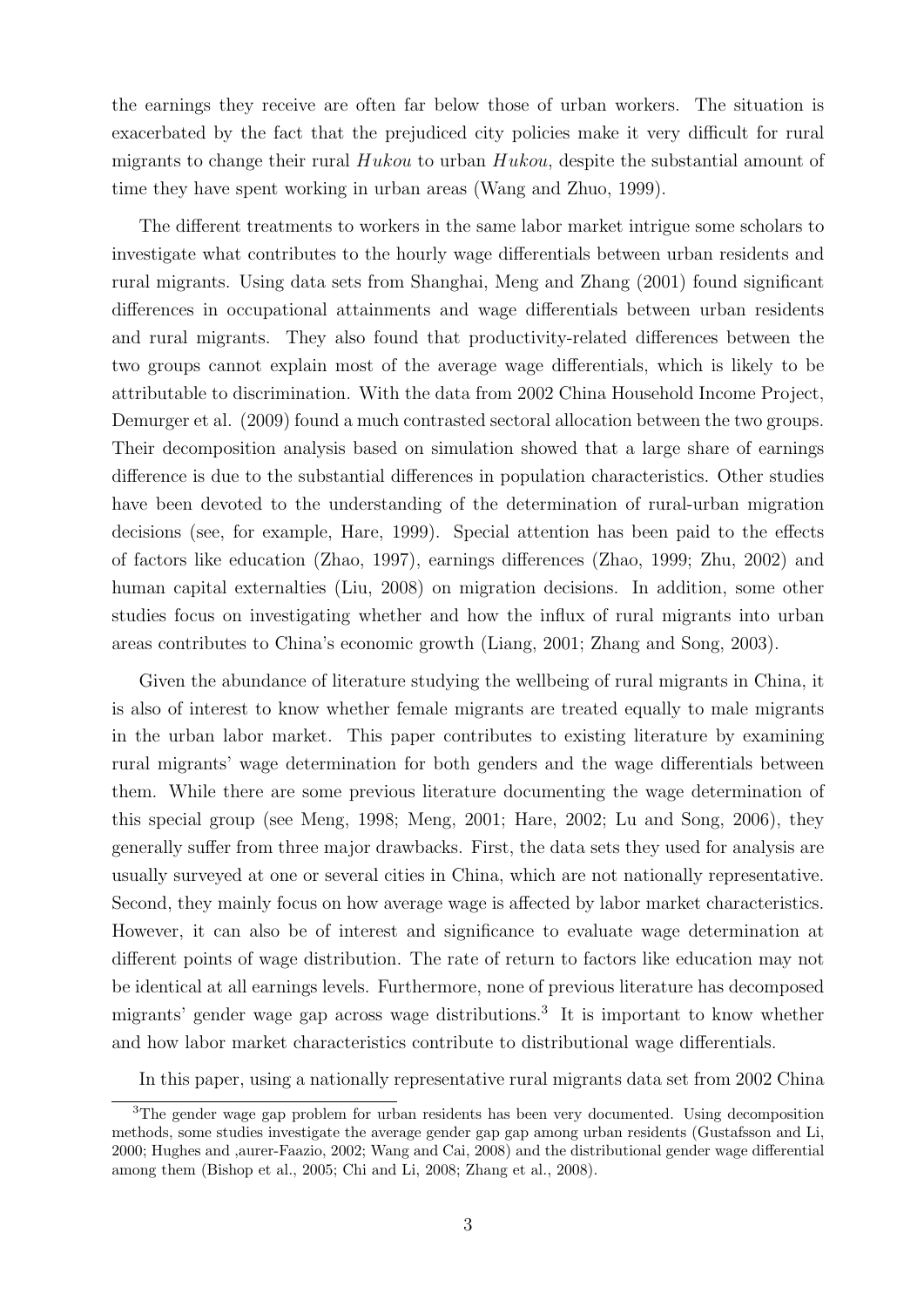Household Income Project, we analyze the wage determination for both genders by using OLS estimation and the unconditional quantile regressions developed by Firpo et al. (2009). To decompose mean gender wage gap, we apply a recently-developed regression compatible procedure by Fortin (2008), which can solve two invariance problems in the widely-used mean decomposition method by Oaxaca (1973) and Blinder (1973). Methodologically, to decompose the wage differentials at different quantiles between both genders, we propose to extend the mean decomposition method by Fortin (2008) to quantile decomposition with the unconditional quantile regression by Firpo et al. (2009). It is much computationally simpler than other quantile decomposition methods available (see, for example, Machado and Mata, 2005 and Melly, 2005) and it can divide up both the endowment effect and the discrimination effect into the contribution of each explanatory variable.

On average, female migrants earn only 66% of their male counterparts' average hourly wage. We find that the gender wage gap is not even across migrants' wage distribution. In contrast to the "sticky floor" effect found among China's urban workers in previous literature (Chi and Li, 2008), we find that gender wage differentials are the highest at the top end of rural-urban migrants' wage distribution. By using OLS and unconditional quantile regressions, we find that the returns to observable characteristics differ by gender and these differences change as we move up the wage distributions. Our decomposition results show that the discrimination effect attributable to unequal returns to labor market characteristics contributes more to the wage gap than the endowment effect across the wage distribution. Although the wage differential is the largest at the higher end of wage distributions, the decomposition results show that the gender wage discrimination problem is most serious among low wage migrants. We also investigate how selected observable characteristics contribute to the discrimination effect against female migrants throughout the wage distribution. We find a changing pattern that cannot be revealed by mean decomposition.

The remainder of this paper is organized as follows. Section 2 is a description of the data set and raw gender wage differentials among rural migrants. In section 3, we present the mean and quantile decomposition method. Section 4 presents the regression and decomposition results. Section 5 concludes.

# 2 Data and Descriptive Statistics

### 2.1 Data and Variables

The data used for this study is the rural-urban migrants survey from the 2002 China Household Income Project (CHIP  $2002$ ).<sup>4</sup> The survey was conducted by economists from

<sup>&</sup>lt;sup>4</sup>The data set was obtained from the Inter-University Consortium for Political and Social Research (ICPSR). Website: http://www.icpsr.umich.edu/icpsrweb/ICPSR/studies/21741.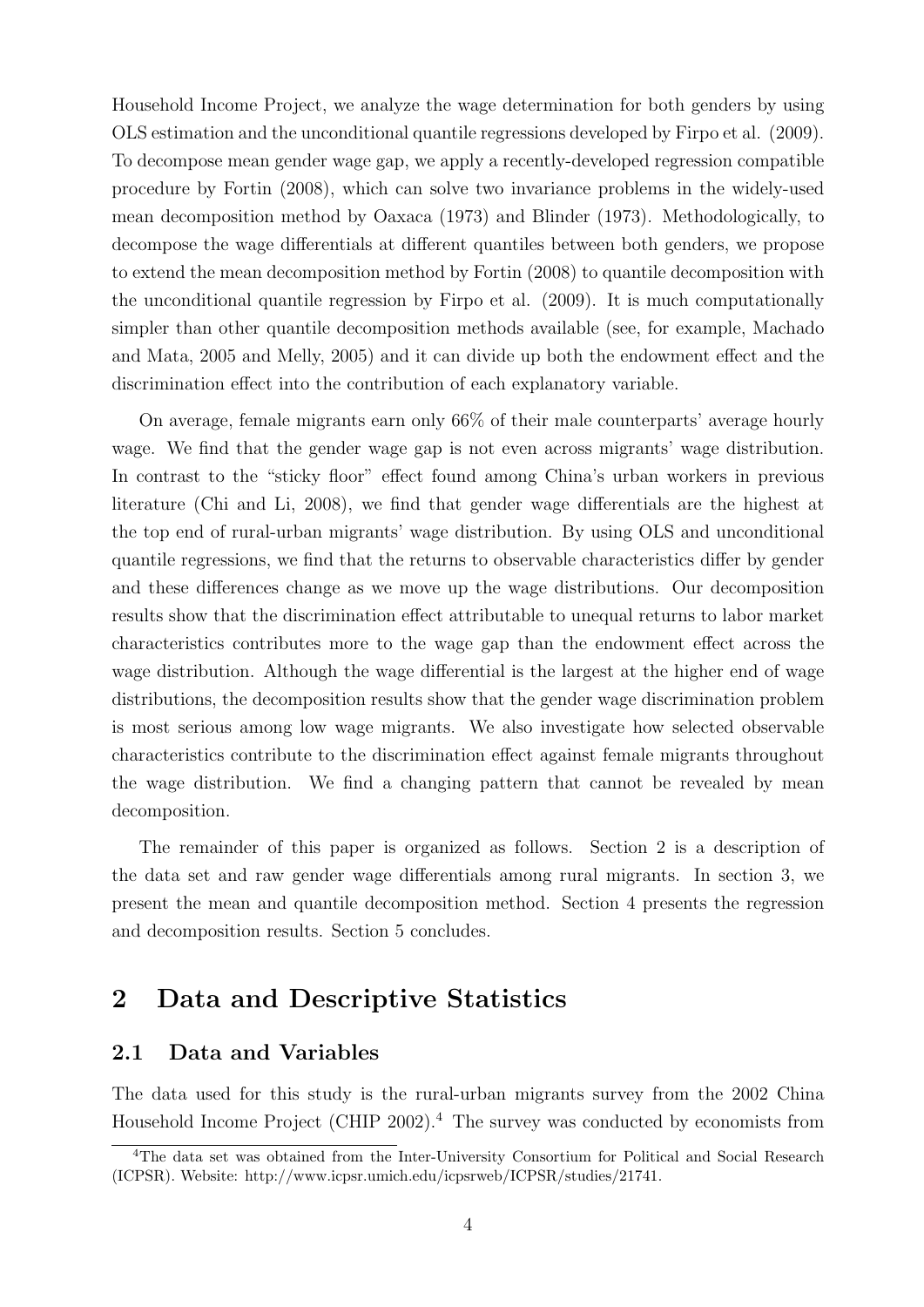the Chinese Academy of Social Sciences in 2003. To ensure its representativeness, the sample was drawn by the National Bureau of Statistics and the survey was conducted in 10 provinces and 2 province-level municipalities in China.<sup>5</sup> Rural-urban migrants are defined to be those living in urban areas but with rural  $Hukou$  status. However, the migrant workers who live on construction sites or in factory dormitories were not covered in the survey. Only those living in residential neighborhoods and communities in cities were surveyed (Khan and Riskin, 2005; Demurger et al., 2009). As discussed in Demurger et al. (2009), the sample we use is considered to be nationally representative of those long-terms migrants who can settle in China's urban areas.<sup>6</sup>

The survey covers 5,327 individuals. We restrict our attention to the migrants aged between 18 and 60 with positive earnings in 2002, then the sample is reduced to 3,319 observations.<sup>7</sup> Following the standard approach in the literature, any observation with missing information on variables for this analysis is dropped, and this result in our final sample consisting of 3,285 rural migrants, of which 1,865 are males and 1,420 are females.

| Lable 1. Dummary Diamonts by Octivity |       |           |                                                    |       |            |  |  |  |
|---------------------------------------|-------|-----------|----------------------------------------------------|-------|------------|--|--|--|
|                                       | Male  |           | Female                                             |       | Normalized |  |  |  |
|                                       | Mean  | <b>SD</b> | Mean                                               | SD    | Difference |  |  |  |
| Monthly income                        | 903.3 | 1144      | 635.4                                              | 462.5 | 0.217      |  |  |  |
| Hourly wage                           | 3.720 | 5.481     | 2.454                                              | 1.982 | 0.217      |  |  |  |
| Log(Hourly wage)                      | 0.994 | 0.715     | 0.692                                              | 0.621 | 0.319      |  |  |  |
| Age                                   | 35.27 | 8.406     | 33.46                                              | 7.877 | 0.157      |  |  |  |
| Education                             | 8.295 | 2.624     | 7.469                                              | 2.873 | 0.212      |  |  |  |
| Experience                            | 7.672 | 5.361     | 6.219                                              | 4.389 | 0.210      |  |  |  |
| Tenure                                | 5.412 | 4.510     | 4.728                                              | 3.790 | 0.116      |  |  |  |
| Married                               | 0.904 | 0.295     | 0.897                                              | 0.304 | 0.016      |  |  |  |
| Minority                              | 0.091 | 0.287     | 0.077                                              | 0.267 | 0.034      |  |  |  |
| Permwork                              | 0.060 | 0.237     | 0.044                                              | 0.206 | 0.048      |  |  |  |
| Interprov                             | 0.337 | 0.473     | 0.313                                              | 0.464 | 0.036      |  |  |  |
| Observations                          | 1,865 |           | 1,420                                              |       | 3,285      |  |  |  |
|                                       |       |           | $\overline{\mathbf{v}}$<br>$\overline{\mathbf{v}}$ |       |            |  |  |  |

Table 1: Summary Statistics by Gender

*Note*: Normalized difference is calculated as  $\frac{\overline{X_m-X_f}}{\sqrt{C_m^2+C_f}}$  $\frac{m-X_f}{S_m^2+S_f^2}$ , where  $S_m^2$  and  $S_f^2$  are

the within-group variances of  $X$ .

The descriptive statistics of the continuous and binary variables for this study are reported separately by gender in Table 1. The monthly income is the sum of monthly earnings in all forms received from the current job in 2002 (including regular wages, bonuses, sub-

<sup>5</sup>Among the 10 provinces and 2 municipalities, Beijing, Guangdong, Jiangsu and Liaoning are from China's coastal areas; Anhui, Henan, Hubei and Shanxi come from the central part; Chongqing, Gansu, Sichuan and Yunnan are from west China.

<sup>6</sup>Although investigating wage distributions of those short-term migrant workers are of interest itself, we cannot do such analysis due to the unavailability of suitable data set. For the sample scheme and other aspects of the rural-urban migrant data, we refer to Demurger et al. (2009).

<sup>7</sup>By restricting age between 18 and 60, we lose 1415 observations. We delete 530 observations for missing information on earnings. We also drop 63 observations who reported to have no income in 2002.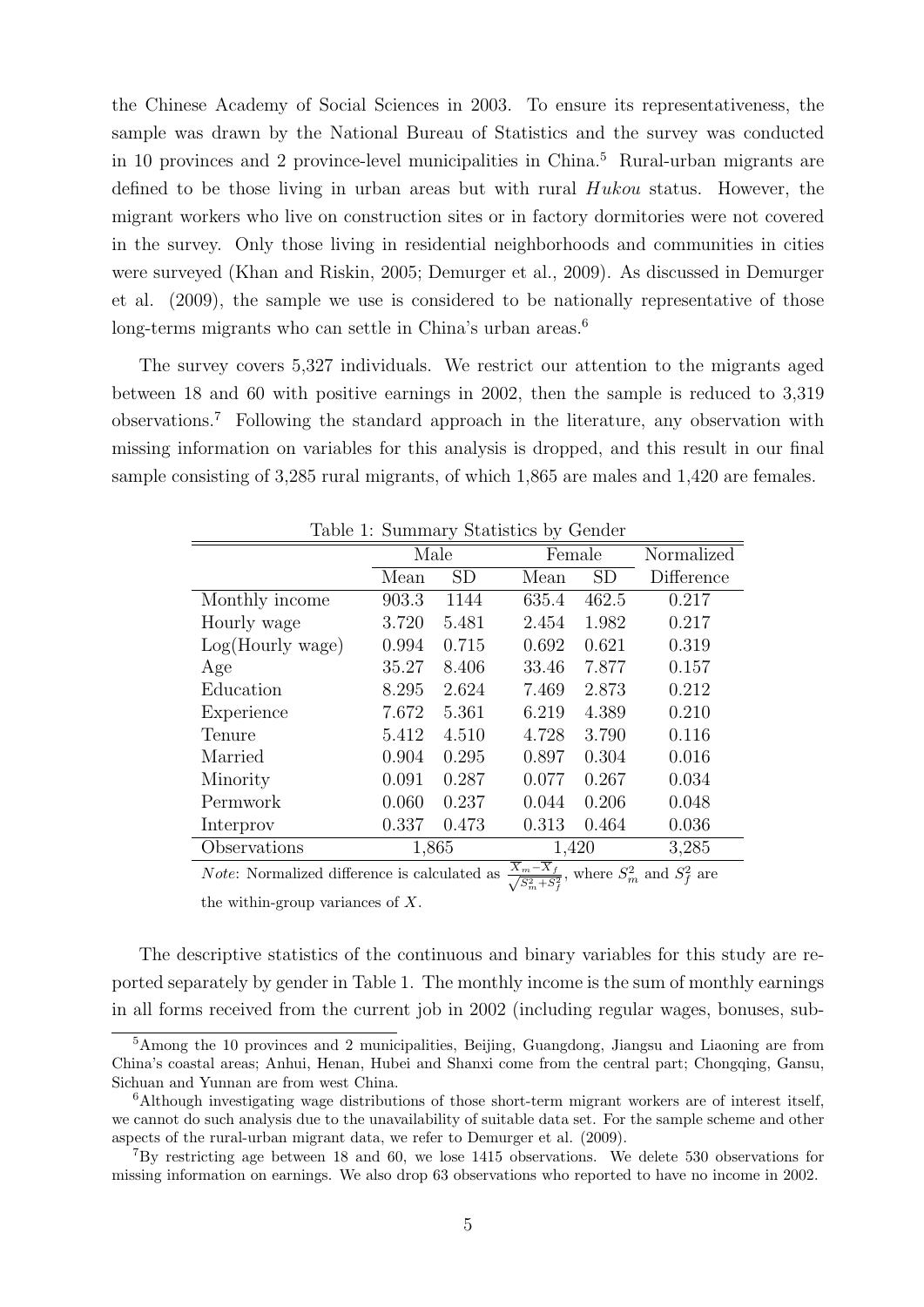sidies and all other types of income). The average monthly income of male migrants is 903.3 yuan, around  $42\%$  higher than the 635.4 yuan earned by women. The hourly wage is calculated based on the average monthly income, the number of working days per week and the number of working hours per day. Female migrants' average hourly wage is only 66% of the wage of male migrants. This ratio is smaller than any other gender earnings ratios in urban China documented in existing literature (see, for example, Gustafsson and Li, 2000; Bishop et al., 2005; Chi and Li, 2008; Zhang et al, 2008).

Among the rural-migrants, males are about 2 years older and have about 0.8 more years of schooling than females. On average, a migrant is undereducated without finishing junior high school, which generally takes 9 years in China.<sup>8</sup> The variable *Experience* measures the number of years living and working in urban areas.<sup>9</sup> Tenure measures the years on the current job. The mean of  $Experience$  and  $T$  enure are both greater for male migrants than their female counterparts. Married is a binary variable equal to 1 if the respondent is currently married and 0 otherwise. Negligible differences in marriage rates are found between the two genders. *Minority* is a dummy variable showing whether the respondent belongs to China's ethnic minority groups or not. Ethnic minorities make up 9.1% of male migrants and 7.7% of female migrants. Permwork is a binary variable equal to 1 if the respondent is a long-term contract worker or a permanent worker. The proportion of male migrants having permanent jobs is slightly higher than that of female migrants. Interprov is a binary variable that equals to 1 if it is an interprovincial migration and 0 otherwise. 33.7% of males and 31.3% of females have migrated to and worked in the urban area in another province.

Additional summary statistics on the gender differences in distributions of occupations, employer ownerships, industries and provinces are displayed in Table 2. Over half of migrant workers reported to be self-employed or owners of private businesses and the differences between both genders are very small. Such a high proportion may be the result of occupational segregation in urban labor market (Meng, 1998 ; Meng and Zhang, 2001) and the discriminatory Hukou system (Liu, 2005). With lower education levels and rural Hukou status, compared with their urban counterparts, they are much less likely to work in formal sectors (Meng, 2001). Many of the migrants have chosen to start their own small businesses and be self-employed. Only 5.4% of male migrants and 2.1% of females hold professional or technical positions, which are far below the  $32.7\%$  reported for urban

<sup>8</sup>From the data we only know whether one migrant received any training before 1999. Training received between 1999 and 2002 was not reported so we cannot find a variable indicating training experience before 2002. In the existing literature, the effects of training on migrants' earnings are not clear-cut. Meng (1998) found that one more year of training can increase the wage level by 21% for rural-urban migrants working in Jinan city of Shangdong province, while Meng and Zhang (2001) found that job training is not an important factor determining rural migrants' earnings in Shanghai.

<sup>9</sup>Here we use a city experience measure because, for rural migrants, factors such as agricultural experience are believed to be less relevant to their earnings in urban areas (Meng and Zhang, 2001).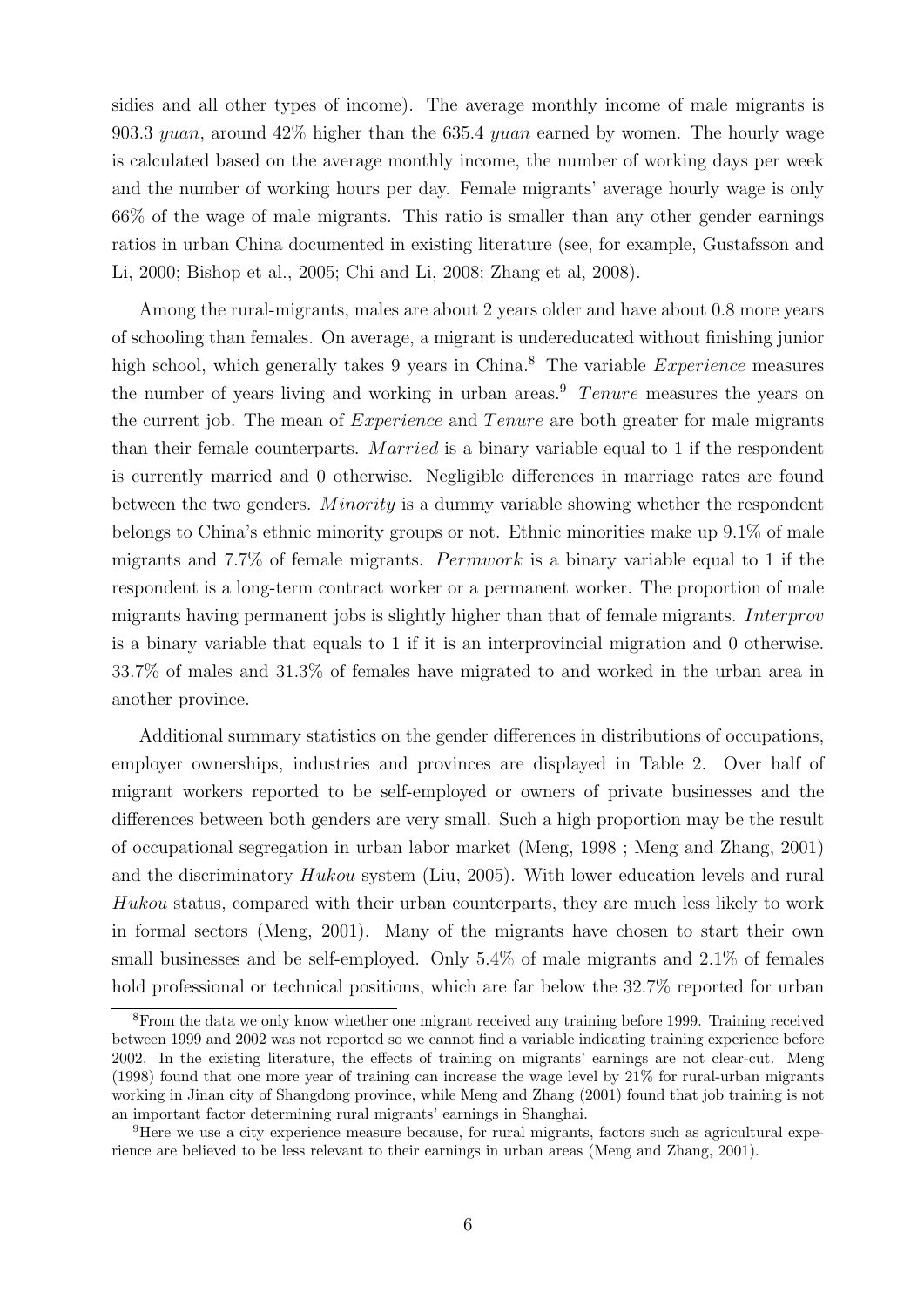|                                  | Male  |                        | Female |                        | Normalized |
|----------------------------------|-------|------------------------|--------|------------------------|------------|
|                                  | Mean  | $\overline{\text{SD}}$ | Mean   | $\overline{\text{SD}}$ | Difference |
| Occupation:                      |       |                        |        |                        |            |
| Professional, technician         | 0.054 | 0.227                  | 0.021  | 0.143                  | 0.123      |
| $Clerical$ staff                 | 0.027 | 0.162                  | 0.019  | 0.137                  | 0.037      |
| Service worker                   | 0.169 | 0.375                  | 0.230  | 0.421                  | $-0.108$   |
| Self-employed or business owner  | 0.525 | 0.500                  | 0.542  | 0.498                  | $-0.025$   |
| Manufacturing worker             | 0.044 | 0.205                  | 0.028  | 0.137                  | 0.060      |
| Commercial worker                | 0.059 | 0.236                  | 0.092  | 0.288                  | $-0.087$   |
| Construction worker              | 0.050 | 0.218                  | 0.006  | 0.079                  | 0.188      |
| Other occupations                | 0.072 | 0.258                  | 0.061  | 0.239                  | 0.030      |
| <b>Employer Ownership:</b>       |       |                        |        |                        |            |
| $State-owned$                    | 0.076 | 0.264                  | 0.054  | 0.227                  | 0.061      |
| Collective                       | 0.033 | 0.179                  | 0.042  | 0.201                  | $-0.033$   |
| Private or self-employed         | 0.669 | 0.471                  | 0.694  | 0.460                  | $-0.039$   |
| Foreign or joint venture         | 0.006 | 0.080                  | 0.005  | 0.070                  | 0.014      |
| <i>Others</i>                    | 0.216 | 0.412                  | 0.204  | 0.403                  | 0.021      |
| Industry:                        |       |                        |        |                        |            |
| Manufacturing                    | 0.101 | 0.301                  | 0.091  | 0.287                  | 0.024      |
| Construction                     | 0.072 | 0.258                  | 0.014  | 0.118                  | 0.203      |
| Transportation, communication    | 0.042 | 0.201                  | 0.007  | 0.084                  | 0.162      |
| Wholesale, retail, food services | 0.427 | 0.495                  | 0.537  | 0.499                  | $-0.157$   |
| Finance, insurance, real estate  | 0.012 | 0.108                  | 0.008  | 0.088                  | 0.029      |
| Social service                   | 0.199 | 0.399                  | 0.233  | 0.423                  | $-0.059$   |
| <i>Education, culture</i>        | 0.014 | 0.119                  | 0.013  | 0.115                  | 0.007      |
| Health, sports, social welfare   | 0.010 | 0.098                  | 0.012  | 0.109                  | $-0.016$   |
| Other industries                 | 0.123 | 0.329                  | 0.085  | 0.278                  | 0.090      |
| Province:                        |       |                        |        |                        |            |
| Anhui                            | 0.106 | 0.307                  | 0.099  | 0.299                  | 0.015      |
| Beijing                          | 0.055 | 0.227                  | 0.059  | 0.236                  | $-0.014$   |
| Chongging                        | 0.053 | 0.223                  | 0.071  | 0.257                  | $-0.055$   |
| Gansu                            | 0.077 | 0.267                  | 0.056  | 0.231                  | 0.059      |
| Guangdong                        | 0.102 | 0.303                  | 0.109  | 0.312                  | $-0.015$   |
| Henan                            | 0.099 | 0.299                  | 0.098  | 0.297                  | 0.003      |
| Hubei                            | 0.084 | 0.278                  | 0.088  | 0.283                  | $-0.010$   |
| Jiangsu                          | 0.099 | 0.299                  | 0.103  | 0.304                  | $-0.008$   |
| Liaoning                         | 0.101 | 0.301                  | 0.113  | 0.316                  | $-0.027$   |
| Shanxi                           | 0.066 | 0.249                  | 0.044  | 0.204                  | 0.071      |
| Sichuan                          | 0.083 | 0.276                  | 0.088  | 0.283                  | $-0.012$   |
| Yunnan                           | 0.075 | 0.263                  | 0.072  | 0.258                  | 0.007      |
| Observations                     | 1,865 |                        | 1,420  |                        | 3,285      |

Table 2: Labor Market Characteristics by Gender

*Note*: Normalized difference is calculated as  $\frac{X_m-X_f}{\sqrt{C^2+C^2}}$  $\frac{m-X_f}{S_m^2+S_f^2}$ , where  $S_m^2$  and  $S_f^2$  are the within-group

variances of X.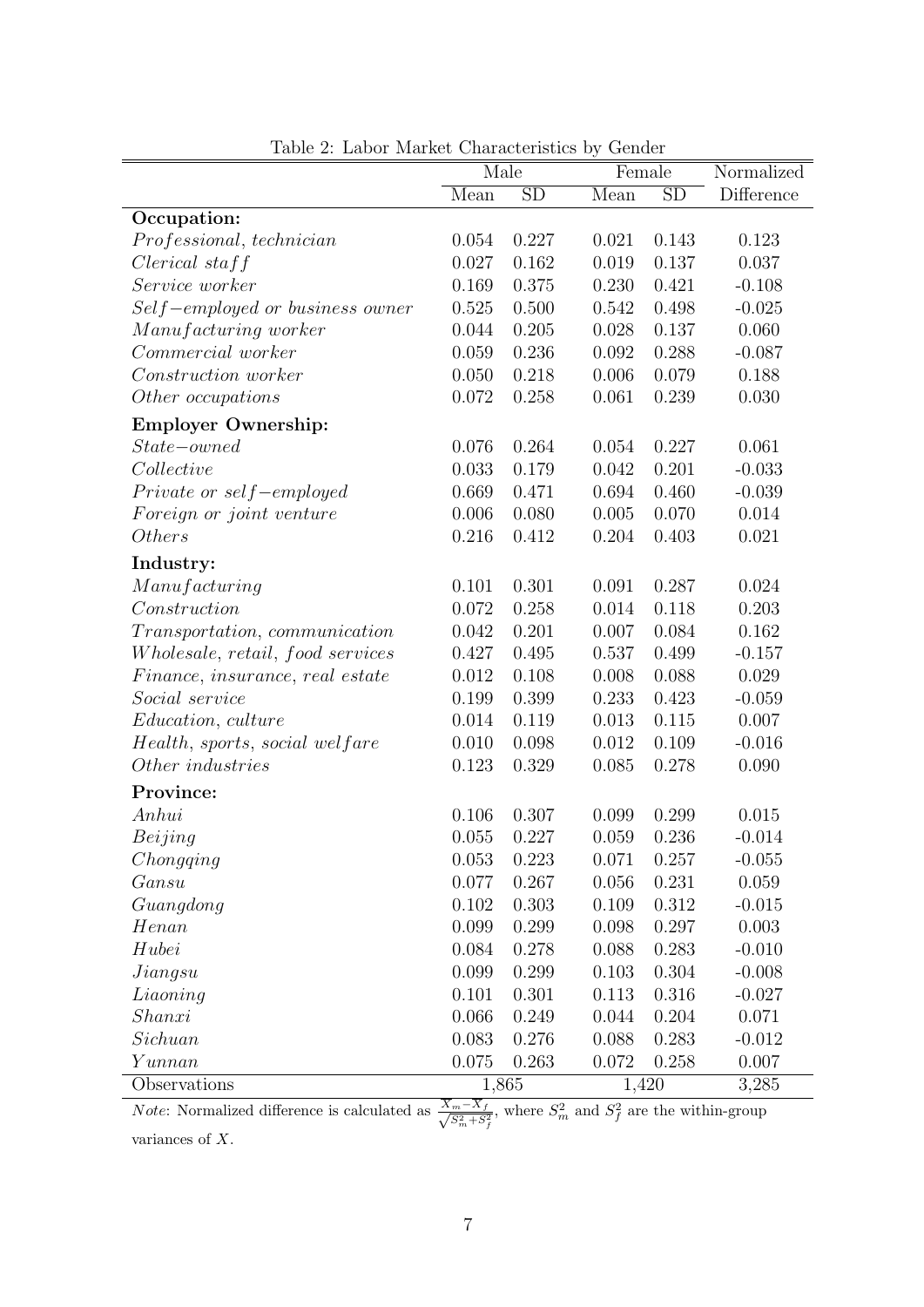residents in Demurger et al.  $(2009)^{10}$  5% of male migrants are construction workers, and for females the proportion is lower, only 0.6%. This is consistent with our common belief that females are less likely to take jobs requiring much physical strength. Different from Meng (1998), the gender occupational segregation problem is not serious among the rural-urban migrants in our sample.

As for enterprize ownerships, the largest employers of migrants are private firms and self-employed businesses, hiring 67% of male migrants and 69% of females. In addition, around 10% of rural migrants are employed by state-owned enterprizes and collective firms. Rural migrants are least often hired by foreign firms and joint ventures. In terms of industry distribution, the commerce sector (including wholesale, retail, and food services) and social service sector are the two major employers of migrants. 42.7% of male migrants and 53.7% of females are working in the former industry, and the two percentages for the latter sector are 19.9% and 23.3%. While female migrants are more likely to be employed in the two sectors, they are less likely to work in almost all other industries. Finally, the gender differences in the distribution of regions are very small, as can be seen from the bottom part of Table 2.

### 2.2 Descriptive Gender Wage Differentials

To look at more detailed gender wage gap among rural migrants, we present preliminary statistics on hourly wage for each gender by occupation, ownership, industry and province in Table 3. We find that male migrants earn higher average wages in almost every category.<sup>11</sup> For occupation distribution, the gender wage gap is the smallest for commercial workers with females' average wage being 79% of that for males. The gender wage differential is the largest for manufacturing workers, both in absolute (hourly wage difference) and relative terms (female/male wage ratio). Among all employer ownerships, females earn less than male migrants and the female/male wage ratios are similar for different ownerships. This result is different from the findings for Chinese urban workers in Chi and Li (2008) that female/male wage ratios are higher for state-owned enterprizes than private, foreign and joint venture firms. In terms of industry distribution, the gap is the largest for those working in the finance, insurance and real estate industry. Female migrants are found to earn higher wages only in the education and culture industry. We also find interesting variations in wage differentials across different locations. The wage gap is likely to be smaller

<sup>10</sup>Using survey data from Shanghai, Meng and Zhang (2001) also documented that compared to urban residents, rural migrants were far less likely to be white-collar workers.

<sup>11</sup>Gustafsson and Li (2000) reported gender earnings ratios for China's urban workers using data from China Household Income Project 1988 and 1995. Using data from China Urban Household Survey 1987, 1996 and 2004, Chi and Li (2008) also reported gender earnings ratios in China's urban labor market. Both of them have found that female workers earned less in every occupation, ownership and industry. But the female/male wage ratios for our sample of rural migrants are considerably less than what they have reported. This might indicates that the gender wage gap problem is more serious among rural migrants.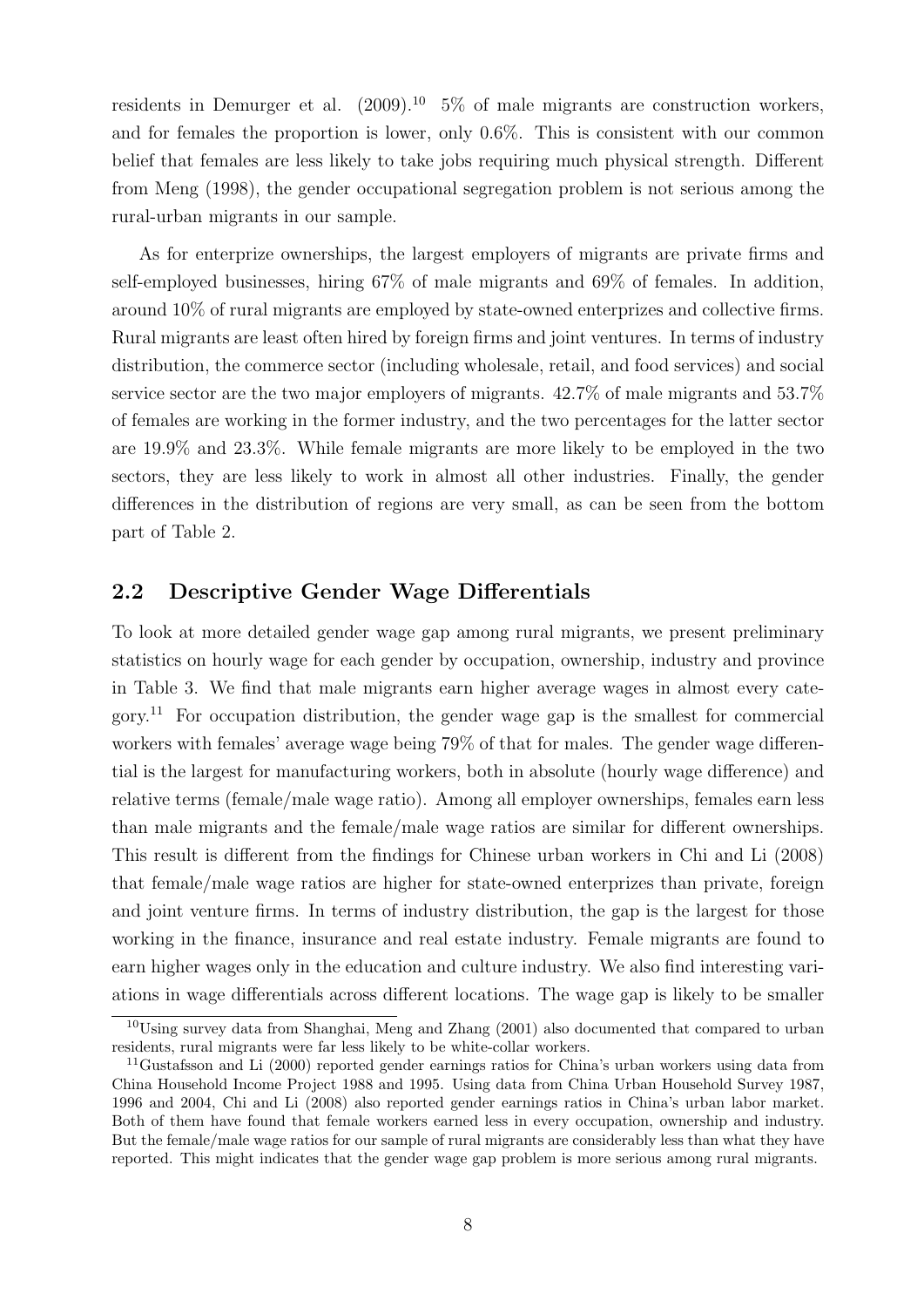in the more developed areas such as Beijing and Guangdong than in those less developed provinces like Shanxi and Yunnan.



Figure 1: Kernel density estimates of log wage distributions by gender

To better describe the gender wage disparities among rural migrants, we present the kernel density estimates of the logarithmic hourly wages for both genders in Figure 1, from which we can see the contrasted wage distributions between the two groups. The twosample Kolmogorov-Smirnov test rejects the null hypothesis that the logarithmic hourly wages for the two groups come from the same distribution (the  $p$  value is 0.000).

Following Albrecht et al. (2003), we also plot the raw gender log wage differential at each percentile in Figure 2. For example, at the 10th percentile, we see a gender wage gap of 0.288, which means that the log wage at the 10th percentile of male migrants' wage distribution is 28.8 log points higher than that at the same percentile of female migrants' wage distribution. Substantial gender wage differentials are found among the rural migrants and they are not even throughout the wage distribution. Because of the sample size we have, the graph is not smooth. To better describe the trend, we run an OLS regression of the raw percentile gender wage gap on the percentile variable and up to its fifth-order polynomials and plot the fitted wage differentials against the percentile in Figure 2. The gender log wage gap stays at relatively lower levels between the 10th and the 40th percentile. It becomes higher from the 40th percentile to the 70th. A sharp acceleration is observed from the 70th to upper percentiles. It is much higher at the top of the wage distribution than at the bottom, reaching as high as 0.426 at the 90th percentile. This is different to the findings in Bishop et al. (2005) and Chi and Li (2008) that gender wage differentials are higher at the bottom than at the middle and the top end of urban residents' wage distribution, although the two groups both work in China's urban labor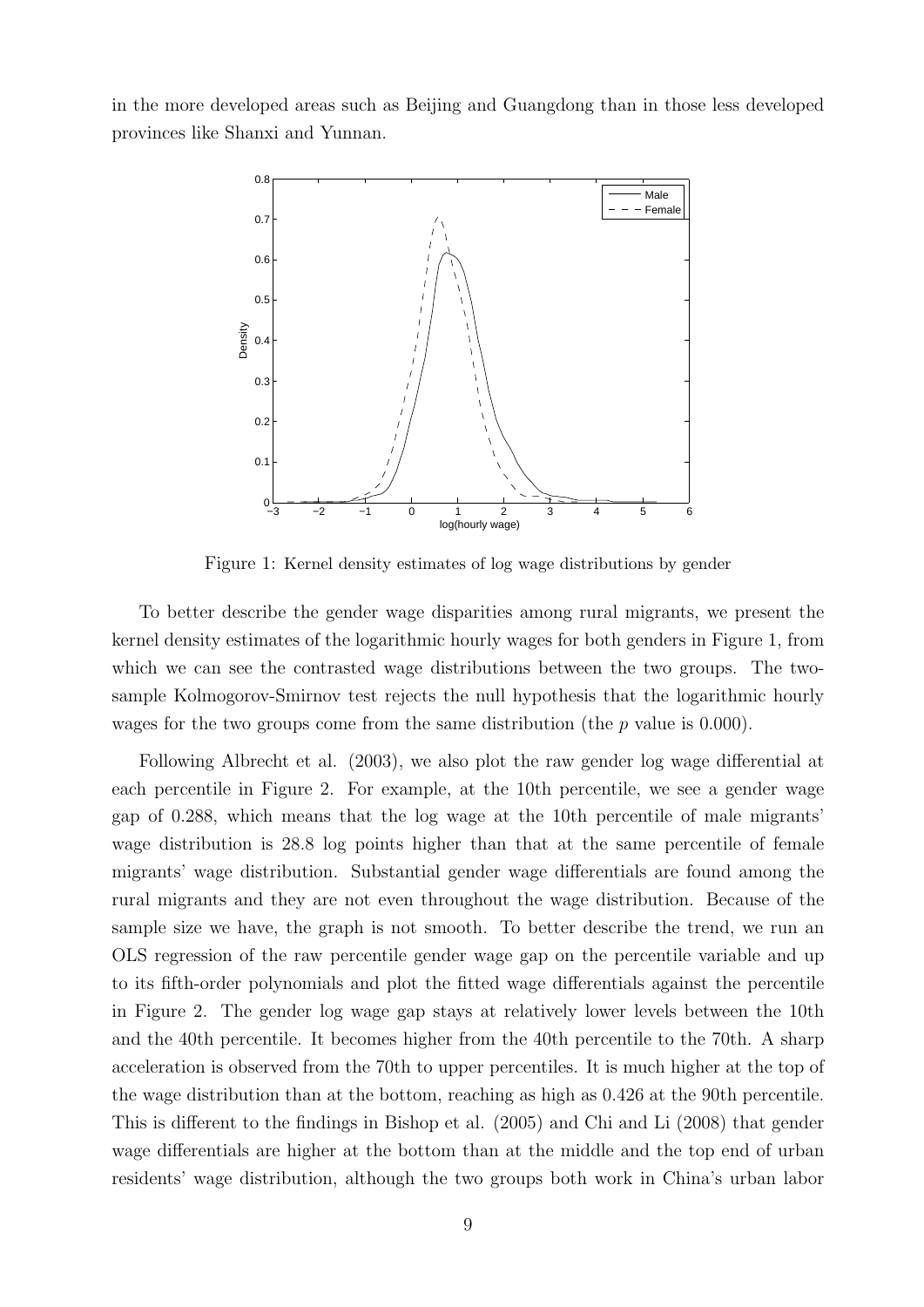|                                         | Male  | Female | $M-F$    | F/M       |
|-----------------------------------------|-------|--------|----------|-----------|
| Occupation:                             |       |        |          |           |
| Professional, technician                | 4.364 | 3.318  | 1.226    | 71.91%    |
| $Clerical$ staff                        | 4.296 | 2.882  | 1.414    | 67.09%    |
| Service worker                          | 2.892 | 2.156  | 0.736    | 74.53%    |
| Self-employed or business owner         | 3.928 | 2.550  | 1.378    | 64.92%    |
| Manufacturing worker                    | 4.392 | 2.800  | 1.592    | 63.75%    |
| Commercial worker                       | 2.897 | 2.289  | 0.608    | 79.02\%   |
| Construction worker                     | 4.156 | 3.461  | 0.695    | 83.28\%   |
| Other occupations                       | 3.416 | 2.340  | 1.076    | 68.49%    |
| <b>Employer Ownership:</b>              |       |        |          |           |
| $State-owned$                           | 3.229 | 2.202  | 1.026    | 68.21\%   |
| Collective                              | 3.299 | 2.302  | 0.997    | 69.77%    |
| Private or self-employed                | 3.767 | 2.520  | 1.246    | 66.92%    |
| Foreign or joint venture                | 4.955 | 3.381  | 1.574    | 68.23%    |
| <i>Others</i>                           | 3.775 | 2.304  | 1.471    | 61.02%    |
| Industry:                               |       |        |          |           |
| Manufacturing                           | 4.488 | 2.975  | 1.513    | 66.28\%   |
| Construction                            | 6.254 | 3.664  | 2.590    | 58.59%    |
| <i>Transportation, communication</i>    | 5.142 | 3.478  | 1.664    | 67.64%    |
| <i>Wholesale, retail, food services</i> | 3.232 | 2.383  | 0.849    | 73.72%    |
| Finance, insurance, real estate         | 4.817 | 2.183  | 2.634    | 45.33%    |
| <i>Social service</i>                   | 2.874 | 2.246  | 0.627    | 78.17%    |
| <i>Education, culture</i>               | 3.093 | 3.977  | $-0.884$ | 128.54%   |
| Health, sports, social welfare          | 3.496 | 2.277  | 1.219    | 65.14\%   |
| Other industries                        | 4.167 | 2.442  | 1.725    | 58.61\%   |
| Province:                               |       |        |          |           |
| Anhui                                   | 2.886 | 1.901  | 0.985    | 65.88%    |
| Beijing                                 | 4.646 | 3.361  | 1.284    | 72.35%    |
| Chongging                               | 3.006 | 2.216  | 0.789    | 73.74%    |
| Gansu                                   | 3.149 | 1.881  | 1.268    | $59.75\%$ |
| Guangdong                               | 4.464 | 3.121  | 1.343    | 69.91\%   |
| Hean                                    | 3.325 | 2.206  | 1.119    | 66.35%    |
| Hubei                                   | 3.639 | 2.589  | 1.050    | $71.14\%$ |
| Jiangsu                                 | 5.951 | 2.850  | 3.101    | 47.89%    |
| Liaoning                                | 3.587 | 2.580  | 1.007    | 71.93%    |
| Shanxi                                  | 3.183 | 1.798  | 1.385    | 56.47\%   |
| Sichuan                                 | 2.708 | 2.266  | 0.442    | 83.68\%   |
| Yunnan                                  | 3.731 | 2.181  | 1.550    | 58.46\%   |
| Full Sample                             | 3.720 | 2.454  | 1.266    | 65.97%    |

Table 3: Descriptive Average Gender Wage Gap

Note: M−F denotes the average wage gap between male and female migrants. F/M indicates the ratio of females' average wage over males'.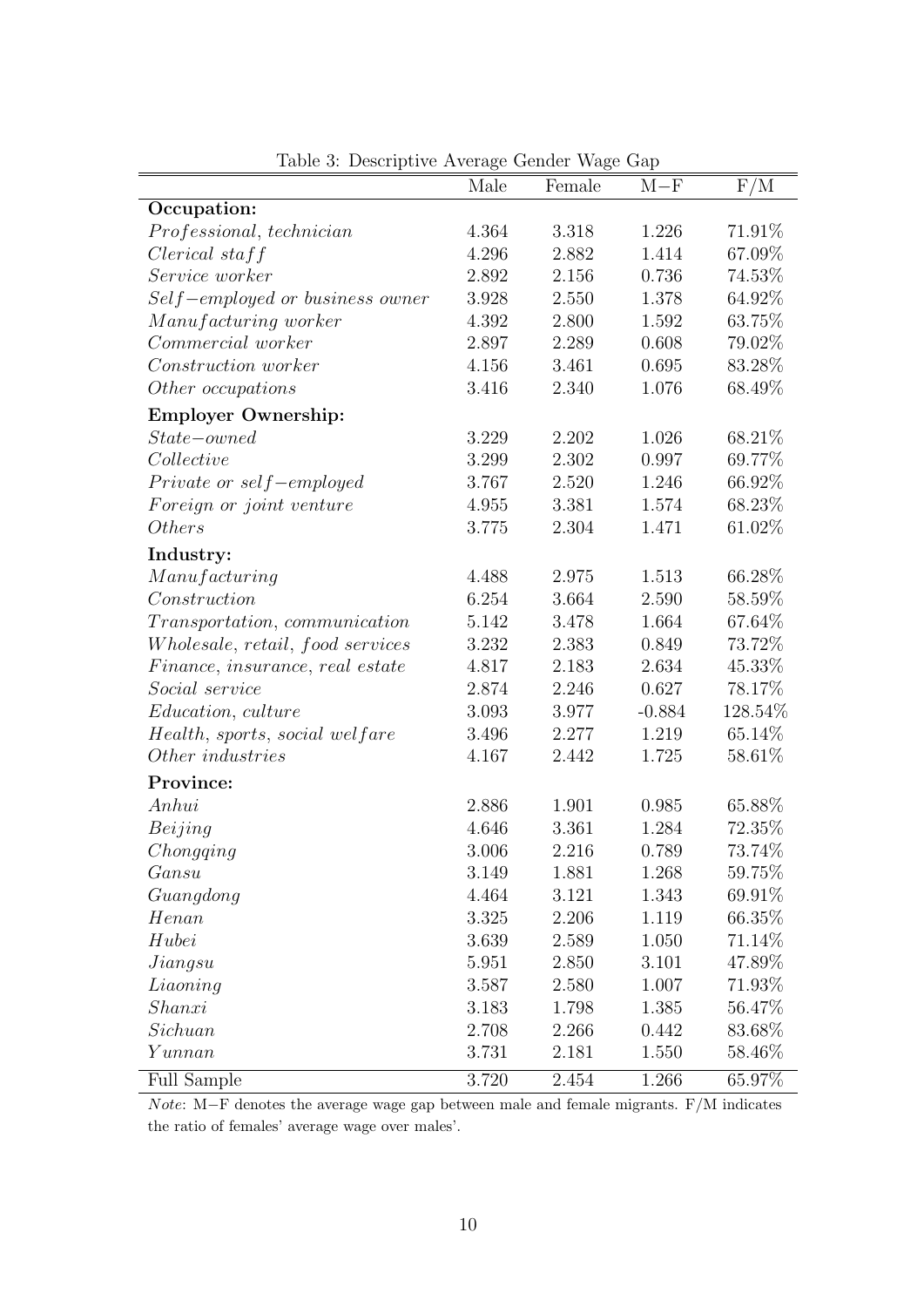

Figure 2: Raw gender log wage gap by percentile among rural migrants

market. This finding highlights the intrinsic differences between rural migrants and urban residents in gender wage distributions and provides a further evidence that gender wage differentials among rural migrants deserve a separate study.

# 3 Empirical Methodology

### 3.1 OLS Estimation and Mean Wage Gap Decomposition

### 3.1.1 OLS Regression

Suppose the mean log wage function for males  $(m)$  and females  $(f)$  is described by the following equation:

$$
E[Y_g|X_g] = X_g \beta_g \tag{1}
$$

where  $Y$  denotes the log hourly wages,  $X$  is the vector of labor market characteristics (including a constant term),  $\beta$  is the vector of coefficients and  $g = m, f$  denotes the group. Then the OLS estimate of  $\beta_g$  indicates the impact of X on the conditional or unconditional average of  $Y$  for group  $g$ .

### 3.1.2 Mean Wage Gap Decomposition

The Oaxaca-Blinder decomposition (Oaxaca, 1973; Blinder, 1973) is widely used to decompose average earnings gap between two groups into an endowment effect explained by the differences in covariates and an unexplained discrimination effect due to the different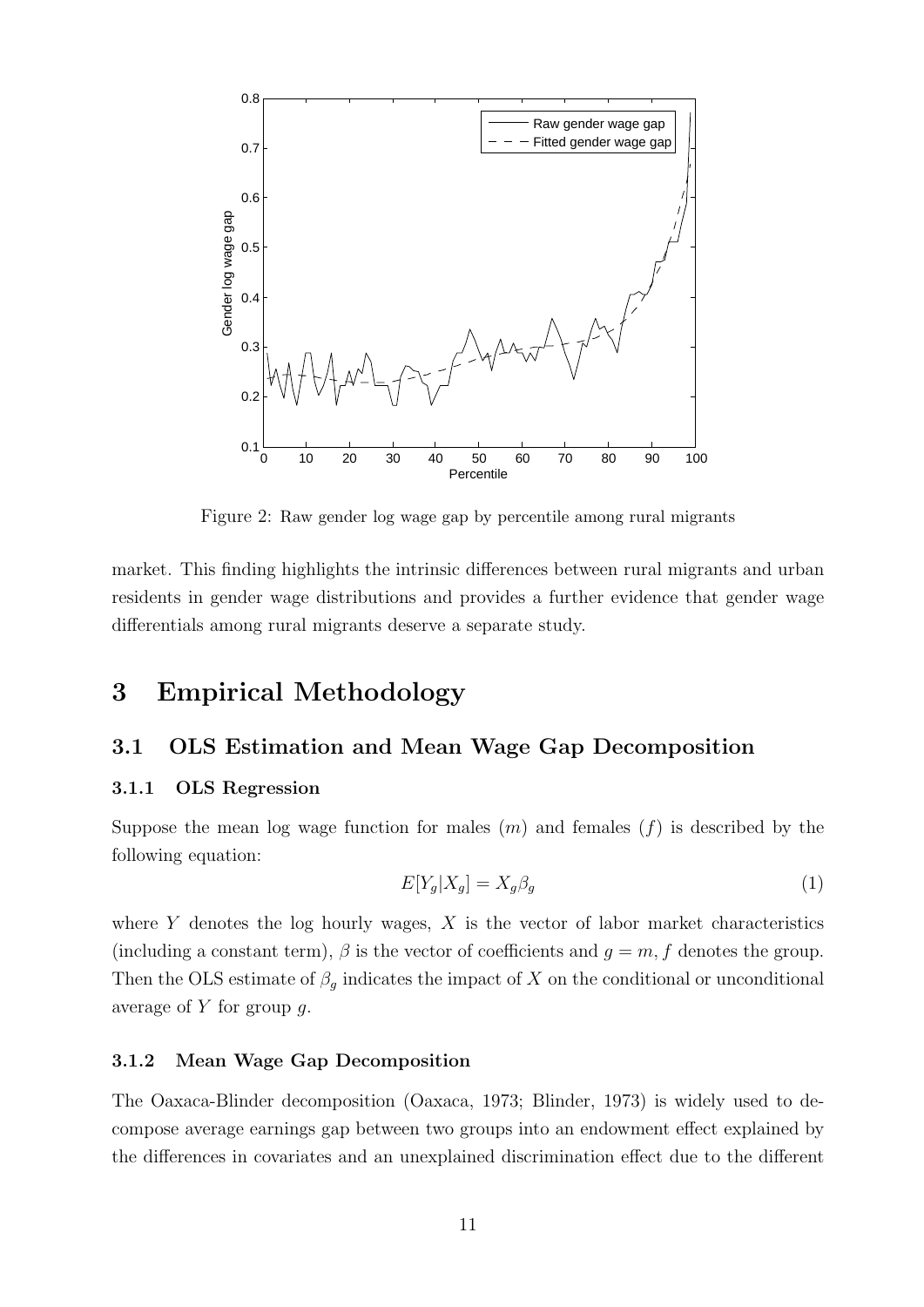returns to covariates. The mean gender log wage gap can be expressed as:

$$
\overline{Y}_m - \overline{Y}_f = (\overline{X}_m - \overline{X}_f)\widehat{\beta}_m + \overline{X}_f(\widehat{\beta}_m - \widehat{\beta}_f) = (\overline{X}_m - \overline{X}_f)\widehat{\beta}_f + \overline{X}_m(\widehat{\beta}_m - \widehat{\beta}_f)
$$
(2)

where  $(\overline{X}_m - \overline{X}_f)\widehat{\beta}_g$  is the endowment effect and  $\overline{X}_g(\widehat{\beta}_m - \widehat{\beta}_f)$  represents the discrimination effect. Both of them can then be decomposed into the contribution of each single variable.

However, it is easy to see that the decomposition results vary with the choice of base category (either male or female) (Oaxaca and Ransom, 1994). One proposition to solve this problem is to use the pooled wage structure  $(\widehat{\beta}_p)$  as the reference (Oaxaca and Ransom, 1994), then equation (2) can be written as:

$$
\overline{Y}_m - \overline{Y}_f = (\overline{X}_m - \overline{X}_f)\widehat{\beta}_p + [\overline{X}_m(\widehat{\beta}_m - \widehat{\beta}_p) - \overline{X}_f(\widehat{\beta}_f - \widehat{\beta}_p)]
$$
\n(3)

The first term in the bracket is interpreted as the wage advantage of men (the amount that men are overpaid relative to the reference wage structure) and the second term as the wage disadvantage of women (the amount that women are underpaid relative to the reference wage structure) (Oaxaca and Ransom, 1994). However, this approach does not include a gender intercept in the pooled regression, so it may inappropriately transfer some of unexplained part of the wage differential into the explained component. Furthermore, this reference wage structure  $(\widehat{\beta}_p)$  can not make men's advantage equal to women's disadvantage, so it is hardly nondiscriminatory (Fortin, 2008). Another problem is that once we have categorical predictors, the decomposition results for them depend on the choice of left-out category. For the unexplained part, changing the omitted base category not only alters the results for single dummy variables but also changes the whole contribution of that categorical variable because different part of its effect is hidden in the intercept (Jann, 2008; Fortin et al., 2010).

To obtain a nondiscriminatory wage structure, Fortin (2008) suggests estimating the  $\gamma$ in the following model using the male and female pooled sample:

$$
Y_i = X_i \gamma + F_i \gamma_f + M_i \gamma_m + \varepsilon_i \tag{4}
$$

where  $F_i$  is the female dummy and  $M_i$  is the male dummy. Equation (4) is estimated subject to the identification restriction that  $\gamma_f + \gamma_m = 0$ . It can be shown that

$$
\overline{Y}_m - \overline{Y}_f = (\overline{X}_m - \overline{X}_f)\widehat{\gamma} + (\widehat{\gamma}_m - \widehat{\gamma}_f) = (\overline{X}_m - \overline{X}_f)\widehat{\gamma} + [\overline{X}_m(\widehat{\beta}_m - \widehat{\gamma}) - \overline{X}_f(\widehat{\beta}_f - \widehat{\gamma})]
$$
(5)

where  $\hat{\gamma}_m$  equals to  $\overline{X}_m(\hat{\beta}_m - \hat{\gamma})$  and  $\hat{\gamma}_f$  equals to  $\overline{X}_f(\hat{\beta}_f - \hat{\gamma})$ . Then the mean wage differential between males and females is decomposed into the endowment effect ( $(\overline{X}_m \overline{X}_f$ ) $\hat{\gamma}$ ) and the discrimination effect  $(\hat{\gamma}_m-\hat{\gamma}_f)$ .  $\hat{\gamma}_m$  is positive, representing men's advantage, and  $\hat{\gamma}_f$  is negative with  $-\hat{\gamma}_f$  representing women's disadvantage. The constraint  $\gamma_f+\gamma_m = 0$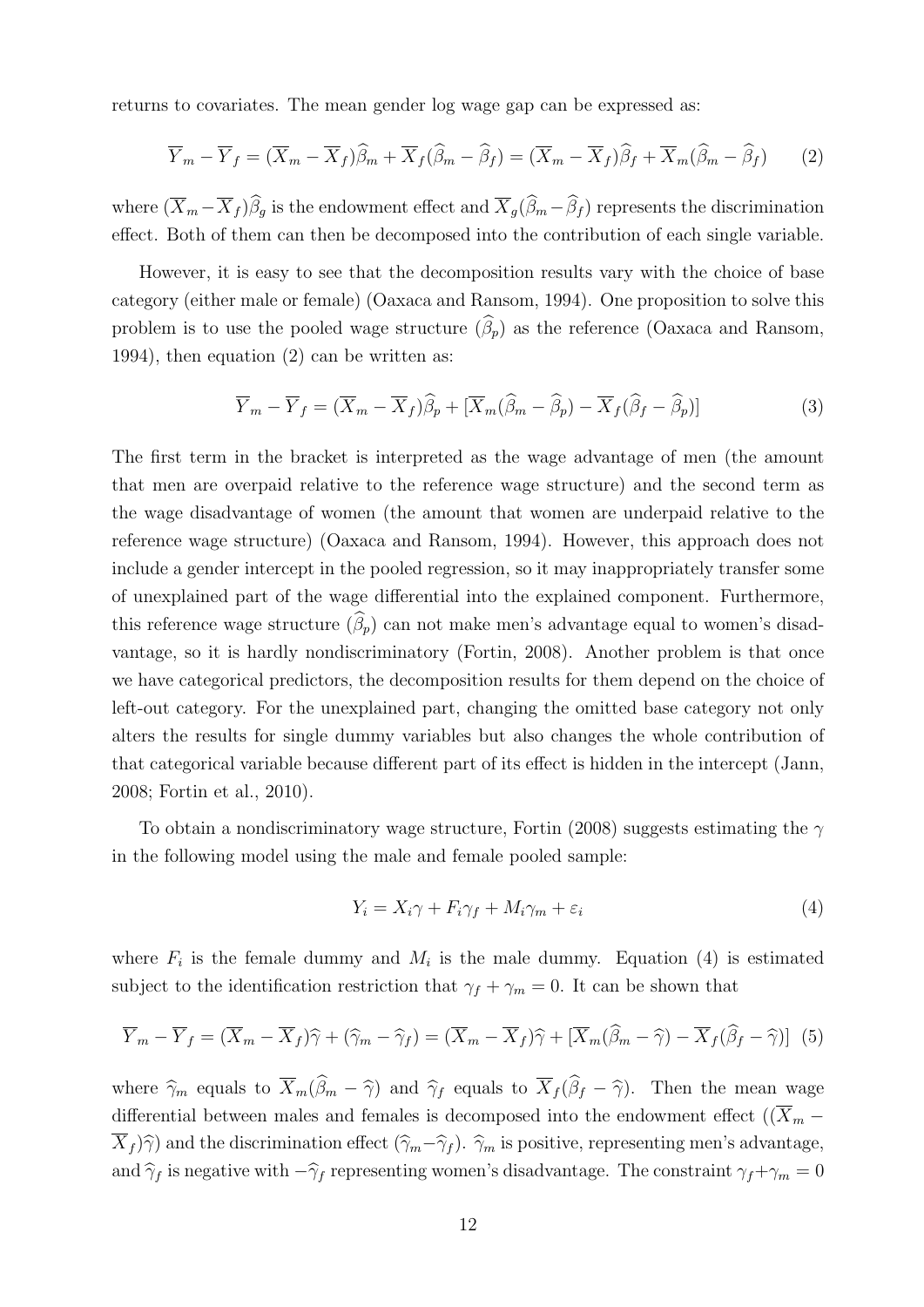in the pooled regression ensures that the advantage of men is equal to the disadvantage of women. Thus the  $\hat{\gamma}$  obtained is a nondiscriminatory wage structure.

To address the noninvariance problem resulting from categorical predictors in the decomposition, Fortin (2008) adopts the solution by Gardeazabal and Ugidos (2004) by including all dummy variables in the regression but restricting the sum of estimated coefficients for each set of dummy variables to be 0. It is easy to see that the decomposition result is not contaminated by any left-out category. We will follow this approach in our decomposition exercise.

# 3.2 Unconditional Quantile Regression and Quantile Decomposition

The method described above only allows us to investigate wage determination and decompose gender wage gap at the mean. To analyze the wage differentials throughout the distribution, we resort to the unconditional quantile regression and the quantile decomposition based on it.

### 3.2.1 Unconditional Quantile Regression

The key concept in the unconditional quantile regression by Firpo et al. (2009) is the influence function (IF), which is a widely used tool in robust statistics that represents the influence of an individual observation on a distributional measure of interest such as quantile, variance or other statistics. By adding the influence function back to the statistic we care about, we can obtain the recentered influence function (RIF). For the quantile, the influence function IF(Y,  $q_{\tau}$ ) is known to be  $(\tau - I(Y \leq q_{\tau}))/f_Y(q_{\tau})$ , where  $q_{\tau}$  is the  $\tau$ th quantile of Y, I is an indicator function and  $f<sub>Y</sub>$  is the density of the marginal distribution of Y. Then the recentered influence function RIF(Y,  $q_{\tau}$ ) is equal to  $q_{\tau} + I F(Y, q_{\tau})$ . We can model RIF(Y,  $q_{\tau}$ ) as the function of explanatory variables. Similar to OLS regression, a linear specification is typically assumed for  $RIF(Y, q<sub>\tau</sub>)$ :

$$
E[RIF(Y, q_{\tau})|X] = X\beta_{\tau}
$$
\n(6)

Unlike the conditional quantile regression by Koenker and Bassett (1978), the unconditional quantile regression by Firpo et al. (2009) can be directly used to evaluate the economic impact of a change of  $X$  on the corresponding quantiles of the unconditional distribution of Y, which is usually of real interest in economic applications. Since the  $RIF(Y,$  $q_{\tau}$ ) is never observed in practice, following Firpo et al. (2009), we replace all unknown components with their sample estimators in our empirical application:

$$
\widehat{RIF}(Y_i, \widehat{q}_{\tau}) = \widehat{q}_{\tau} + \frac{\tau - I(Y_i \leq \widehat{q}_{\tau})}{\widehat{f}_Y(\widehat{q}_{\tau})}
$$
(7)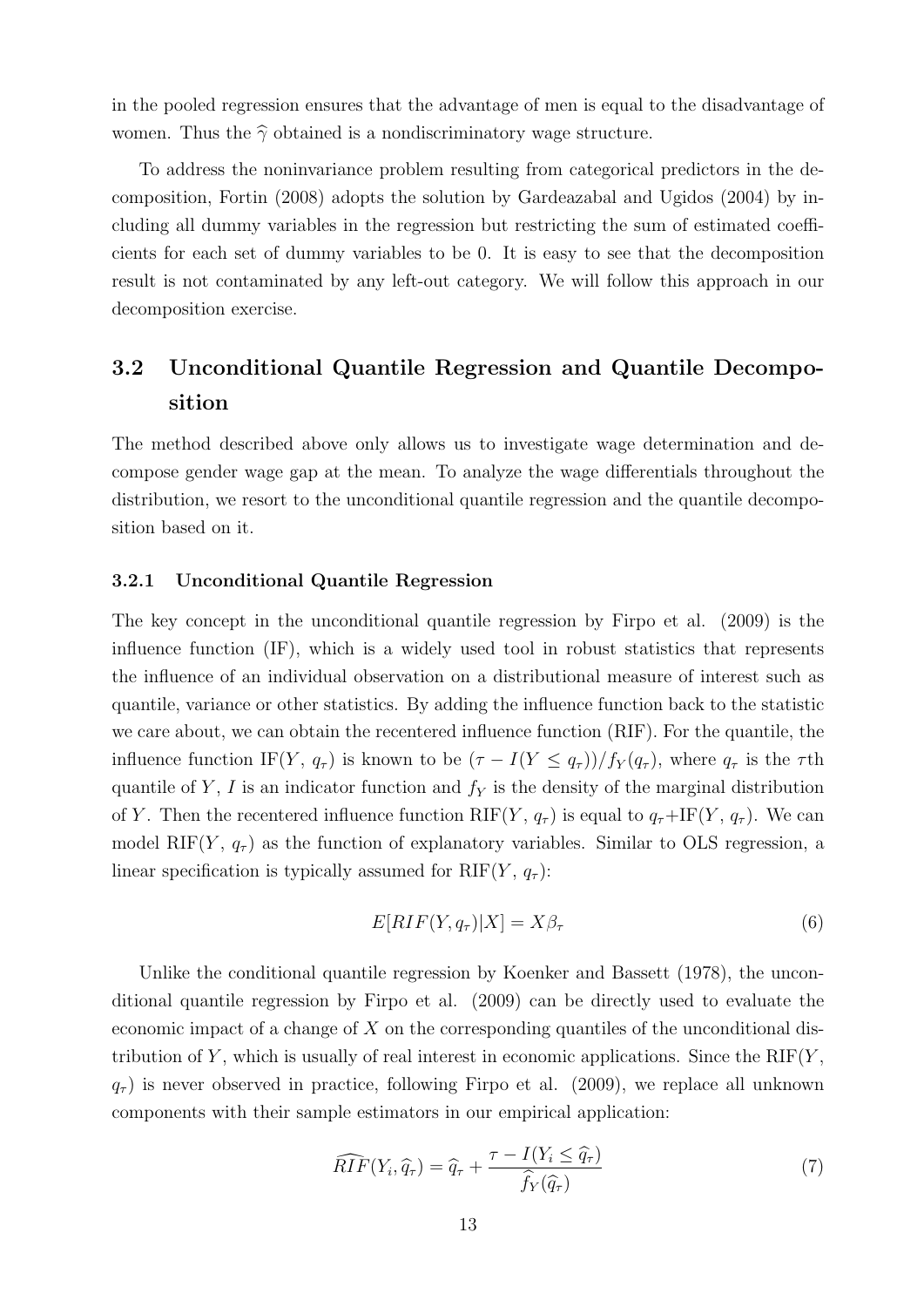In equation (7),  $\hat{q}_{\tau}$ , the  $\tau$ th sample quantile of Y, can be represented as  $\hat{q}_{\tau}$ =arg min  $\sum_{i=1}^{N} (\tau - I(Y_i \leq q)) (Y_i - q)$ . The nonparametric Rosenblatt's kernel density estimator  $\widehat{f}_Y(\widehat{q}_\tau)$  is equal to  $\frac{1}{N}\sum_{i=1}^N$ 1  $\frac{1}{h_Y} K_Y(\frac{Y_i-\hat{q}_\tau}{h_Y}),$  where  $K_Y$  is the Gaussian kernel and  $h_Y$  is the scalar bandwidth for Y. The  $\hat{\beta}_{\tau}$  estimated as  $(X'X)^{-1}X'RIF(Y, \hat{q}_{\tau})$  can be used to recover the marginal effect of X on the unconditional  $\tau$ -quantile of Y. For technical details of the RIF-OLS regression, we refer to Firpo et al. (2009).

#### 3.2.2 RIF-based Quantile Decomposition

Similar to the mean decomposition, it is also of interest to investigate what contributes to the gender wage gap at different percentiles. However, as pointed out by Firpo et al. (2007), the previous methods proposed share the same shortcoming that they cannot untangle both the endowment effect and discrimination effect into the contribution of each covariate.<sup>12</sup> Using the theoretical property that the mean of RIF(Y,  $q_{\tau}$ ) equals to  $q_{\tau}$ , the mean differences in RIF(Y,  $q_{\tau}$ ) between two groups are equivalent to the differences in  $q_{\tau}$ for them (Firpo et al., 2007). Assuming linear specifications, the Oaxaca-Blinder procedure can be easily generalized to decompose the difference in unconditional quantiles.<sup>13</sup>

One method, as applied in Nandi and Nicoletti (2009) and Fortin et al. (2010), is "... applying the Oaxaca-Blinder method using RIF-regression rather than the Y-regression, i.e., replacing the dependent variable Y with  $RIF(Y, q<sub>\tau</sub>)$ ". However, this procedure shares all the problems of Oaxaca-Blinder decomposition we discussed in Section 3.1.2. Based on Firpo et al. (2009), an alternative two-stage approach is proposed by Firpo et al. (2007). In the first stage, the counterfactual wage for one group is obtained by using the reweighting method by DiNardo et al. (1996), and the overall differences in wages are then decomposed into a composition effect (endowment effect) and a wage structure effect (discrimination effect). In the second stage, the two effects are further decomposed into the contribution of every covariate.<sup>14</sup> However, the first-stage decomposition results also vary with the base group chosen (DiNardo et al., 1996; Fortin et al., 2010).<sup>15</sup> In the second stage, the contribution of each covariate to wage structure effect also has the noninvariance

 $12$ These methods include the "Plug-in" method of Juhn et al. (1993), the reweighting procedure of DiNardo et al. (1996) and the simulation-based methods of Machado and Mata (2005) and Melly (2005). While it is natural to ask how the differences in education between two groups contribute to the endowment effect at the  $\tau$ -quantile, the question cannot be answered with these methods. See the survey of the literature in Fortin et al. (2010).

<sup>&</sup>lt;sup>13</sup>The RIF of the mean is equal to Y itself, so RIF-regression with the mean statistic is identical to OLS estimation and the Oaxaca-Blinder decomposition is a special case of RIF-based decomposition.

<sup>14</sup>See Chi and Li (2008) for an application of this technique.

<sup>&</sup>lt;sup>15</sup>Using our rural migrants data, among the deciles from the first to the ninth, the decomposition results are insensitive to the choice of base group only at the first and the fifth decile. For example, at  $\tau=0.9$ , the raw gender log wage difference is 0.426. With males being the base group, the composition effect is estimated to be 0.223 and the wage structure effect is 0.203. However, if females are selected as the base group, the two effects are respectively 0.134 and 0.292. It is hard to conclude which effect contributes more the wage gap at the 90th percentile.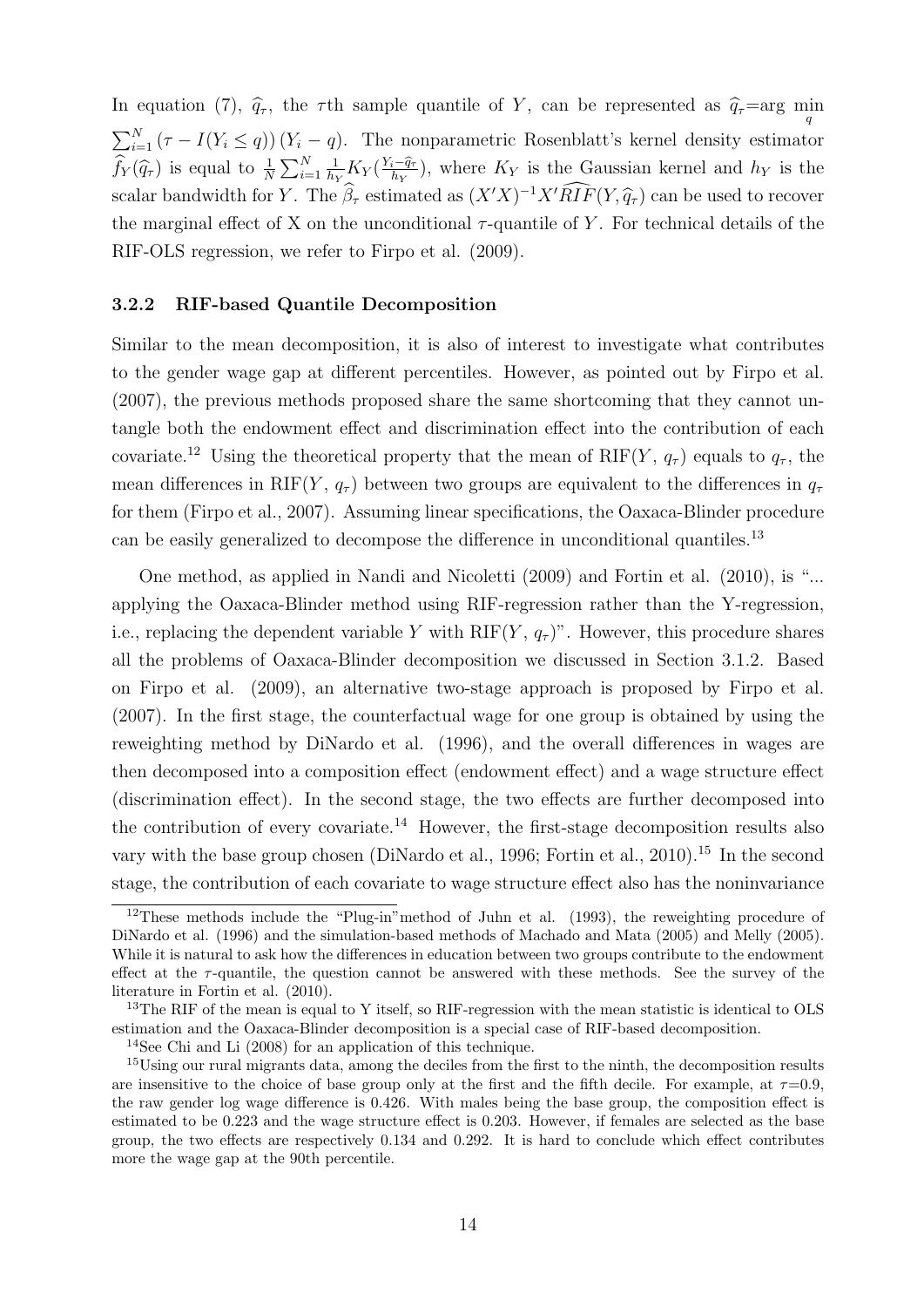problem from using categorical predictors (Firpo et al., 2007).

The mean decomposition method by Fortin (2008) can be easily extend to quantile decomposition with unconditional quantile regression by Firpo et al. (2009). We substitute  $Y_i$  in section 3.1.2 for each gender group with corresponding  $RIF(Y_i, q_\tau)$ . In the pooled RIF-OLS regression to estimate the reference wage structure, the dependent variable we use is obtained by pooling the RIF( $Y_m, q_{m\tau}$ ) and RIF( $Y_f, q_{f\tau}$ ) for each gender. By using a similar approach to the method by Fortin (2008), we can always find a nondiscriminatory reference wage structure that can make men's advantage equal women's disadvantage at the  $\tau$ quantile, so the sensitivity problem from the choice of base group is avoided. Moreover, the problem resulting from categorical predictors can be easily resolved using the solution by Gardeazabal and Ugidos (2004) with restricted regressions. This RIF-based decomposition can divide up both the endowment effect and the discrimination effect into the contribution of each explanatory variable.

Similar to equation (5), theoretically we have

$$
\begin{split} \widehat{q}_{m\tau} - \widehat{q}_{f\tau} &= \overline{RIF}(Y_m, \widehat{q}_{m\tau}) - \overline{RIF}(Y_f, \widehat{q}_{f\tau}) \\ &= (\overline{X}_m - \overline{X}_f)\widehat{\gamma}_\tau + [\overline{X}_m(\widehat{\beta}_{m\tau} - \widehat{\gamma}_\tau) - \overline{X}_f(\widehat{\beta}_{f\tau} - \widehat{\gamma}_\tau)] \end{split} \tag{8}
$$

 $\widehat{q}_{m\tau}$  and  $\widehat{q}_{f\tau}$  are the  $\tau$ th quantiles of the marginal distributions of  $Y_m$  and  $Y_f$ .  $\widehat{\beta}_{m\tau}$  and  $\beta_{f\tau}$  are the coefficient estimates from RIF-OLS regression for each gender. The first equality uses the fact that the mean of  $RIF(Y, q<sub>\tau</sub>)$  is  $q<sub>\tau</sub>$ . We obtain the second equality by replacing Y in equation (5) with RIF(Y,  $q_{\tau}$ ). Note that we consider  $\hat{\gamma}_{\tau}$  from the pooled RIF-regression as the counterfactual wage structure that would prevail at the  $\tau$ -quantile in the absence of discrimination and in the pooled RIF-OLS regression the dependent variable we use is obtained by pooling the RIF( $Y_m, q_{m\tau}$ ) and RIF( $Y_f, q_{f\tau}$ ) for each gender.<sup>16</sup> ( $\overline{X}_m - \overline{X}_f$ ) $\hat{\gamma}_{\tau}$ is the endowment effect and  $\overline{X}_m(\widehat{\beta}_{m\tau} - \widehat{\gamma}_{\tau}) - \overline{X}_{f}(\widehat{\beta}_{f\tau} - \widehat{\gamma}_{\tau})$  as a whole represents the discrimination effect at the  $\tau$ -quantile. The discrimination effect can be further decomposed into two equal components: men's advantage (amount that men are overpaid relative to the reference wage structure:  $\overline{X}_m(\widehat{\beta}_{m\tau} - \widehat{\gamma}_{\tau})$  and women's disadvantage (amount that women are underpaid relative to the reference wage structure:  $-\overline{X}_f(\widehat{\beta}_{f\tau} - \widehat{\gamma}_{\tau})$ ). Compared with the procedures by Firpo et al. (2007) using the reweighting method to obtain the counterfactual wage distribution for the base group, the approach we use relies on the

<sup>&</sup>lt;sup>16</sup>We do not use the RIF(Y,  $q_{\tau}$ ) for the full sample in the regression. One reason is that the  $\gamma_{\tau}$  obtained can not make men's advantage equal to women's disadvantage, so the reference wage structure is discriminatory. Another reason is that unlike OLS estimation, the coefficient estimates obtained in that way does not necessarily lie between the two sets of estimates for both genders. If the returns to some labor market characteristics using the pooled sample are larger (smaller) than those for both genders, then discrimination is (not) considered to be directed towards both males and females, which is quite unreasonable. We also obtain an alternative reference wage structure by weighting coefficient estimates obtained from RIF-OLS regressions at the  $\tau$ -quantile for both genders by group sizes. The decomposition results are very similar. See Section 4.4.3.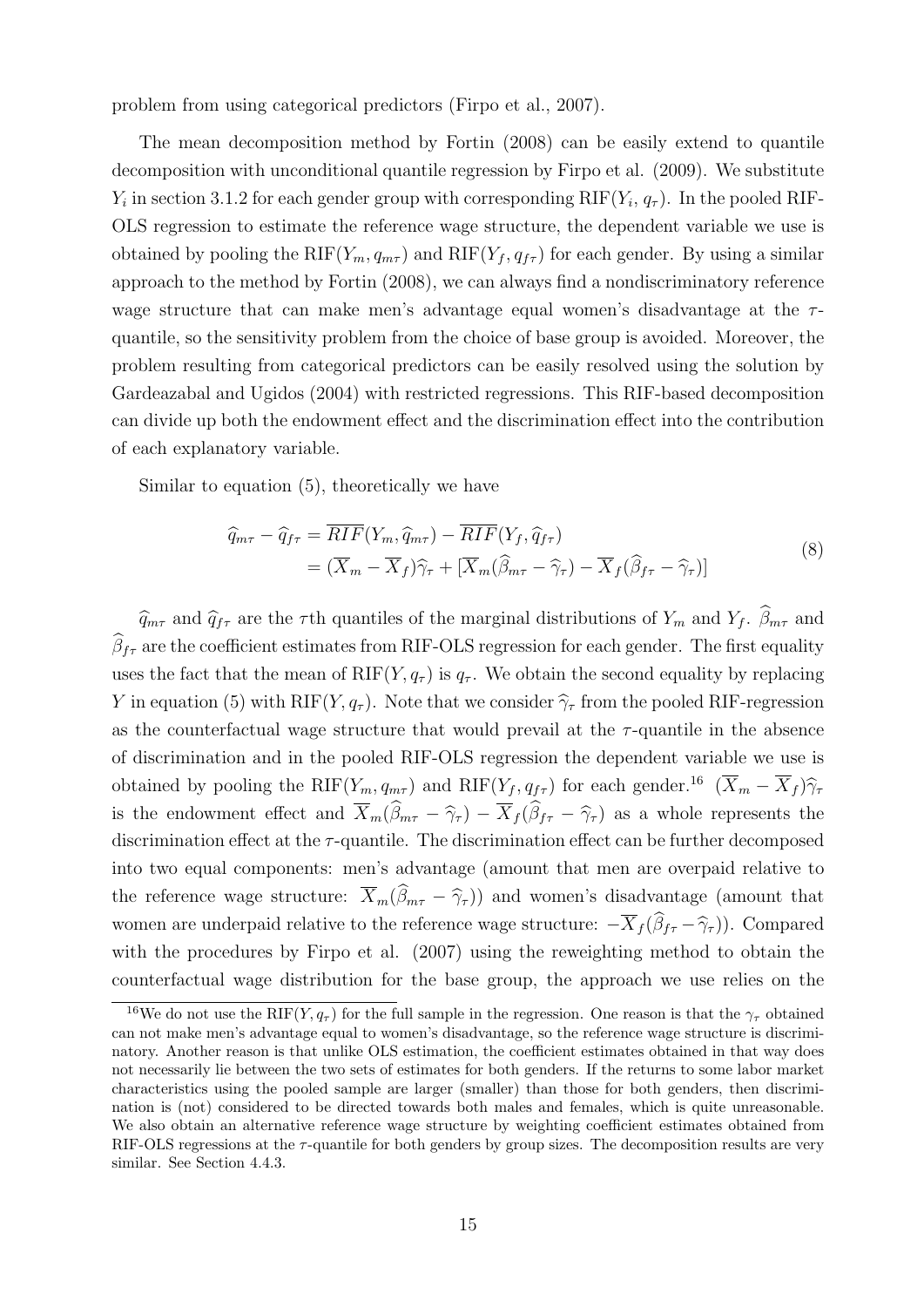linear structure and within-sample predictions.

As shown in Firpo et al. (2007) and Firpo et al. (2009), the recentered influence function RIF(Y,  $q_{\tau}$ ) is the leading term of a von Mises (1947) expansion of  $q_{\tau}$ , through which RIF(Y,  $q_{\tau}$ ) approximates the nonlinear function of  $q_{\tau}$  by expectation. The property that RIF(Y,  $q_{\tau}$ ) has a mean value of  $q_{\tau}$  ensures that theoretically the decomposition in equation (8) is an exact one. However, in finite sample settings,  $\overline{RIF}(Y,\hat{q}_{\tau})$  obtained may not be exactly equal to the sample quantile  $\hat{q}_{\tau}$ , which is mainly caused by the presence of heaping displayed in wage distribution (Fortin et al., 2010).<sup>17</sup> Consequently, the predicted wage gap at the  $\tau$ -quantile  $(\overline{RIF}(Y_m, \hat{q}_{m\tau}) - \overline{RIF}(Y_f, \hat{q}_{f\tau}))$  may be different from the raw wage gap  $(\widehat{q}_{m\tau} - \widehat{q}_{f\tau})$ . We use  $\widehat{R}_{\tau}$  to denote the approximation error in quantile decomposition. Then the raw gender log wage gap at the  $\tau$ -quantile can be decomposed as:

$$
\widehat{q}_{m\tau} - \widehat{q}_{f\tau} = \overline{RIF}(Y_m, \widehat{q}_{m\tau}) - \overline{RIF}(Y_f, \widehat{q}_{f\tau}) + \widehat{R}_{\tau}
$$
\n(9)

Since  $\overline{RIF}(Y_m, \widehat{q}_{m\tau}) - \overline{RIF}(Y_f, \widehat{q}_{f\tau})$  equals to  $(\overline{X}_m - \overline{X}_f)\widehat{\gamma}_{\tau} + [\overline{X}_m(\widehat{\beta}_{m\tau} - \widehat{\gamma}_{\tau}) - \overline{X}_f(\widehat{\beta}_{f\tau} - \widehat{\gamma}_{\tau})],$ equation (9) now becomes:

$$
\widehat{q}_{m\tau} - \widehat{q}_{f\tau} = (\overline{X}_m - \overline{X}_f)\widehat{\gamma}_\tau + [\overline{X}_m(\widehat{\beta}_{m\tau} - \widehat{\gamma}_\tau) - \overline{X}_f(\widehat{\beta}_{f\tau} - \widehat{\gamma}_\tau)] + \widehat{R}_\tau
$$
(10)

The magnitude of  $\widehat{R}_{\tau}$  shows how good the RIF-based quantile decomposition approximates the raw wage differentials. The standard errors for any components in equation (10) can be obtained with bootstrapping or using the method described by Jann (2008).

Using the decomposition methods, we can compute both the endowment effect and discrimination effect throughout the wage distribution, and the contribution of each covariate to the two effects. However, as pointed by Fortin et al. (2010) which finds the close link between the decomposition methods and the program evaluation literature (Imbens and Wooldridge, 2009), these methods have the limitation that the economic mechanisms behind the various elements of decomposition (or behind the treatment effect) are not clear since structural modeling is not required to perform a decomposition or estimate a treatment effect.

<sup>&</sup>lt;sup>17</sup>The  $\overline{RIF}(Y, \hat{q}_\tau)$  is estimated as  $\frac{1}{N} \sum_{i=1}^N \widehat{RIF}(Y_i, \hat{q}_\tau)$ , where N is the sample size. Since  $\widehat{RIF}(Y_i, \widehat{q}_{\tau})$  is defined as  $\widehat{q}_{\tau} + \frac{\tau - I(Y_i \leq \widehat{q}_{\tau})}{\widehat{f}_Y(\widehat{q}_{\tau})}$  $\frac{f(Y_i \leq \hat{q}_\tau)}{\hat{f}_Y(\hat{q}_\tau)}, \overline{RIF}(Y, \hat{q}_\tau)$  is equivalent to  $\hat{q}_\tau + \frac{1}{\hat{f}_Y(\hat{q}_\tau)}$  $\frac{1}{\widehat{f}_Y(\widehat{q}_\tau)}[\tau-\frac{1}{N}\sum_{i=1}^N I(Y_i \leq \widehat{q}_\tau)],$ where  $\frac{1}{N} \sum_{i=1}^{N} I(Y_i \leq \hat{q}_\tau)$  is the proportion of observations with Y not greater than the  $\tau$ -percentile. However, when there are multiple  $Y_i$ s equal to the sample quantile  $\hat{q}_\tau$ ,  $\tau$  will be smaller than  $\frac{1}{N} \sum_{i=1}^N I(Y_i \leq \hat{q}_\tau)$ . And this makes the  $\overline{RIF}(Y, \hat{q}_\tau)$  different from the sample quantile  $\hat{q}_\tau$ . But this problem is not serious if the number of  $Y_i$ s equal to  $\hat{q}_\tau$  is small. This problem can also exist in the first-stage of the decomposition method by Firpo et al. (2007). For example, in ?) which used the method of Firpo et al. (2007), their equation (4) can be written as  $\hat{q}_{m\tau} - \hat{q}_{f\tau} = \overline{RIF}(Y_m, \hat{q}_{m\tau}) - \overline{RIF}(Y_f, \hat{q}_{f\tau}) + (\hat{R}^s_{\tau} + \hat{R}^c_{\tau}).$  If the predicted  $\overline{RIF}(Y, \hat{q}_\tau)$  always equals to the sample percentile  $\hat{q}_\tau$ , then  $\hat{R}^s_\tau + \hat{R}^c_\tau$  should be 0. However, their decomposition results in Table 5a, 5b and 5c show this does not hold all the time.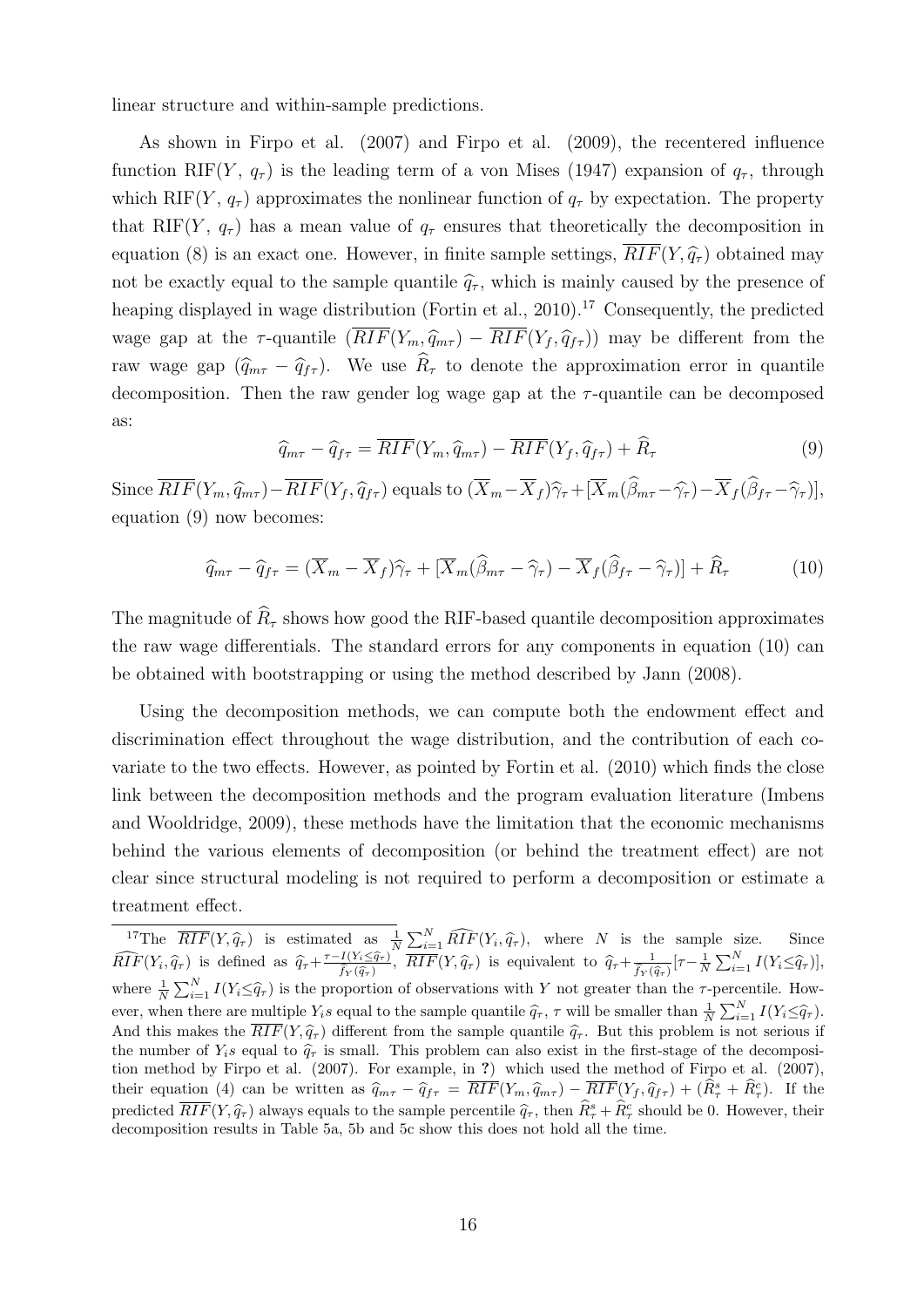# 4 Results

### 4.1 OLS Estimation Results by Gender

As analyzed by Meng (1998), rural migrants' wages are determined by market forces, so we can safely rely on the human capital model to do the estimation. We first run an OLS regression with the male and female pooled sample, allowing the effect of each covariate varying with gender. Then we test the joint significance of all the interaction terms. We reject the null hypothesis that the corresponding OLS coefficient estimates are the same for both genders (the  $p$  value is 0.000). As a result, we examine the mean wage determination for each gender separately.<sup>18</sup>

Table 4 displays the OLS regression result for each gender with Huber-White standard errors to correct heteroscedasticity of unknown form. Note that we include those arguably endogenous variables such as occupation, ownership and industry dummies in the regressions. Albrecht et al. (2003) pointed out that as an accounting exercise they are useful in explaining wage differentials.<sup>19</sup> For other examples including these variables in wage determination and wage gap decomposition, see, for example, Gustafsson and Li (2000) and Chi and Li (2008).

The relation of rural migrants' logarithmic hourly wages to their ages has the widely documented inverted U-shape. The profile peaks at age 37 for male migrants, and at 31 for females. The returns to education are the same for males and females, with an additional year of schooling leading to 4.1% increase in hourly wage. This rate for rural migrants in our sample is lower than the 4.8% reported in Meng and Zhang (2001) using migrants data from Shanghai and it is also lower than the  $5.5\%$  for urban workers in Li  $(2003).^{20}$  The returns to urban experience and tenure in the current job are both very small for males and females. This is expected because most migrants engage in low-skilled jobs and they can be easily substituted by competitors. Consequently, longer urban experience and tenure do not guarantee a big pay rise. Unlike their male counterparts, female migrants are rewarded for marriage, although it is not statistically significant. Contrary to the previous findings that being a ethnic minority put urban workers at a disadvantage in earning higher wages (Gustafsson and Li, 2000; Li, 2003; Yang, 2005), the coefficient on *Minority* is 5.6% for male migrants. The premium to having a permanent job or being a long-term contract worker is very high, being 14.2% and 23.1% respectively for both genders. Furthermore,

<sup>&</sup>lt;sup>18</sup>In Section 4.2, when we analyze the wage determination for rural migrants at different percentiles, we have done similar tests. The null hypotheses that the RIF-OLS coefficients at the 10th, 50th and 90th percentile are the same for both genders are all rejected at the conventional significance levels. So we choose to show the estimation results for each gender separately.

<sup>&</sup>lt;sup>19</sup>In Section 4.4.3, as a sensitivity analysis, we do the decomposition excluding these variables.

 $^{20}$ Zhang et al. (2005) documented that the rate of return to education in China's urban labor market has risen in a nonlinear way from 4.0% in 1988 to 10.2% in 2001. Compared with their 2001 urban counterparts, our rural migrants sample surveyed in 2002 have a much smaller wage premium from having more education.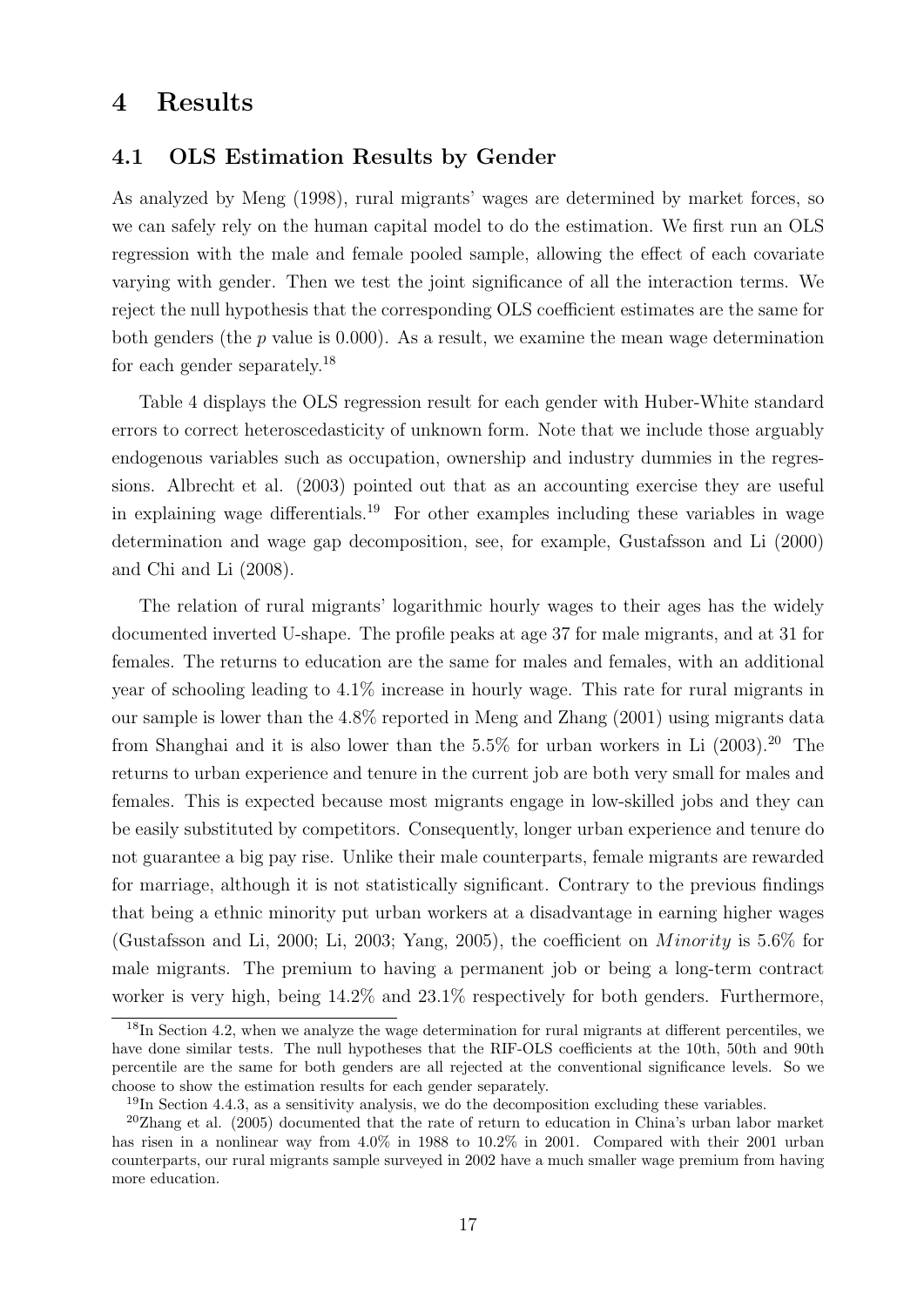|                                         | $\sim$ 200 $\sim$ 200 $\sim$ 200 $\sim$ 200 $\sim$ 6<br><b>COLLUCT</b><br>Male<br>Female |       |          |           |  |
|-----------------------------------------|------------------------------------------------------------------------------------------|-------|----------|-----------|--|
|                                         | Coef.                                                                                    | SD    | Coef.    | <b>SD</b> |  |
| Constant                                | $-0.362$                                                                                 | 0.283 | $-0.313$ | 0.279     |  |
| Age                                     | 0.047                                                                                    | 0.015 | 0.040    | 0.015     |  |
| $\text{Agesq}/100$                      | $-0.063$                                                                                 | 0.020 | $-0.064$ | 0.021     |  |
| Education                               | 0.041                                                                                    | 0.006 | 0.041    | 0.006     |  |
| Experience                              | 0.011                                                                                    | 0.004 | 0.005    | 0.005     |  |
| Tenure                                  | 0.008                                                                                    | 0.005 | 0.018    | 0.006     |  |
| Married                                 | $-0.045$                                                                                 | 0.065 | 0.013    | 0.060     |  |
| Minority                                | 0.056                                                                                    | 0.062 | $-0.026$ | 0.057     |  |
| Permwork                                | 0.142                                                                                    | 0.064 | 0.231    | 0.070     |  |
| Interprov                               | 0.053                                                                                    | 0.037 | 0.009    | 0.038     |  |
| Occupation:                             |                                                                                          |       |          |           |  |
| Professional, technician                |                                                                                          |       |          |           |  |
| $Clerical$ staff                        | 0.003                                                                                    | 0.117 | $-0.055$ | 0.130     |  |
| Service worker                          | $-0.169$                                                                                 | 0.079 | $-0.239$ | 0.099     |  |
| Self-employed or business owner         | $-0.038$                                                                                 | 0.077 | $-0.064$ | 0.098     |  |
| Manufacturing worker                    | 0.039                                                                                    | 0.102 | $-0.220$ | 0.122     |  |
| Commercial worker                       | $-0.120$                                                                                 | 0.093 | $-0.214$ | 0.107     |  |
| <i>Construction worker</i>              | $-0.337$                                                                                 | 0.131 | $-0.205$ | 0.241     |  |
| Other occupations                       | $-0.200$                                                                                 | 0.091 | $-0.300$ | 0.119     |  |
| <b>Employer Ownership:</b>              |                                                                                          |       |          |           |  |
| $State-owned$                           |                                                                                          |       |          |           |  |
| Collective                              | 0.121                                                                                    | 0.080 | 0.019    | 0.081     |  |
| $Private\ or\ self-employed$            | 0.163                                                                                    | 0.061 | 0.071    | 0.061     |  |
| Foreign or joint venture                | 0.350                                                                                    | 0.128 | 0.282    | 0.121     |  |
| <i>Others</i>                           | 0.103                                                                                    | 0.063 | 0.062    | 0.064     |  |
| Industry:                               |                                                                                          |       |          |           |  |
| Manufacturing                           |                                                                                          |       |          |           |  |
| Construction                            | 0.445                                                                                    | 0.127 | 0.369    | 0.135     |  |
| <i>Transportation, communication</i>    | 0.184                                                                                    | 0.093 | 0.309    | 0.177     |  |
| <i>Wholesale, retail, food services</i> | $-0.237$                                                                                 | 0.064 | $-0.154$ | 0.066     |  |
| Finance, insurance, real estate         | 0.093                                                                                    | 0.190 | $-0.054$ | 0.158     |  |
| Social service                          | $-0.190$                                                                                 | 0.065 | $-0.140$ | 0.068     |  |
| <i>Education, culture</i>               | $-0.192$                                                                                 | 0.140 | 0.021    | 0.145     |  |
| Health, sports, social welfare          | $-0.091$                                                                                 | 0.174 | $-0.106$ | 0.127     |  |
| Other industries                        | $-0.025$                                                                                 | 0.076 | $-0.057$ | 0.087     |  |
| Province dummies                        | Yes                                                                                      |       | Yes      |           |  |
| R-squared                               | 0.190                                                                                    |       | 0.203    |           |  |
| Observations                            | 1,865                                                                                    |       | 1,420    |           |  |
|                                         |                                                                                          |       |          |           |  |

Table 4: OLS Estimation Results by Gender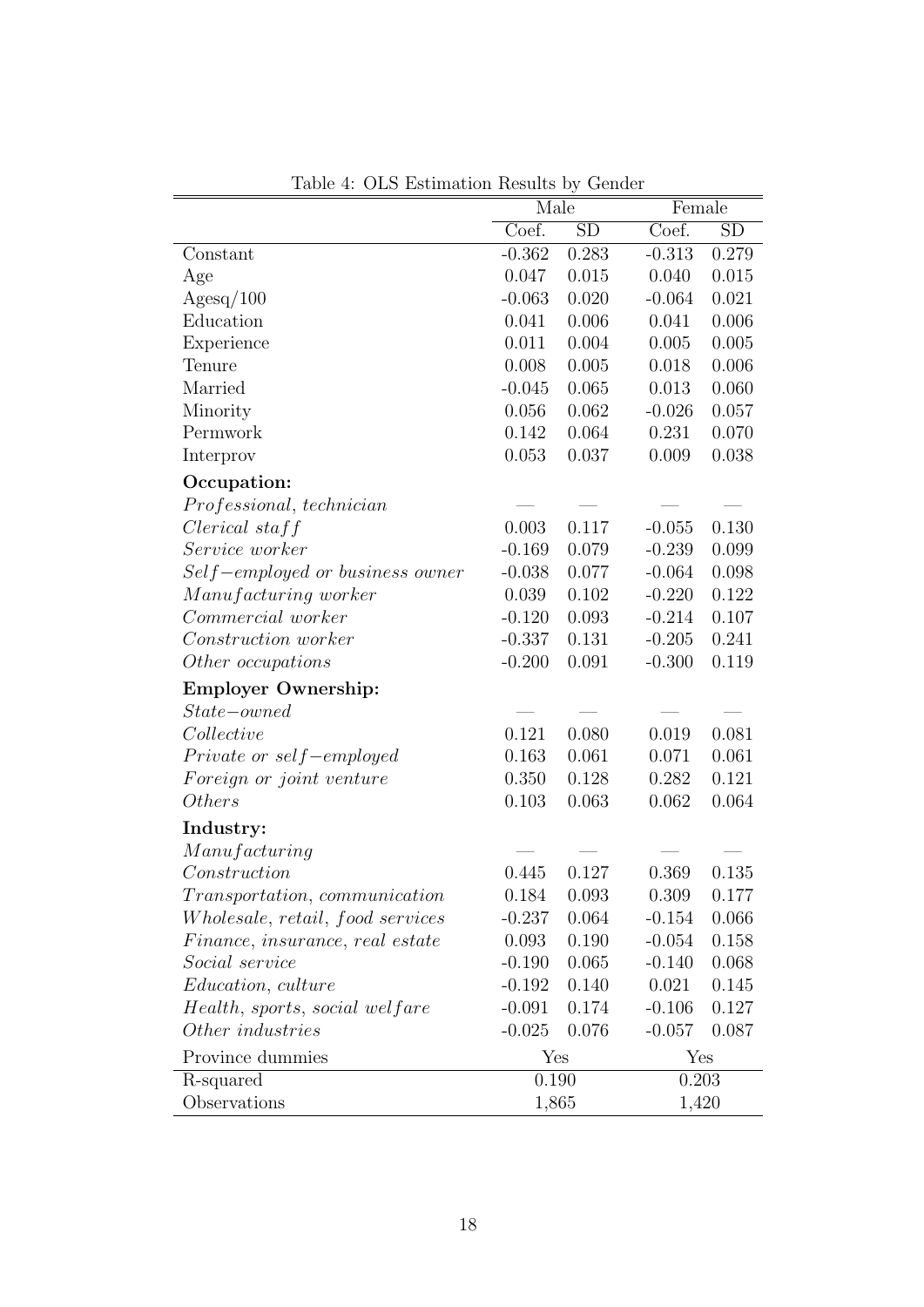male migrants benefit more from interprovincial migration that nonetheless has almost no impact on females' average earnings.

We find that the returns to occupational dummies differ by gender. Among all occupations, being a manufacturing worker pays most for male migrants, but work as a technician is the best occupational choice for female migrants, *ceteris paribus*. Both males and females are penalized most when working in state-owned enterprizes. Although foreign firms and joint ventures are the least often to hire rural migrants in China, the wages they offer for both genders are the highest among all ownerships. Furthermore, wages are the highest in construction industry and the lowest in wholesale, retail and food services industry for both male and female migrants. We can also find substantial heterogeneity in the returns to different industries. The differences in the coefficient estimates of industry dummies can reach as high as 0.68 for males and 0.62 for females, showing industry choices can substantially affect the wage inequality within each gender group.

### 4.2 Unconditional Quantile Regression Results by Gender

We report the unconditional quantile regression estimates separately by gender at the 10th, 50th and 90th percentiles in Table 5 and Table 6 with asymptotic standard errors. Similar to the OLS estimates that can be interpreted as the marginal effects of control variables on the mean of dependent variable, the coefficient estimates from RIF-OLS regressions are explained as the marginal effects of those covariates on the corresponding unconditional quantiles of dependent variable. The regression results suggest that the returns to observable characteristics differ by gender and these differences change as we move up the wage distributions.

### 4.2.1 RIF-OLS Regression Results for Male Migrants

For male migrants, education plays an increasingly important role in wage determination from the 10th to 90th percentile. At the 10th percentile of males' log wage distribution, one more year of schooling can increase the wage by around 1.5%. It goes up to 4.4% at the median and further increases to 10% at the 90th percentile. This shows that the OLS coefficient estimate of education can not fully describe the role that education plays in wage determination. The effects of working experience in the city are also monotonic, but they are much smaller in magnitude. Current job tenure exerts a diminishing effect on wage from the 10th to the 90th percentile. The effects of being married on earnings differ widely at the three percentiles. At the 10th percentile, it almost has no impact. It then turns negative at the median, although the magnitude is small. The penalty is the largest at the 90th percentile, indicating a 26% loss in hourly wages. The impact of being an ethnic minority is non-monotonic. We see a large positive impact at the higher quantile but a negative effect at the median. A permanent job benefits those at the median and the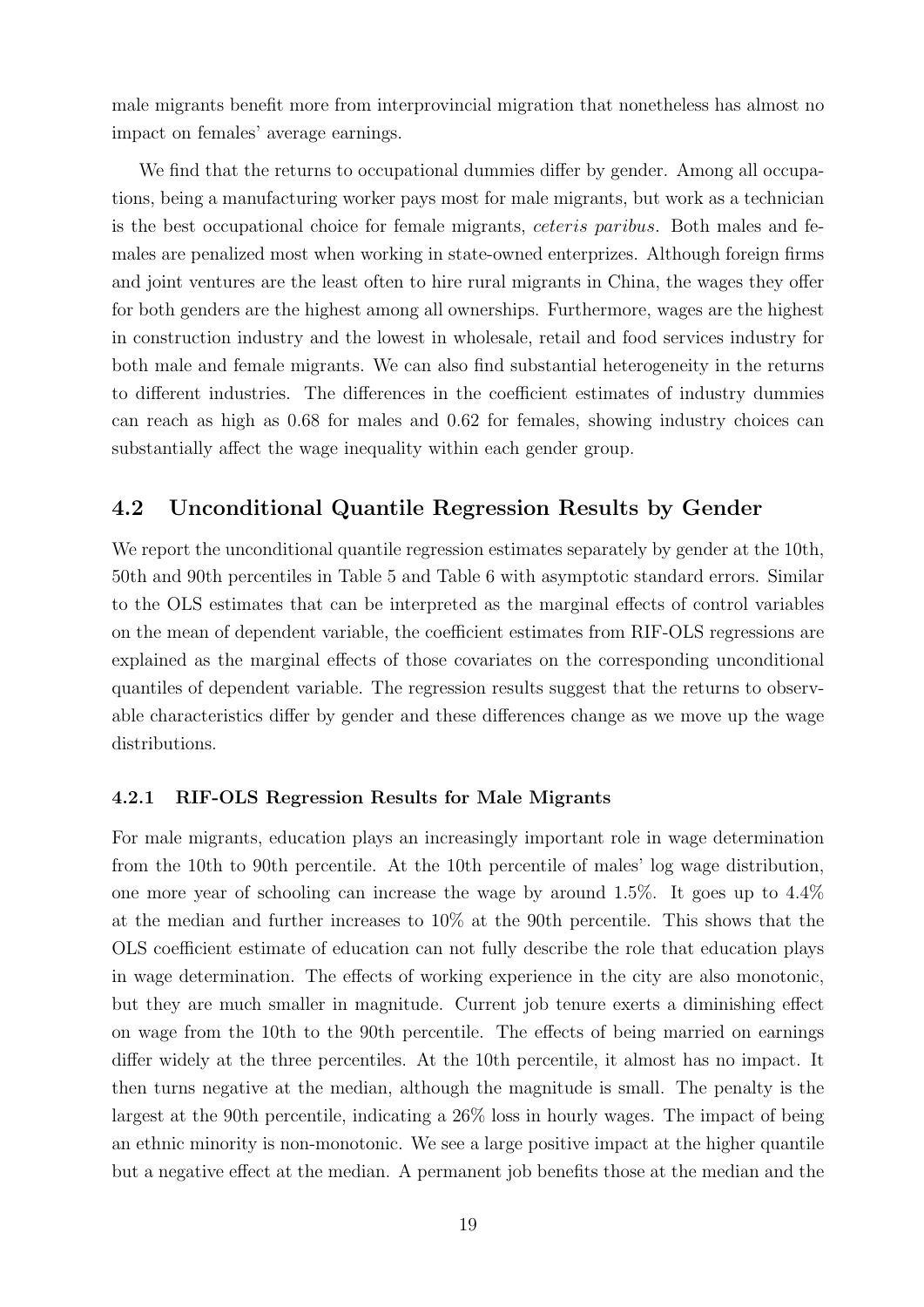90th percentile of males' wage distribution most. The effects of interprovincial migration on wages are similar at the three percentiles, ranging from 8% to 11%.

In terms of occupations, for males at the 10th and 50th percentiles of the wage distribution, working as a manufacturing worker earn more than all other occupations. But at the 90th percentile, it is the clerical staff who earns the most. The maximum difference in those coefficient estimates at the 10th percentile is 0.15 and it rises to 0.33 at the median. It further increases to 1.66 at the 90th percentile, indicating increasing differences in the returns to occupation dummies as percentile increases. In light of ownerships, foreign firms and joint ventures offer highest wages at the 10th and 90th percentile, but private firms or self-employed businesses pay most at the median. At both the 10th and 50th percentiles, the wage received from state-owned enterprizes is the least. At the 90th percentile, collective firms employ male migrants at the lowest wage levels. The industry that offers the highest and lowest wages also vary with the percentile. The maximum difference in the coefficients on industrial dummies rises from 0.29 at the 10th percentile to 0.55 at the median before reaching 2.20 at the 90th percentile of male migrants' wage distribution. We find that as the percentile increases, there is more heterogeneity in the coefficient estimates of both occupation and industry dummies. By comparing the OLS estimation result for male migrants and the results in Table 5, we find that the OLS regression cannot provide an adequate description of men's wage determination through the wage distribution.

#### 4.2.2 RIF-OLS Regression Results for Female Migrants

The unconditional quantile regression results for women are displayed in Table 6. The differences in the returns to education at the three percentiles for women are not as large as those for men, ranging from  $3\%$  to  $5\%$ . The coefficients on *Experience* and *Tenure* are all very small in magnitude. Being married seems to increase women's wages only at the median. The premiums to having a permanent work or being a long-term contract worker are substantial at the three percentiles and the three coefficient estimates are all larger than those estimates for male migrants. As shown in Table 5, interprovincial migration has no negative impact on males' wages. But this does not hold for female migrants. Working outside one's home province increases women's earnings only at the 10th percentile. Around 4% loss in wages resulting from interprovincial migration is found at the median and 90th percentile.

Other things being the same, working as a technician earns most at the 10th and 90th percentiles of women's wage distribution. At the median, it is the clerical staff that earns the most. Unlike the estimates for males, the differences in the coefficient estimates of occupational dummies for females are the largest at the lower percentile. Similar to the coefficient estimates of ownership dummies for male migrants, the wages received from state-owned enterprizes are the least at both the 10th percentile and the median, while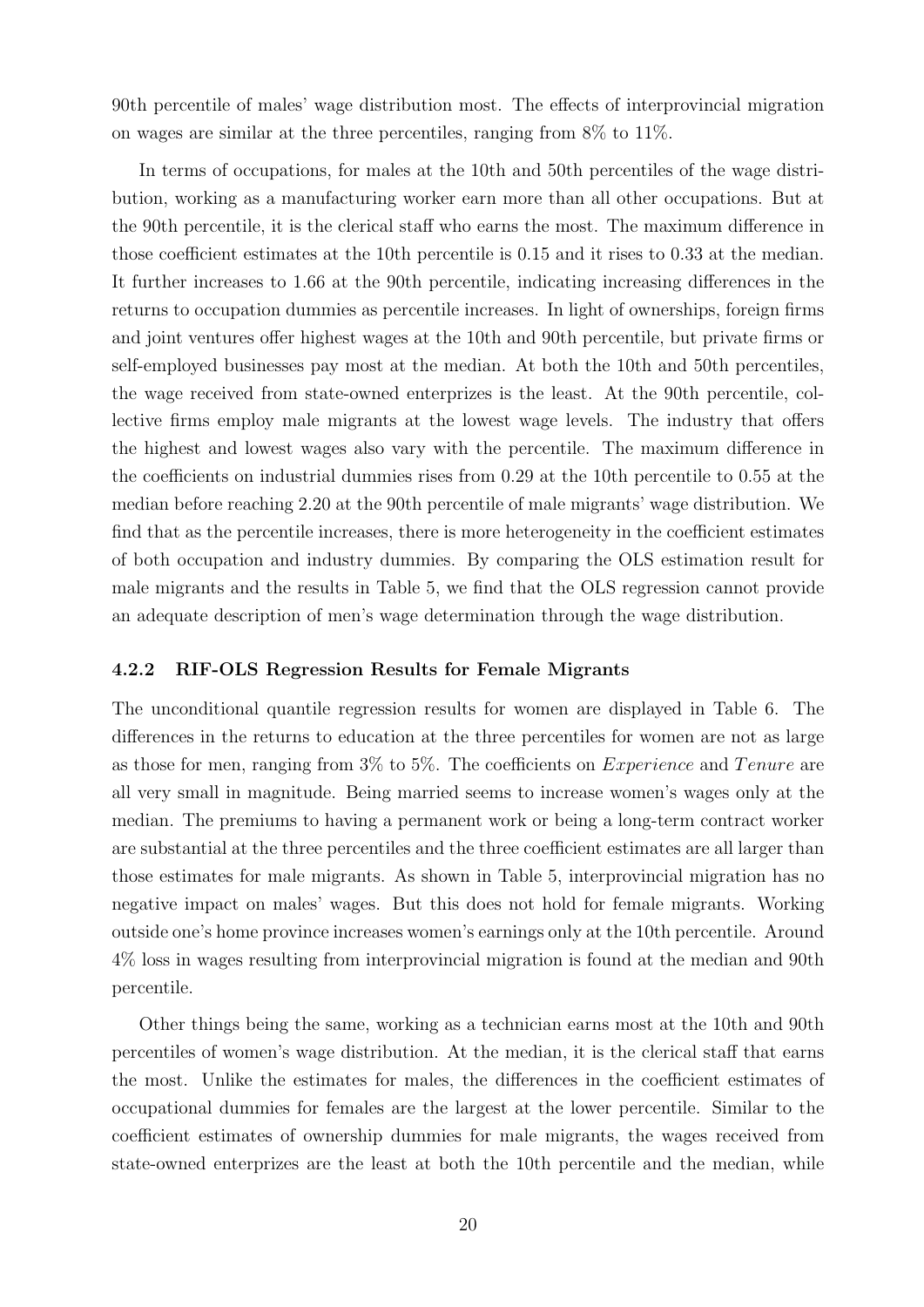| Table 9. Oncontributat Quantific regression results for men | 10th     |       |          | 50th  |          | 90th  |  |
|-------------------------------------------------------------|----------|-------|----------|-------|----------|-------|--|
|                                                             | Coef.    | SD    | Coef.    | SD    | Coef.    | SD    |  |
| Constant                                                    | $-1.112$ | 0.411 | $-0.130$ | 0.337 | $-0.487$ | 0.834 |  |
| Age                                                         | 0.063    | 0.022 | 0.034    | 0.018 | 0.067    | 0.046 |  |
| Agesq/100                                                   | $-0.095$ | 0.030 | $-0.048$ | 0.023 | $-0.074$ | 0.058 |  |
| Education                                                   | 0.015    | 0.008 | 0.044    | 0.007 | 0.100    | 0.020 |  |
| Experience                                                  | 0.008    | 0.006 | 0.013    | 0.005 | 0.021    | 0.013 |  |
| Tenure                                                      | 0.015    | 0.006 | 0.006    | 0.006 | 0.003    | 0.016 |  |
| Married                                                     | 0.002    | 0.086 | $-0.022$ | 0.082 | $-0.259$ | 0.220 |  |
| Minority                                                    | 0.042    | 0.070 | $-0.020$ | 0.067 | 0.195    | 0.182 |  |
| Permwork                                                    | 0.019    | 0.084 | 0.193    | 0.079 | 0.191    | 0.238 |  |
| Interprov                                                   | 0.098    | 0.046 | 0.105    | 0.047 | 0.084    | 0.118 |  |
| Occupation:                                                 |          |       |          |       |          |       |  |
| Professional, technician                                    |          |       |          |       |          |       |  |
| $Clerical$ staff                                            | $-0.100$ | 0.138 | $-0.126$ | 0.126 | 0.507    | 0.477 |  |
| Service worker                                              | $-0.129$ | 0.084 | $-0.278$ | 0.094 | $-0.079$ | 0.275 |  |
| $Self-employed\ or\ business\ owner$                        | $-0.066$ | 0.074 | $-0.270$ | 0.089 | 0.323    | 0.277 |  |
| Manufacturing worker                                        | 0.022    | 0.100 | 0.005    | 0.123 | $-0.203$ | 0.352 |  |
| Commercial worker                                           | $-0.134$ | 0.116 | $-0.306$ | 0.113 | 0.053    | 0.319 |  |
| Construction worker                                         | 0.004    | 0.100 | $-0.334$ | 0.141 | $-1.152$ | 0.515 |  |
| Other occupations                                           | $-0.199$ | 0.105 | $-0.278$ | 0.107 | $-0.116$ | 0.304 |  |
| <b>Employer Ownership:</b>                                  |          |       |          |       |          |       |  |
| $State-owned$                                               |          |       |          |       |          |       |  |
| Collective                                                  | 0.193    | 0.101 | 0.151    | 0.123 | $-0.252$ | 0.245 |  |
| Private or self-employed                                    | 0.036    | 0.086 | 0.203    | 0.074 | 0.329    | 0.191 |  |
| Foreign or joint venture                                    | 0.258    | 0.096 | 0.135    | 0.188 | 0.468    | 0.677 |  |
| <i>Others</i>                                               | 0.049    | 0.091 | 0.048    | 0.077 | 0.219    | 0.201 |  |
| Industry:                                                   |          |       |          |       |          |       |  |
| Manufacturing                                               |          |       |          |       |          |       |  |
| Construction                                                | 0.058    | 0.097 | 0.335    | 0.112 | 1.441    | 0.476 |  |
| <i>Transportation, communication</i>                        | 0.139    | 0.079 | 0.155    | 0.105 | 0.049    | 0.375 |  |
| <i>Wholesale, retail, food services</i>                     | $-0.075$ | 0.067 | $-0.211$ | 0.073 | $-0.585$ | 0.245 |  |
| Finance, insurance, real estate                             | $-0.150$ | 0.221 | 0.125    | 0.169 | 0.151    | 0.596 |  |
| Social service                                              | $-0.005$ | 0.071 | $-0.137$ | 0.078 | $-0.751$ | 0.236 |  |
| <i>Education, culture</i>                                   | 0.082    | 0.183 | $-0.266$ | 0.146 | $-0.085$ | 0.466 |  |
| Health, sports, social welfare                              | $-0.158$ | 0.267 | 0.165    | 0.189 | $-0.833$ | 0.431 |  |
| Other industries                                            | $-0.055$ | 0.079 | $-0.011$ | 0.081 | $-0.283$ | 0.268 |  |
| Province dummies                                            | Yes      |       | Yes      |       | Yes      |       |  |
| Observations                                                |          |       | 1,865    |       |          |       |  |

Table 5: Unconditional Quantile Regression Results for Men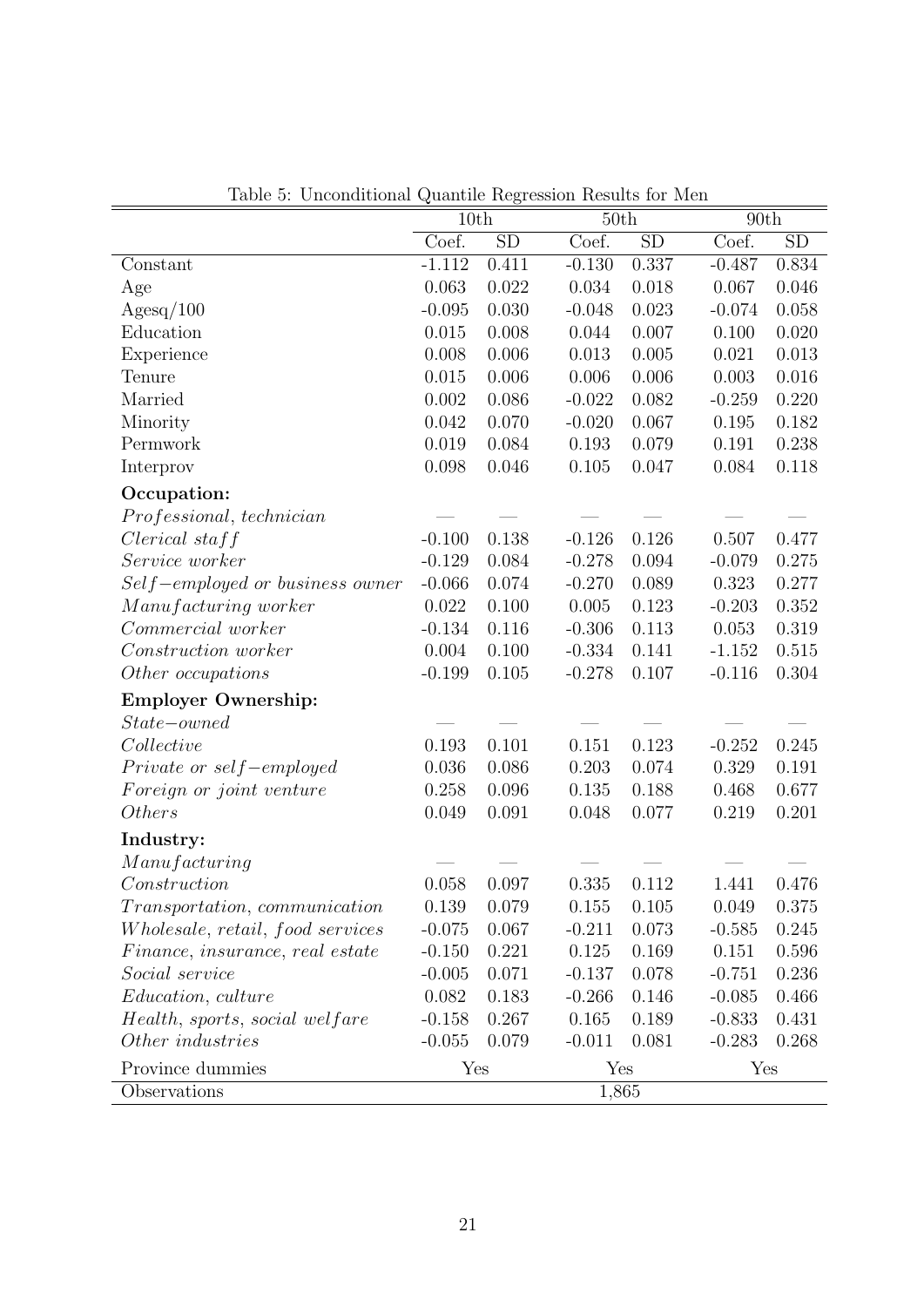| Coef.<br>SD<br>SD<br>SD<br>Coef.<br>Coef.<br>$-2.892$<br>0.793<br>$-0.196$<br>0.331<br>0.420<br>Constant<br>0.689<br>0.167<br>0.044<br>0.031<br>0.017<br>0.021<br>0.029<br>Age<br>Agesq/100<br>$-0.235$<br>0.062<br>$-0.054$<br>0.022<br>0.027<br>$-0.038$<br>Education<br>0.050<br>0.015<br>0.007<br>0.009<br>0.031<br>0.048<br>Experience<br>0.003<br>0.014<br>0.012<br>0.006<br>0.007<br>$-0.010$<br>Tenure<br>0.013<br>0.015<br>0.007<br>0.008<br>0.027<br>0.009<br>Married<br>0.018<br>$-0.024$<br>0.148<br>0.075<br>$-0.050$<br>0.100<br>Minority<br>0.119<br>0.143<br>$-0.164$<br>0.072<br>$-0.064$<br>0.090<br>Permwork<br>0.169<br>0.096<br>0.183<br>0.287<br>0.195<br>0.124<br>0.044<br>0.048<br>0.061<br>Interprov<br>0.092<br>$-0.038$<br>$-0.042$<br>Occupation:<br>Professional, technician<br>0.241<br>0.181<br>$Clerical$ staff<br>$-0.115$<br>0.100<br>$-0.100$<br>0.284<br>Service worker<br>$-0.464$<br>0.145<br>$-0.208$<br>0.145<br>0.197<br>$-0.229$<br>Self-employed or business owner<br>$-0.256$<br>0.145<br>0.198<br>0.123<br>$-0.089$<br>$-0.000$<br>Manufacturing worker<br>0.130<br>$-0.218$<br>0.181<br>$-0.177$<br>$-0.372$<br>0.251<br>0.210<br>Commercial worker<br>$-0.539$<br>0.179<br>$-0.157$<br>0.153<br>$-0.152$<br>Construction worker<br>0.322<br>$-0.466$<br>0.192<br>$-0.230$<br>$-0.271$<br>0.524<br>0.213<br>0.166<br>$-0.232$<br>0.210<br>Other occupations<br>$-0.678$<br>$-0.195$<br><b>Employer Ownership:</b><br>$State-owned$<br>0.295<br>0.223<br>0.122<br>Collective<br>0.040<br>$-0.194$<br>0.113<br>Private or self-employed<br>0.057<br>0.200<br>0.070<br>0.086<br>0.068<br>0.095<br>0.330<br>0.345<br>0.171<br>0.015<br>0.459<br>Foreign or joint venture<br>0.230<br>0.202<br>0.102<br><i>Others</i><br>$-0.001$<br>0.037<br>0.090<br>0.076 |           | 10th |  | 50th |  | 90th |  |
|-------------------------------------------------------------------------------------------------------------------------------------------------------------------------------------------------------------------------------------------------------------------------------------------------------------------------------------------------------------------------------------------------------------------------------------------------------------------------------------------------------------------------------------------------------------------------------------------------------------------------------------------------------------------------------------------------------------------------------------------------------------------------------------------------------------------------------------------------------------------------------------------------------------------------------------------------------------------------------------------------------------------------------------------------------------------------------------------------------------------------------------------------------------------------------------------------------------------------------------------------------------------------------------------------------------------------------------------------------------------------------------------------------------------------------------------------------------------------------------------------------------------------------------------------------------------------------------------------------------------------------------------------------------------------------------------------------------------------------------------------------------------------------------------------------|-----------|------|--|------|--|------|--|
|                                                                                                                                                                                                                                                                                                                                                                                                                                                                                                                                                                                                                                                                                                                                                                                                                                                                                                                                                                                                                                                                                                                                                                                                                                                                                                                                                                                                                                                                                                                                                                                                                                                                                                                                                                                                       |           |      |  |      |  |      |  |
|                                                                                                                                                                                                                                                                                                                                                                                                                                                                                                                                                                                                                                                                                                                                                                                                                                                                                                                                                                                                                                                                                                                                                                                                                                                                                                                                                                                                                                                                                                                                                                                                                                                                                                                                                                                                       |           |      |  |      |  |      |  |
|                                                                                                                                                                                                                                                                                                                                                                                                                                                                                                                                                                                                                                                                                                                                                                                                                                                                                                                                                                                                                                                                                                                                                                                                                                                                                                                                                                                                                                                                                                                                                                                                                                                                                                                                                                                                       |           |      |  |      |  |      |  |
|                                                                                                                                                                                                                                                                                                                                                                                                                                                                                                                                                                                                                                                                                                                                                                                                                                                                                                                                                                                                                                                                                                                                                                                                                                                                                                                                                                                                                                                                                                                                                                                                                                                                                                                                                                                                       |           |      |  |      |  |      |  |
|                                                                                                                                                                                                                                                                                                                                                                                                                                                                                                                                                                                                                                                                                                                                                                                                                                                                                                                                                                                                                                                                                                                                                                                                                                                                                                                                                                                                                                                                                                                                                                                                                                                                                                                                                                                                       |           |      |  |      |  |      |  |
|                                                                                                                                                                                                                                                                                                                                                                                                                                                                                                                                                                                                                                                                                                                                                                                                                                                                                                                                                                                                                                                                                                                                                                                                                                                                                                                                                                                                                                                                                                                                                                                                                                                                                                                                                                                                       |           |      |  |      |  |      |  |
|                                                                                                                                                                                                                                                                                                                                                                                                                                                                                                                                                                                                                                                                                                                                                                                                                                                                                                                                                                                                                                                                                                                                                                                                                                                                                                                                                                                                                                                                                                                                                                                                                                                                                                                                                                                                       |           |      |  |      |  |      |  |
|                                                                                                                                                                                                                                                                                                                                                                                                                                                                                                                                                                                                                                                                                                                                                                                                                                                                                                                                                                                                                                                                                                                                                                                                                                                                                                                                                                                                                                                                                                                                                                                                                                                                                                                                                                                                       |           |      |  |      |  |      |  |
|                                                                                                                                                                                                                                                                                                                                                                                                                                                                                                                                                                                                                                                                                                                                                                                                                                                                                                                                                                                                                                                                                                                                                                                                                                                                                                                                                                                                                                                                                                                                                                                                                                                                                                                                                                                                       |           |      |  |      |  |      |  |
|                                                                                                                                                                                                                                                                                                                                                                                                                                                                                                                                                                                                                                                                                                                                                                                                                                                                                                                                                                                                                                                                                                                                                                                                                                                                                                                                                                                                                                                                                                                                                                                                                                                                                                                                                                                                       |           |      |  |      |  |      |  |
|                                                                                                                                                                                                                                                                                                                                                                                                                                                                                                                                                                                                                                                                                                                                                                                                                                                                                                                                                                                                                                                                                                                                                                                                                                                                                                                                                                                                                                                                                                                                                                                                                                                                                                                                                                                                       |           |      |  |      |  |      |  |
|                                                                                                                                                                                                                                                                                                                                                                                                                                                                                                                                                                                                                                                                                                                                                                                                                                                                                                                                                                                                                                                                                                                                                                                                                                                                                                                                                                                                                                                                                                                                                                                                                                                                                                                                                                                                       |           |      |  |      |  |      |  |
|                                                                                                                                                                                                                                                                                                                                                                                                                                                                                                                                                                                                                                                                                                                                                                                                                                                                                                                                                                                                                                                                                                                                                                                                                                                                                                                                                                                                                                                                                                                                                                                                                                                                                                                                                                                                       |           |      |  |      |  |      |  |
|                                                                                                                                                                                                                                                                                                                                                                                                                                                                                                                                                                                                                                                                                                                                                                                                                                                                                                                                                                                                                                                                                                                                                                                                                                                                                                                                                                                                                                                                                                                                                                                                                                                                                                                                                                                                       |           |      |  |      |  |      |  |
|                                                                                                                                                                                                                                                                                                                                                                                                                                                                                                                                                                                                                                                                                                                                                                                                                                                                                                                                                                                                                                                                                                                                                                                                                                                                                                                                                                                                                                                                                                                                                                                                                                                                                                                                                                                                       |           |      |  |      |  |      |  |
|                                                                                                                                                                                                                                                                                                                                                                                                                                                                                                                                                                                                                                                                                                                                                                                                                                                                                                                                                                                                                                                                                                                                                                                                                                                                                                                                                                                                                                                                                                                                                                                                                                                                                                                                                                                                       |           |      |  |      |  |      |  |
|                                                                                                                                                                                                                                                                                                                                                                                                                                                                                                                                                                                                                                                                                                                                                                                                                                                                                                                                                                                                                                                                                                                                                                                                                                                                                                                                                                                                                                                                                                                                                                                                                                                                                                                                                                                                       |           |      |  |      |  |      |  |
|                                                                                                                                                                                                                                                                                                                                                                                                                                                                                                                                                                                                                                                                                                                                                                                                                                                                                                                                                                                                                                                                                                                                                                                                                                                                                                                                                                                                                                                                                                                                                                                                                                                                                                                                                                                                       |           |      |  |      |  |      |  |
|                                                                                                                                                                                                                                                                                                                                                                                                                                                                                                                                                                                                                                                                                                                                                                                                                                                                                                                                                                                                                                                                                                                                                                                                                                                                                                                                                                                                                                                                                                                                                                                                                                                                                                                                                                                                       |           |      |  |      |  |      |  |
|                                                                                                                                                                                                                                                                                                                                                                                                                                                                                                                                                                                                                                                                                                                                                                                                                                                                                                                                                                                                                                                                                                                                                                                                                                                                                                                                                                                                                                                                                                                                                                                                                                                                                                                                                                                                       |           |      |  |      |  |      |  |
|                                                                                                                                                                                                                                                                                                                                                                                                                                                                                                                                                                                                                                                                                                                                                                                                                                                                                                                                                                                                                                                                                                                                                                                                                                                                                                                                                                                                                                                                                                                                                                                                                                                                                                                                                                                                       |           |      |  |      |  |      |  |
|                                                                                                                                                                                                                                                                                                                                                                                                                                                                                                                                                                                                                                                                                                                                                                                                                                                                                                                                                                                                                                                                                                                                                                                                                                                                                                                                                                                                                                                                                                                                                                                                                                                                                                                                                                                                       |           |      |  |      |  |      |  |
|                                                                                                                                                                                                                                                                                                                                                                                                                                                                                                                                                                                                                                                                                                                                                                                                                                                                                                                                                                                                                                                                                                                                                                                                                                                                                                                                                                                                                                                                                                                                                                                                                                                                                                                                                                                                       |           |      |  |      |  |      |  |
|                                                                                                                                                                                                                                                                                                                                                                                                                                                                                                                                                                                                                                                                                                                                                                                                                                                                                                                                                                                                                                                                                                                                                                                                                                                                                                                                                                                                                                                                                                                                                                                                                                                                                                                                                                                                       |           |      |  |      |  |      |  |
|                                                                                                                                                                                                                                                                                                                                                                                                                                                                                                                                                                                                                                                                                                                                                                                                                                                                                                                                                                                                                                                                                                                                                                                                                                                                                                                                                                                                                                                                                                                                                                                                                                                                                                                                                                                                       |           |      |  |      |  |      |  |
|                                                                                                                                                                                                                                                                                                                                                                                                                                                                                                                                                                                                                                                                                                                                                                                                                                                                                                                                                                                                                                                                                                                                                                                                                                                                                                                                                                                                                                                                                                                                                                                                                                                                                                                                                                                                       |           |      |  |      |  |      |  |
|                                                                                                                                                                                                                                                                                                                                                                                                                                                                                                                                                                                                                                                                                                                                                                                                                                                                                                                                                                                                                                                                                                                                                                                                                                                                                                                                                                                                                                                                                                                                                                                                                                                                                                                                                                                                       | Industry: |      |  |      |  |      |  |
| Manufacturing                                                                                                                                                                                                                                                                                                                                                                                                                                                                                                                                                                                                                                                                                                                                                                                                                                                                                                                                                                                                                                                                                                                                                                                                                                                                                                                                                                                                                                                                                                                                                                                                                                                                                                                                                                                         |           |      |  |      |  |      |  |
| 0.406<br>0.472<br>0.283<br>Construction<br>0.155<br>0.152<br>0.344                                                                                                                                                                                                                                                                                                                                                                                                                                                                                                                                                                                                                                                                                                                                                                                                                                                                                                                                                                                                                                                                                                                                                                                                                                                                                                                                                                                                                                                                                                                                                                                                                                                                                                                                    |           |      |  |      |  |      |  |
| 0.378<br>0.410<br>0.087<br>Transportation, communication<br>0.207<br>0.177<br>0.418                                                                                                                                                                                                                                                                                                                                                                                                                                                                                                                                                                                                                                                                                                                                                                                                                                                                                                                                                                                                                                                                                                                                                                                                                                                                                                                                                                                                                                                                                                                                                                                                                                                                                                                   |           |      |  |      |  |      |  |
| Wholesale, retail, food services<br>$-0.088$<br>0.129<br>$-0.155$<br>0.079<br>$-0.277$<br>0.122                                                                                                                                                                                                                                                                                                                                                                                                                                                                                                                                                                                                                                                                                                                                                                                                                                                                                                                                                                                                                                                                                                                                                                                                                                                                                                                                                                                                                                                                                                                                                                                                                                                                                                       |           |      |  |      |  |      |  |
| Finance, insurance, real estate<br>$-0.626$<br>0.623<br>$-0.017$<br>0.232<br>0.141<br>$-0.406$                                                                                                                                                                                                                                                                                                                                                                                                                                                                                                                                                                                                                                                                                                                                                                                                                                                                                                                                                                                                                                                                                                                                                                                                                                                                                                                                                                                                                                                                                                                                                                                                                                                                                                        |           |      |  |      |  |      |  |
| Social service<br>0.147<br>0.085<br>0.124<br>$-0.118$<br>$-0.099$<br>$-0.245$                                                                                                                                                                                                                                                                                                                                                                                                                                                                                                                                                                                                                                                                                                                                                                                                                                                                                                                                                                                                                                                                                                                                                                                                                                                                                                                                                                                                                                                                                                                                                                                                                                                                                                                         |           |      |  |      |  |      |  |
| Education, culture<br>0.136<br>0.152<br>0.162<br>0.043<br>0.270<br>$-0.157$                                                                                                                                                                                                                                                                                                                                                                                                                                                                                                                                                                                                                                                                                                                                                                                                                                                                                                                                                                                                                                                                                                                                                                                                                                                                                                                                                                                                                                                                                                                                                                                                                                                                                                                           |           |      |  |      |  |      |  |
| 0.130<br>0.165<br>0.211<br>Health, sports, social welfare<br>0.351<br>$-0.077$<br>$-0.337$                                                                                                                                                                                                                                                                                                                                                                                                                                                                                                                                                                                                                                                                                                                                                                                                                                                                                                                                                                                                                                                                                                                                                                                                                                                                                                                                                                                                                                                                                                                                                                                                                                                                                                            |           |      |  |      |  |      |  |
| Other industries<br>$-0.131$<br>0.187<br>$-0.124$<br>0.108<br>0.146<br>$-0.213$                                                                                                                                                                                                                                                                                                                                                                                                                                                                                                                                                                                                                                                                                                                                                                                                                                                                                                                                                                                                                                                                                                                                                                                                                                                                                                                                                                                                                                                                                                                                                                                                                                                                                                                       |           |      |  |      |  |      |  |
| Province dummies<br>Yes<br>Yes<br>Yes                                                                                                                                                                                                                                                                                                                                                                                                                                                                                                                                                                                                                                                                                                                                                                                                                                                                                                                                                                                                                                                                                                                                                                                                                                                                                                                                                                                                                                                                                                                                                                                                                                                                                                                                                                 |           |      |  |      |  |      |  |
| Observations<br>1,420                                                                                                                                                                                                                                                                                                                                                                                                                                                                                                                                                                                                                                                                                                                                                                                                                                                                                                                                                                                                                                                                                                                                                                                                                                                                                                                                                                                                                                                                                                                                                                                                                                                                                                                                                                                 |           |      |  |      |  |      |  |

Table 6: Unconditional Quantile Regression Results for Women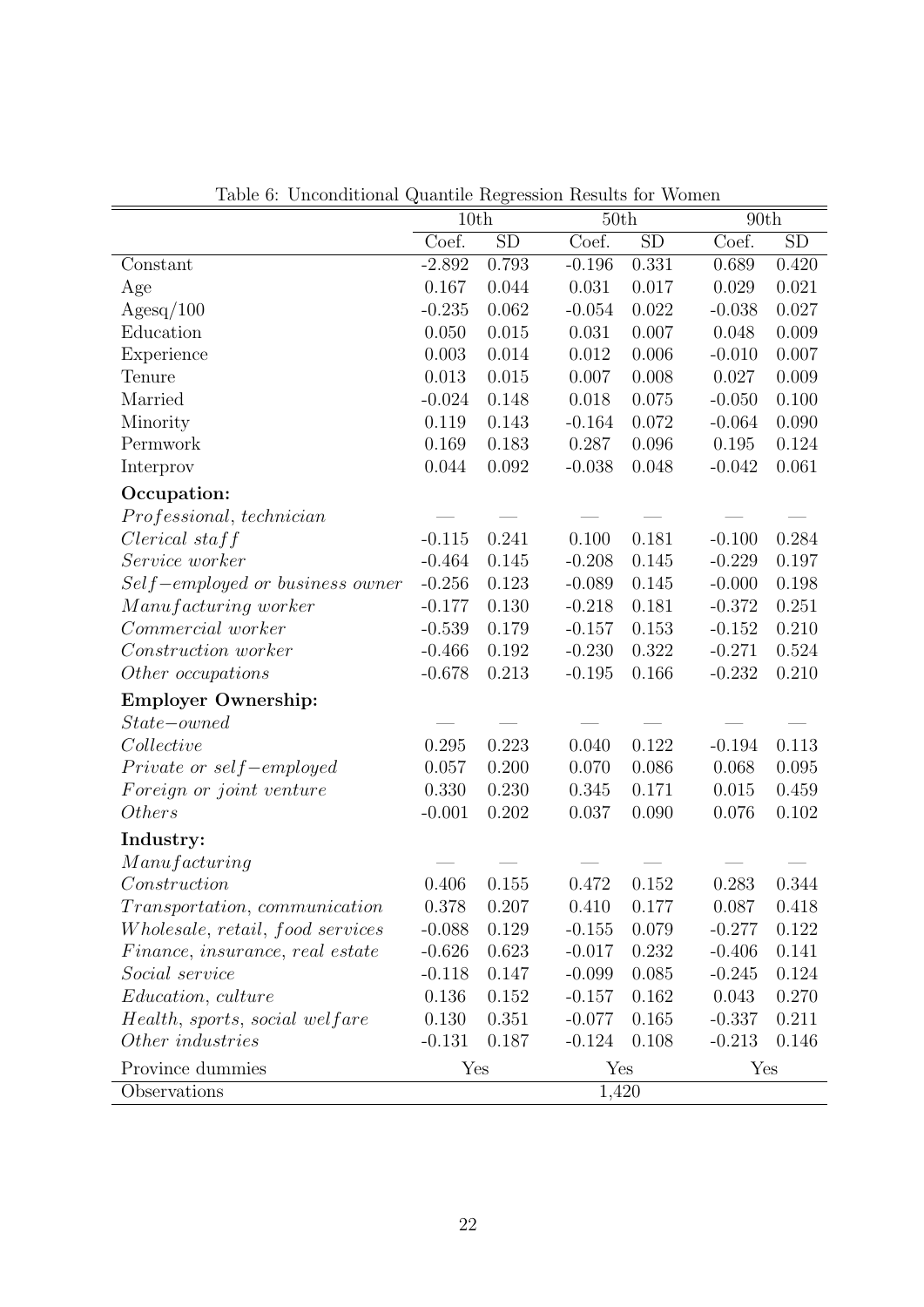collective firms pay the least at the 90th percentile. Foreign firms and joint ventures, which are estimated to offer the highest wage levels in the OLS regressions for both genders, pay the highest wages at the 10th and 50th percentiles. The construction industry are estimated to pay female migrants highest wages at those three percentiles, but the industry that pays the least vary with the percentile. Substantial differences in the returns to industry dummies are also found. The maximum differences in the coefficient estimates of industry dummies is 1.032 at the 10th quantile, and it is reduced to 0.629 at the median and 0.689 at the 90th percentile. Unlike the findings for male migrants that heterogeneity in the returns to industry dummies increases with the percentile, the heterogeneity is the largest at the bottom decile for women. By comparing the estimation results in Table 5 and 6, we find contrasted wage structures between the two groups.

### 4.3 Decomposition Results

From Table 1 and 2, we observe different labor market characteristics between male and female migrants. We also find different coefficient estimates for the two groups from Table 4, 5 and 6. Thus, we use the decomposition techniques described in Section 3 to untangle the distributional wage differentials into a part explained by differences in observed characteristics and a part explained by different returns to covariates. We present the endowment and discrimination effects at the mean and each decile in Table 7. The magnitude of approximation errors reported are all very small, showing RIF-based decompositions provide a very good approximation to the true gender wage differentials in our sample.

Consistent with Figure 2, the size of raw log wage gap is larger at higher deciles. However, the gender wage discrimination problem seems to be most serious at the lower end of rural migrants' wage distribution, which is evident from the ratios of discrimination effects to their corresponding wage gaps.

The detailed decomposition results at the mean and selected quantiles are displayed in Table 8 and 9. For discrete variables, the effect of each category is obtained by summing up the contribution of the dummy variables generated from the category. For example, the effect of "Industry" is obtained by summing up the contribution of all the 9 industry dummies. The effect of "Married" summarizes the effect of marital status, which is the sum of the contributions of a binary variable indicating currently being married and a binary variable indicating not being married. A positive sign suggests that the relevant variable contributes positively to the corresponding effect (endowment or discrimination effect).

#### 4.3.1 Detailed Mean Decomposition Results

In the mean wage gap decomposition, the raw gender log wage gap (0.302) is decomposed into the endowment effect (0.101) and discrimination effect (0.201). The differences in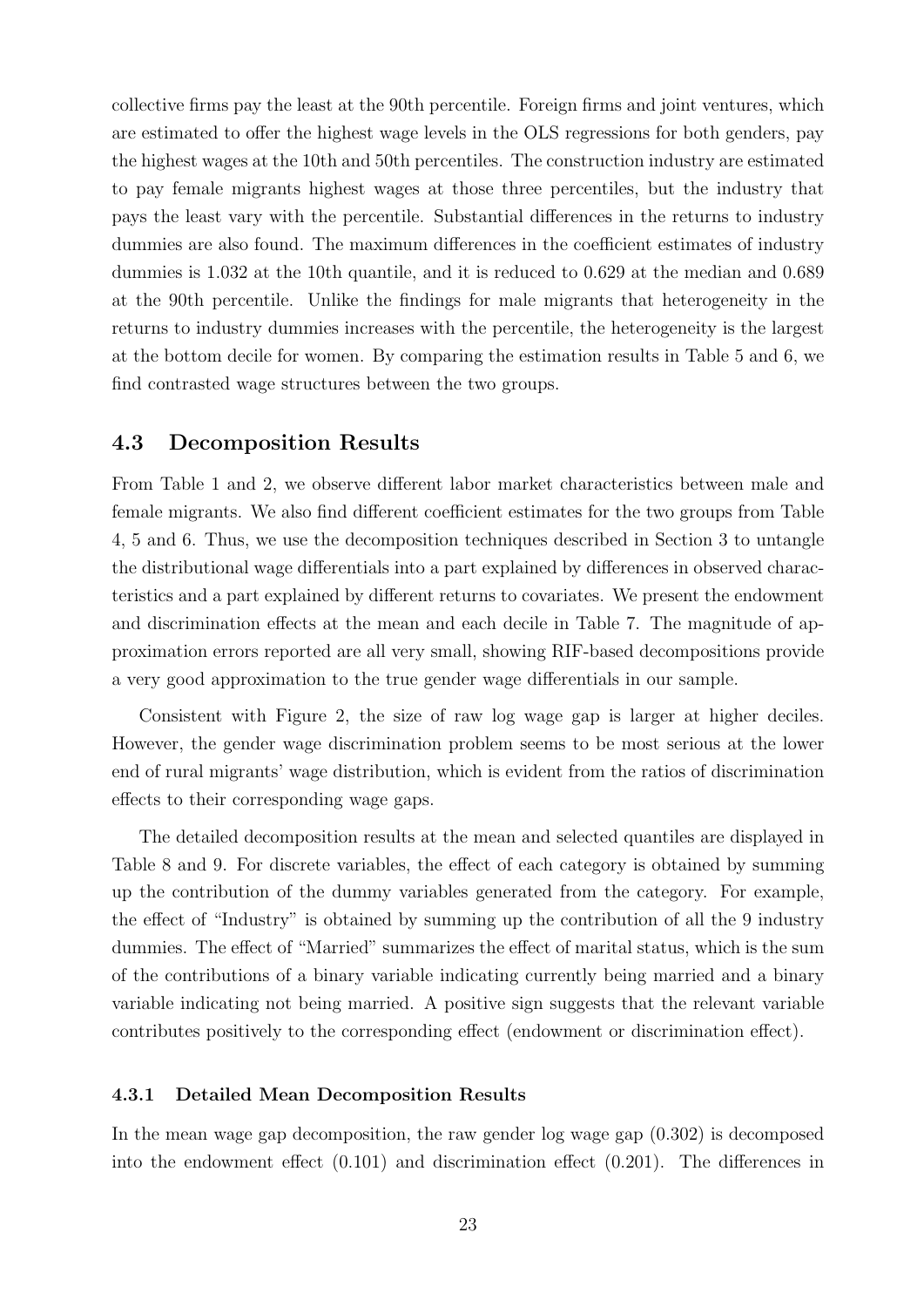| Selected  | Raw Gender   | Endowment         | Discrimination | Approximation |
|-----------|--------------|-------------------|----------------|---------------|
| Quantiles | Log Wage Gap | $E \text{ffects}$ | Effects        | Errors        |
|           | 0.288        | 0.054             | 0.234          | 0.000         |
| 10th      | (0.029)      | (0.016)           | (0.041)        | (0.037)       |
|           | $[100\%]$    | $[18.8\%]$        | $[81.3\%]$     | $[0.00\%]$    |
|           | 0.251        | 0.087             | 0.166          | $-0.002$      |
| 20th      | (0.040)      | (0.015)           | (0.035)        | (0.026)       |
|           | $[100\%]$    | $[34.7\%]$        | $[66.1\%]$     | $[-0.80\%]$   |
|           | 0.182        | 0.083             | 0.107          | $-0.008$      |
| 30th      | (0.025)      | (0.014)           | (0.030)        | (0.023)       |
|           | $[100\%]$    | $[45.6\%]$        | $[58.8\%]$     | $[-4.40\%]$   |
|           | 0.201        | 0.087             | 0.116          | $-0.002$      |
| 40th      | (0.027)      | (0.013)           | (0.028)        | (0.020)       |
|           | $[100\%]$    | $[43.3\%]$        | $[57.7\%]$     | $[-1.00\%]$   |
|           | 0.292        | 0.096             | 0.195          | 0.001         |
| 50th      | (0.046)      | (0.014)           | (0.028)        | (0.023)       |
|           | $[100\%]$    | $[32.9\%]$        | $[66.8\%]$     | $[0.34\%]$    |
|           | 0.288        | 0.105             | 0.180          | 0.003         |
| 60th      | (0.027)      | (0.014)           | (0.028)        | (0.018)       |
|           | $[100\%]$    | $[36.5\%]$        | $[62.5\%]$     | $[1.04\%]$    |
|           | 0.288        | 0.119             | 0.173          | $-0.004$      |
| 70th      | (0.028)      | (0.017)           | (0.031)        | (0.024)       |
|           | $[100\%]$    | $[41.3\%]$        | $[60.1\%]$     | $[-1.39\%]$   |
|           | 0.324        | 0.145             | 0.176          | 0.003         |
| 80th      | (0.042)      | (0.021)           | (0.033)        | (0.028)       |
|           | $[100\%]$    | $[44.8\%]$        | $[54.3\%]$     | $[0.93\%]$    |
|           | 0.426        | 0.185             | 0.245          | $-0.004$      |
| 90th      | (0.052)      | (0.031)           | (0.052)        | (0.023)       |
|           | $[100\%]$    | $[43.4\%]$        | $[57.5\%]$     | $[-0.94\%]$   |
|           | 0.302        | 0.101             | 0.201          | 0.000         |
| Mean      | (0.022)      | (0.014)           | (0.021)        | (0.000)       |
|           | $[100\%]$    | $[33.4\%]$        | $[66.6\%]$     | $[0.00\%]$    |

Table 7: Gender Wage Gap Decomposition at the Mean and Selected Quantiles

Note: Bootstrapped standard errors are reported in round parentheses. The ratios of effects to corresponding log wage gaps are reported in square brackets. In mean decomposition, the standard error of the approximation error is 0.000 because the decomposition is exact. All decomposition results reported are rounded to three digits after decimal.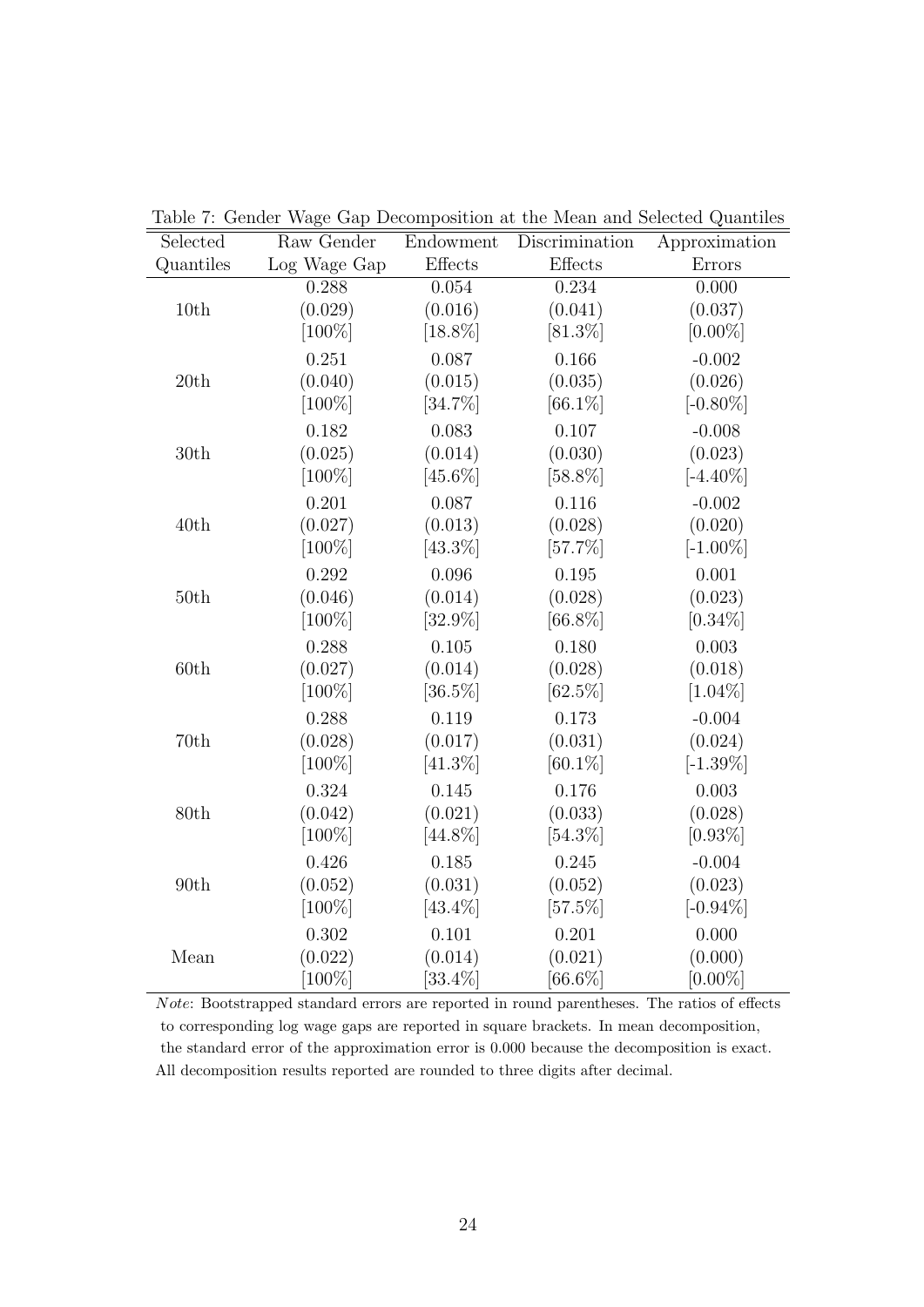observable characteristics can explain 33% of the average wage gap. Among all variables, education, experience and industry are the three largest contributors to the endowment effect. The impact of province on endowment effect is negative, indicating that it helps to narrow the gender wage gap due to the differences in locations. Age, experience and permanent job status are major sources of discrimination in favor of male migrants and against females. All other variables have negative signs, showing that employers have prejudices against male migrants in terms of those variables, which help decrease the overall discrimination effect against females. The discrimination effects are further decomposed into men's advantage and women's disadvantage, which are equal to each other. Age and experience in city contribute most to both men's advantage and women's disadvantage at the mean, as shown in Table 9.

#### 4.3.2 Detailed Quantile Decomposition Results

In the quantile decomposition, the raw gender wage gap is becoming larger as we move from  $\tau=0.1$  to  $\tau=0.9$ . We consider the endowment effect first. The endowment effect account for only 18.8% of the raw gender log wage gap at the lower end of the wage distribution. It rises to 32.9% at the median and reaches 43.4% at the 90th percentile. This shows that the extent of discrimination decreases with the percentile. Education contributes monotonically to the increase in the endowment effects as we move up the wage distribution. The effects of occupation are on decrease from the 10th percentile to the 90th percentile, with the effects being negative at the higher end of wage distribution. Ownership's influence is very limited across the three percentiles. The contribution of industry becomes greater from lower to upper percentiles. At the 90th percentile, the gender wage gap due to endowment effect is 0.185 log points. The effect of industry alone is 0.136, accounting for about 74% of the endowment effect.

As for the discrimination effect, both age and education have a very important role in contributing to it. At the 10th percentile, the impacts of both age and education are negative, showing male migrants are actually unfavorably treated in terms of returns to age and education. They are both positive at the median and the 90th percentile, with an increasingly larger contribution to the discrimination against females at the upper end of rural migrants' wage distribution. Experience does not has a monotonic positive impact on discrimination effects. The maximum of its effects is reached at the 90th percentile. The effects of tenure, marital status and ethnic minority status share the same trend. They contribute to the overall discrimination effect against females at the 10th percentile but help reducing discrimination at both the median and the 90th percentile of wage distribution. Occupation reduces the extent of discrimination at the lower quantile and the median but contributes substantially to the discrimination against female migrants at the 90th percentile. The effect of ownership on discrimination effect is positive at the three percentiles. The trend of the unexplained effects of industry is similar to that of tenure,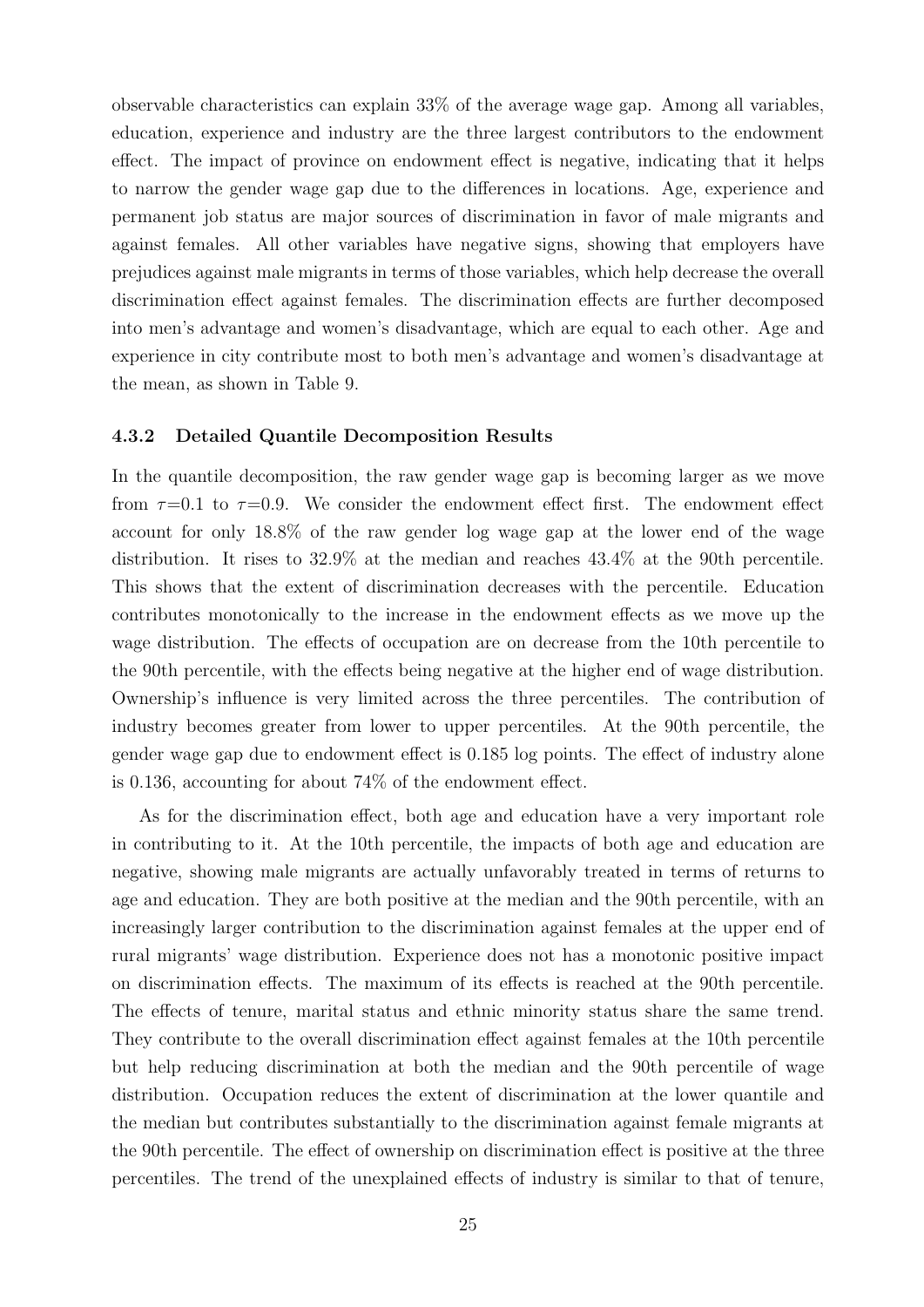| Gender Log Wage Gap:           | Mean               | 10th       | 50th       | 90th        |
|--------------------------------|--------------------|------------|------------|-------------|
|                                | 0.302              | 0.288      | 0.292      | 0.426       |
| <b>Endowment Effects:</b>      | $\overline{0.101}$ | 0.054      | 0.096      | 0.185       |
|                                | $(33.4\%)$         | $(18.8\%)$ | $(32.9\%)$ | $(43.4\%)$  |
| Constant                       | 0.000              | 0.000      | 0.000      | 0.000       |
| Age                            | $-0.005$           | $-0.010$   | $-0.009$   | 0.013       |
| Education                      | 0.034              | 0.024      | 0.031      | 0.063       |
| Experience                     | 0.014              | 0.009      | 0.018      | 0.016       |
| Tenure                         | 0.007              | 0.009      | 0.004      | 0.007       |
| Married                        | 0.000              | 0.000      | 0.000      | $-0.001$    |
| Minority                       | 0.000              | 0.001      | $-0.001$   | 0.001       |
| Permwork                       | 0.003              | 0.001      | 0.003      | 0.003       |
| Interprov                      | 0.001              | 0.002      | 0.001      | 0.001       |
| Occupation                     | 0.001              | 0.017      | 0.012      | $-0.043$    |
| Ownership                      | $-0.002$           | $-0.002$   | $-0.004$   | $-0.001$    |
| Industry                       | 0.059              | 0.016      | 0.051      | 0.136       |
| Province                       | $-0.010$           | $-0.013$   | $-0.011$   | $-0.010$    |
| <b>Discrimination Effects:</b> | 0.201              | 0.234      | 0.195      | 0.245       |
|                                | $(66.6\%)$         | $(81.3\%)$ | $(66.8\%)$ | $(57.5\%)$  |
| Constant                       | 0.055              | 2.188      | $-0.024$   | $-0.835$    |
| Age                            | 0.219              | $-1.865$   | 0.168      | 0.857       |
| Education                      | $-0.004$           | $-0.271$   | 0.104      | 0.407       |
| Experience                     | 0.040              | 0.033      | 0.007      | 0.208       |
| Tenure                         | $-0.050$           | 0.014      | $-0.003$   | $-0.118$    |
| Married                        | $-0.023$           | 0.010      | $-0.016$   | $-0.084$    |
| Minority                       | $-0.034$           | 0.032      | $-0.060$   | $-0.108$    |
| Permwork                       | 0.040              | 0.067      | 0.042      | 0.002       |
| Interprov                      | $-0.008$           | $-0.010$   | $-0.025$   | $-0.022$    |
| Occupation                     | $-0.011$           | $-0.012$   | $-0.057$   | 0.150       |
| Ownership                      | 0.015              | 0.021      | 0.087      | 0.049       |
| Industry                       | $-0.027$           | 0.059      | $-0.018$   | $-0.265$    |
| Province                       | $-0.013$           | $-0.032$   | $-0.010$   | 0.005       |
|                                | 0.000              | 0.000      | 0.001      | $-0.004$    |
| <b>Approximation Errors:</b>   | $(0.00\%)$         | $(0.00\%)$ | $(0.34\%)$ | $(-0.94\%)$ |

Table 8: Detailed Wage Gap Decomposition at the Mean and Selected Quantiles

Note: The ratios of effects to their corresponding log wage gaps are reported in parentheses. All decomposition results reported are rounded to three digits after decimal.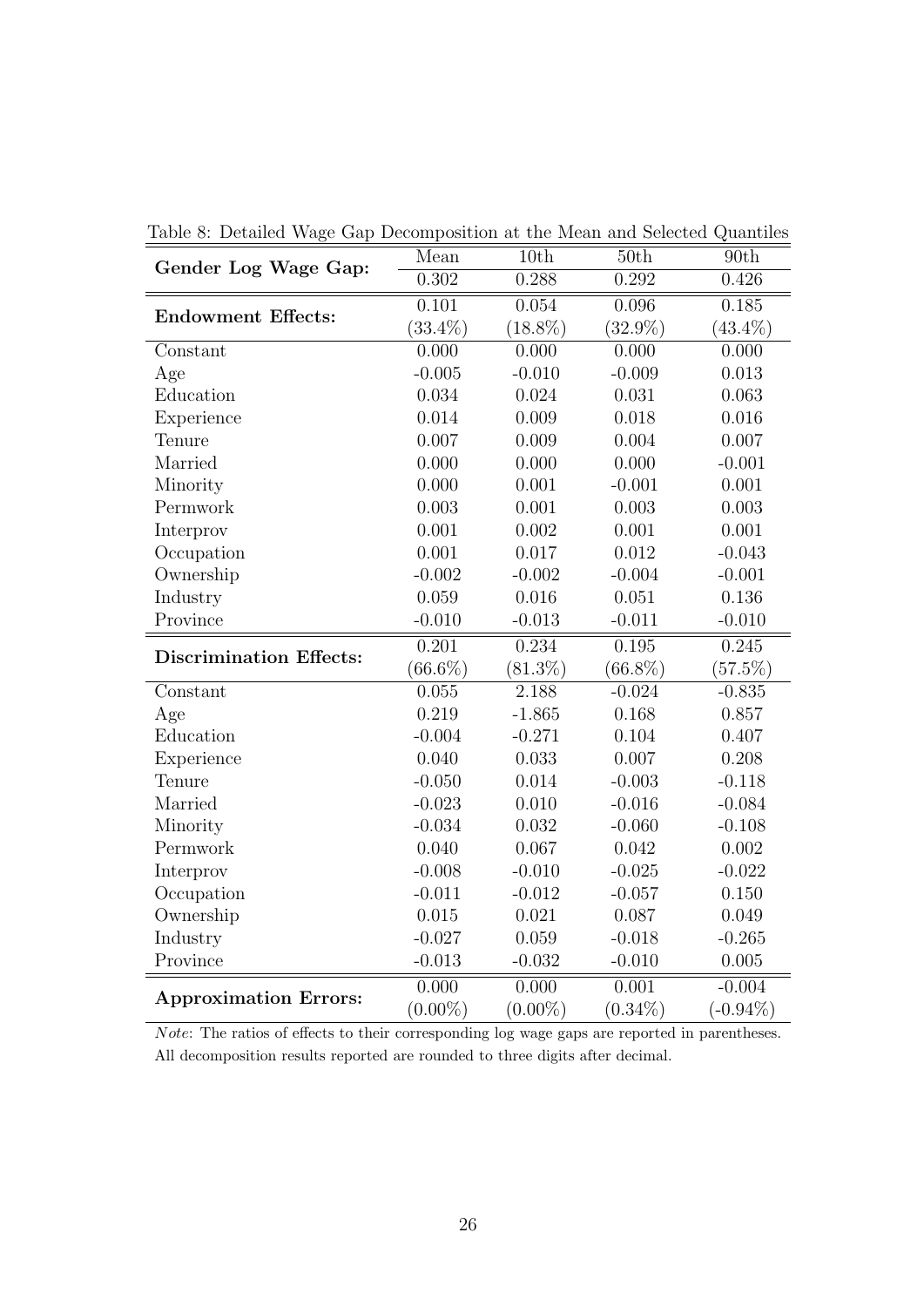| <b>Discrimination Effects:</b> | Mean       | Detailed Decomposition of Discrimination Encette<br>10th | 50th       | 90th       |
|--------------------------------|------------|----------------------------------------------------------|------------|------------|
|                                | 0.201      | 0.234                                                    | 0.195      | 0.245      |
|                                | 0.100      | 0.117                                                    | 0.097      | 0.122      |
| Men's Advantage:               | $(50.0\%)$ | $(50.0\%)$                                               | $(50.0\%)$ | $(50.0\%)$ |
| Constant                       | $-0.041$   | 0.892                                                    | $-0.079$   | $-0.466$   |
| Age                            | 0.173      | $-0.737$                                                 | 0.154      | 0.440      |
| Education                      | 0.001      | $-0.117$                                                 | 0.056      | 0.192      |
| Experience                     | 0.012      | 0.011                                                    | 0.001      | 0.081      |
| Tenure                         | $-0.015$   | 0.010                                                    | 0.001      | $-0.041$   |
| Married                        | $-0.016$   | 0.000                                                    | $-0.014$   | $-0.044$   |
| Minority                       | $-0.012$   | 0.019                                                    | $-0.022$   | $-0.042$   |
| Permwork                       | 0.013      | 0.022                                                    | 0.010      | 0.015      |
| Interprov                      | $-0.003$   | $-0.002$                                                 | $-0.009$   | $-0.010$   |
| Occupation                     | $-0.006$   | $-0.004$                                                 | $-0.014$   | 0.026      |
| Ownership                      | 0.007      | 0.008                                                    | 0.031      | 0.029      |
| Industry                       | $-0.010$   | 0.019                                                    | $-0.017$   | $-0.061$   |
| Province                       | $-0.002$   | $-0.005$                                                 | $-0.001$   | 0.003      |
|                                | 0.100      | 0.117                                                    | 0.097      | 0.122      |
| Women's Disadvantage:          | $(50.0\%)$ | $(50.0\%)$                                               | $(50.0\%)$ | $(50.0\%)$ |
| Constant                       | 0.096      | 1.295                                                    | 0.056      | $-0.370$   |
| Age                            | 0.046      | $-1.128$                                                 | 0.014      | 0.418      |
| Education                      | $-0.005$   | $-0.154$                                                 | 0.049      | 0.214      |
| Experience                     | 0.028      | 0.022                                                    | 0.006      | 0.127      |
| Tenure                         | $-0.034$   | 0.004                                                    | $-0.004$   | $-0.077$   |
| Married                        | $-0.007$   | 0.010                                                    | $-0.002$   | $-0.040$   |
| Minority                       | $-0.023$   | 0.012                                                    | $-0.038$   | $-0.065$   |
| Permwork                       | 0.027      | 0.045                                                    | 0.032      | $-0.014$   |
| Interprov                      | $-0.005$   | $-0.007$                                                 | $-0.017$   | $-0.012$   |
| Occupation                     | $-0.003$   | $-0.008$                                                 | $-0.043$   | 0.124      |
| Ownership                      | 0.008      | 0.013                                                    | 0.056      | 0.020      |
| Industry                       | $-0.017$   | 0.040                                                    | $-0.001$   | $-0.204$   |
| Province                       | $-0.011$   | $-0.027$                                                 | $-0.010$   | 0.002      |

Table 9: Detailed Decomposition of Discrimination Effects

Note: The ratios of effects to their corresponding discrimination effects are reported in parentheses. All decomposition results reported are rounded to three digits after decimal.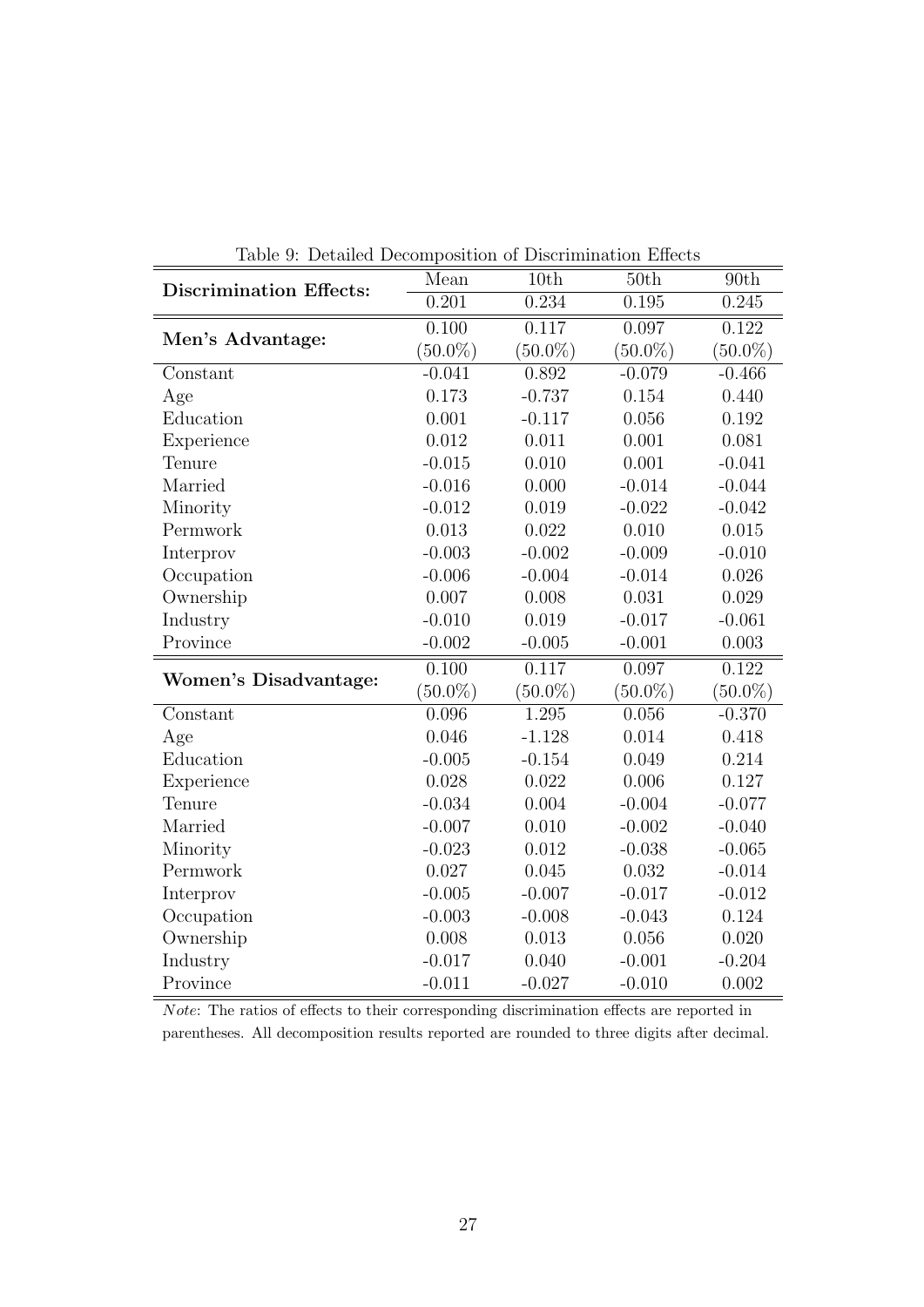with a positive sign at lower quantile but negative impacts at both the median and 90th percentile.

The discrimination effects can be further decomposed into men's advantage and women disadvantage, which are equal to each other.<sup>21</sup> The advantage of men and disadvantage of women by each covariate show that how men are overpaid and women are underpaid relative to the nondiscriminatory wage structure in terms of that explanatory variable. The results is shown in Table 9. At the 10th percentile, one's permanent job status contributes most to men's advantage and it is the different returns to industry dummies that contributes to women's disadvantage most. Age is the most important determinant of men's advantage at both the median and the 90th percentile. It also contributes most to women's disadvantage at  $\tau=0.9$ . Moreover, the different returns to ownerships account for most of women's disadvantage at the median. Education also plays a very important role. It help reducing the discrimination effects against female migrants at the 10th percentile. However, as we move up the wage distribution, it contributes more and more to both men's advantage and women's disadvantage.

### 4.3.3 Discrimination Effects by Selected Labor Market Characteristics: Graphical Results

In this section, we illustrate how the gender wage discrimination effect contributed by selected observable characteristics (age, education, marital status, occupation, ownership and industry) changes with each percentile.<sup>22</sup> In Figure 3, we can see the changing nature that cannot be revealed by mean decomposition. How the advantage of men and disadvantage of women are affected by each covariate at each percentile is also displayed. Note that each covariate's contribution to the discrimination effect is equal to the sum of its impacts on men's advantage and women's disadvantage at each percentile.

We focus on the effects of age first. From the first percentile to the median, we can see that the discrimination effect by age is negative, indicating that male migrants rather than females are prejudiced against in terms of age. The extent of discrimination against male migrants by age decreases as we move from lower percentiles to the median. However, the picture completely changes after reaching the 50th percentile. It is female migrants who are discriminated against from the median to upper percentiles and the magnitude of discrimination effect becomes increasingly larger. From the mean decomposition, we only know the discrimination in favor of male migrants and against females. Mean decomposition

<sup>&</sup>lt;sup>21</sup>Note that the contribution of all control variables to men's advantage and women's disadvantage at each percentile should be the same. However, for each labor market characteristics, its contribution to men's advantage and women's disadvantage can differ. For some covariate, its contribution to men's advantage can be positive. This actually shows how men are underpaid relative to the reference wage structure in terms of that variable

<sup>22</sup>Hughes and Maurer-Fazio (2002) investigates how marital status, education and occupation choices affect the mean gender wage gap among urban residents in China.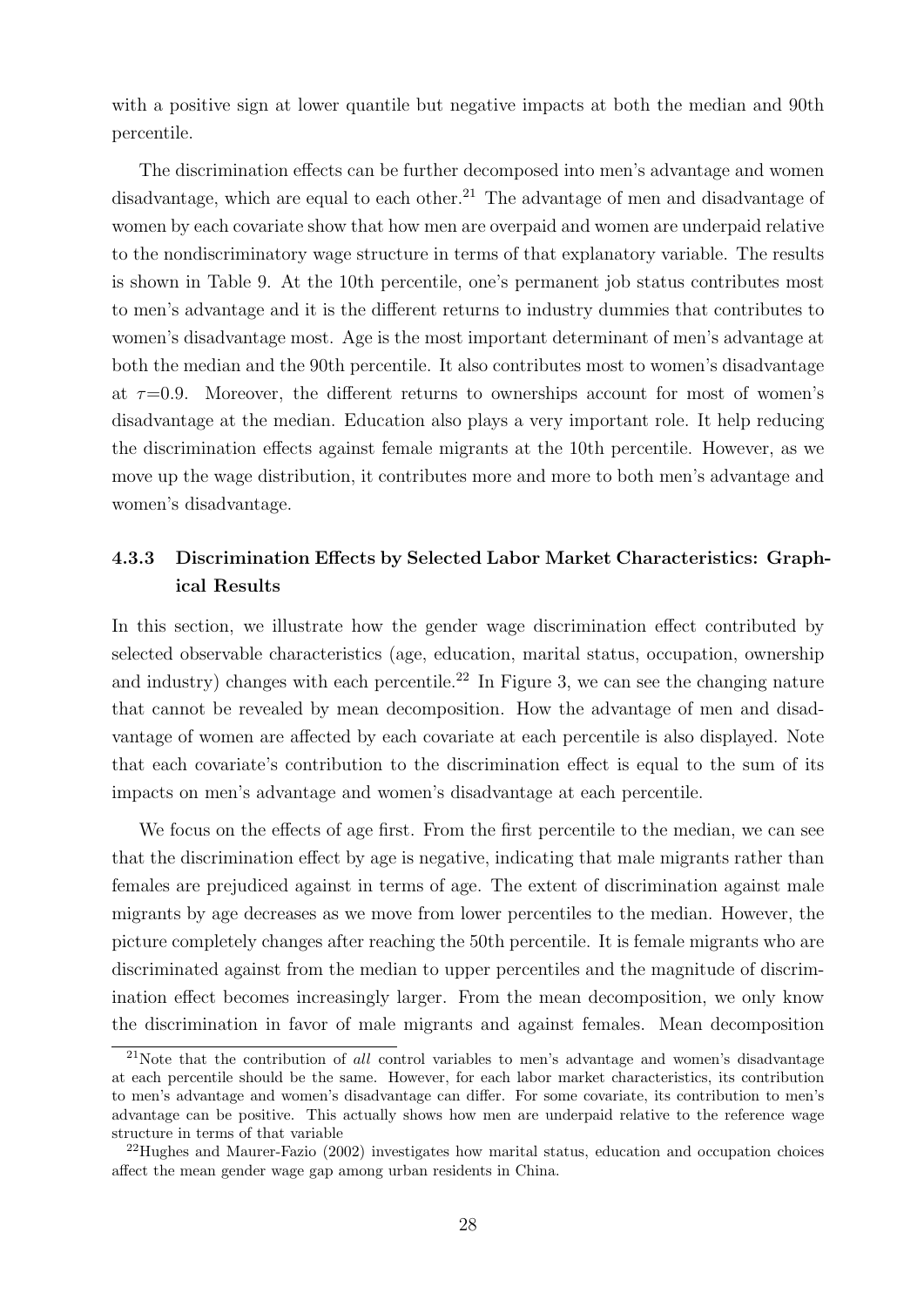

Figure 3: Discrimination effects by selected covariates throughout the wage distributions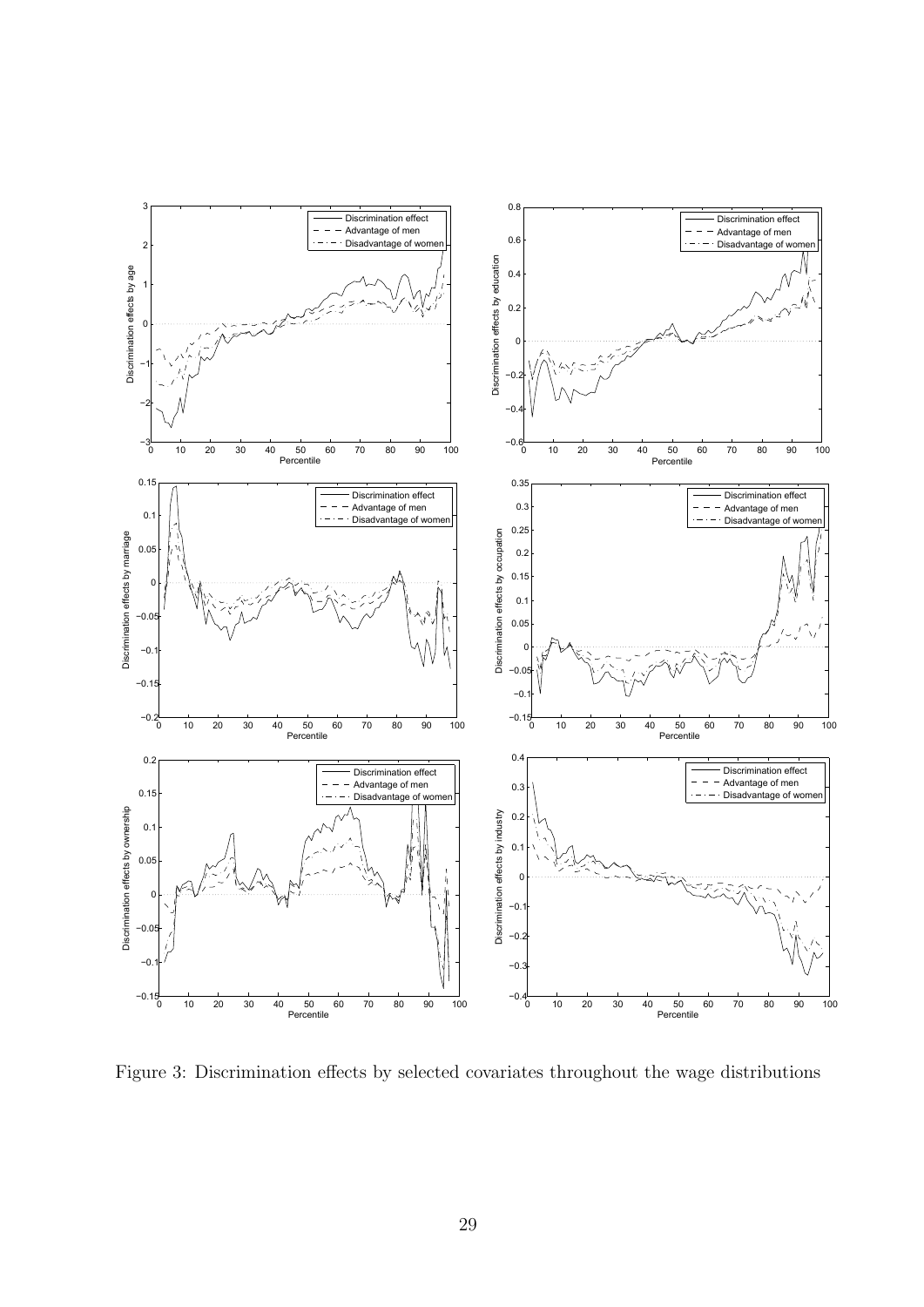fails to reveal the changing nature of the effects. A similar pattern is also observed for education, though the magnitude of its impact is relatively smaller. In addition, education's contribution to men's advantage and women's disadvantage are very similar throughout the wage distribution.

Migrants' marital status also affect the discrimination effect. Women are discriminated against in terms of marital status only at very low percentiles. The picture is different for occupation. We see discrimination in favor of women from lower percentiles to the 80th percentile and the magnitude of discrimination effect stays relatively stable. From the 8th decile to upper percentiles, discrimination effect against females becomes positive and the magnitude is becoming increasingly larger, which also helps to explain why the wage gap and discrimination effect are much higher at top percentiles. We also find that at higher percentiles, the discrimination effect is largely contributed by women's disadvantage rather than men's advantage.

The impact of employer's ownership helps decrease the overall discrimination against female migrants only at very low and very high percentiles. It contributes to the discrimination against females most from the 50th to 70th percentile. The impact becomes more varied from the 7th decile to the higher end of wage distribution. In addition, industry and education have reversed roles in contributing to discrimination effect at each percentile. We see discrimination effect against women and in favor of men and the impact diminishes as we gradually move from lower percentiles to the median. From the median to upper percentiles, the discrimination becomes more and more negative, indicating increasing unfavorable treatment on males in returns to industry dummies. Throughout the wage distribution, the disadvantage of women accounts for the majority of the varied discrimination effect by industry.

### 4.4 Sensitivity Analysis

#### 4.4.1 Model Specification and the Overlapping in Covariates Distributions

As indicated in previous sections, the approach we use rely heavily on linear specifications. To test the model specification of the OLS regressions in Section 5.1, we apply the widelyused Regression Error Specification Test (RESET) by Ramsey (1969). The p values for the male and female regressions are respectively 0.234 and 0.149, which provides no evidence of functional form misspecification. For the newly-developed RIF-OLS regressions, a linear form is typically assumed and we know of no test to test their specifications. As shown in Firpo et al. (2009), the coefficient estimates from RIF-OLS estimation are very similar when a nonlinear specification such as RIF-Logit is used.

In the following part of this section, we check the overlapping in covariates distributions for both genders. The significance of checking the common support is twofold: First, the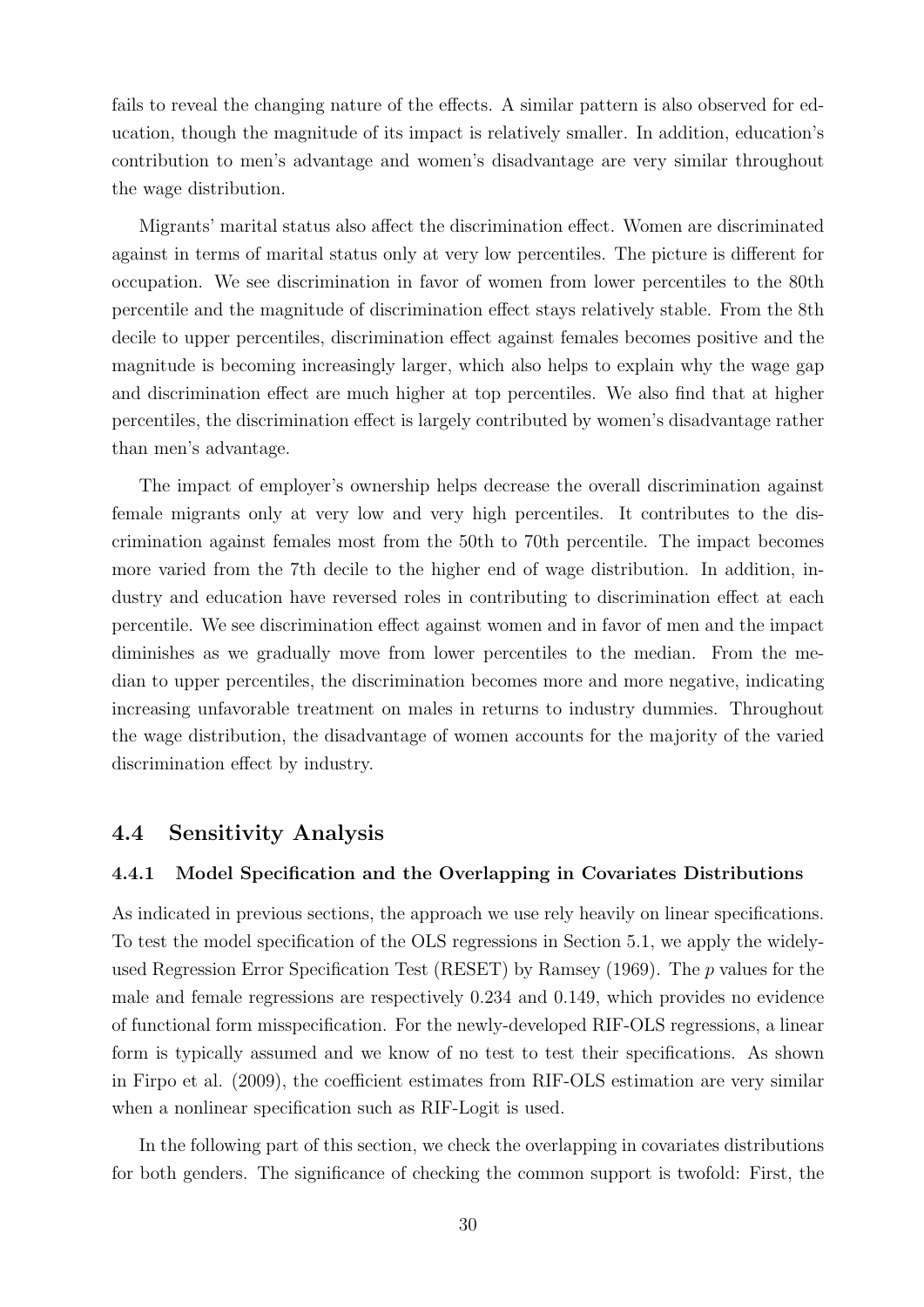decomposition using linear specification fails to recognize the gender differences in the supports by estimating wages equations for all working male and female migrants without restricting the comparison only to those individuals with comparable characteristics. If there is not considerable overlapping in individual characteristics between the two groups, the gap attributable to discrimination effect could be overestimated (Nopo, 2008). Second, if the covariates distributions for the two groups are very different, then the  $\hat{\gamma}$  and  $\hat{\gamma}_{\tau}$ estimated from pooled regressions can be sensitive to changes in the linear functional form we use (Imbens and Rubin, 2009; Imbens and Wooldridge, 2009).

One way to assess the overlapping is proposed in Imbens and Rubin (2009), which suggests calculating a scale-free measure of the difference in distributions for each covariate: the normalized difference. It is defined as  $\triangle X = \frac{X_m - X_f}{\sqrt{C^2 - X_f}}$  $\frac{m-X_f}{S_m^2+S_f^2}$ , where  $S_m^2$  and  $S_f^2$  are the sample variances of X for the two groups.<sup>23</sup> A rule suggested by them is that when the normalized differences for many of the control variables are greater than 0.25 in magnitude, linear regression results tend to be sensitive to changes in model specification. The normalized difference for each variable we use is reported in the last column of Table 1 and Table 2 and none of them exceeds one quarter. Following the program evaluation literature (Imbens and Wooldridge, 2009), we also estimate a logit model with gender as the dependent variable, using the explanatory variables in the OLS regressions as covariates. The overlap problem is assessed by inspecting the histograms of estimated propensity scores for both genders. Considerable regions of overlapping are found and the common support seems not a concern for us. $^{24}$ 

### 4.4.2 Decomposition Results Excluding the Effects of Occupation, Ownership and Industry

Including the sets of occupation, ownership and industry dummies may bias our estimation results since these variables are likely to be jointly determined with wages, although as an accounting exercise they are useful in explaining wage differentials (Albrecht et al., 2003). In this section, we decompose the wage differentials across distribution using those basic controls (explanatory variables excluding occupation, ownership and industry dummies). The results are shown in Table 10.

Unlike the findings in Gustafsson and Li (2000) and Zhang et al. (2008) that excluding

<sup>&</sup>lt;sup>23</sup>The normalized difference  $\triangle X$  is different from the often reported t-statistic for the null hypothesis of equal means defined by  $T=\frac{X_m-X_f}{\sqrt{C^2+M+\frac{C^2}{M+\frac{C^2}{M+\frac{C^2}{M+\frac{C^2}{M+\frac{C^2}{M+\frac{C^2}{M+\frac{C^2}{M+\frac{C^2}{M+\frac{C^2}{M+\frac{C^2}{M+\frac{C^2}{M+\frac{C^2}{M+\frac{C^2}{M+\frac{C^2}{M+\frac{C^2}{M+\frac{C^2}{M+\frac{C^2}{M+\frac{C^2}{M+\frac{C^2}{M+\frac{C^2}{M+\frac{C^2}{M+\frac{C^2}{M+\frac{C$  $\frac{X_m - X_f}{S_m^2/N_1 + S_f^2/N_2}$ . The reason for focusing on  $\triangle X$ , instead of on T, as a measure of the degree of difficulty in adjusting for differences in covariates, comes from their relation to the sample size. Simply increasing the sample size does not make the problem of inference for the average treatment effect inherently more difficult. Increasing the sample size does not systematically affect the normalized difference  $\Delta X$  but will lead to an increase in the t-statistic (Imbens and Rubin, 2009).

 $^{24}$ This also explains why the discrimination effect contributes more to the wage gap than the endowment effect throughout the wage distribution. When the observable characteristics are similar for both genders, the wage gap attributable to the differences in covariates cannot be very large.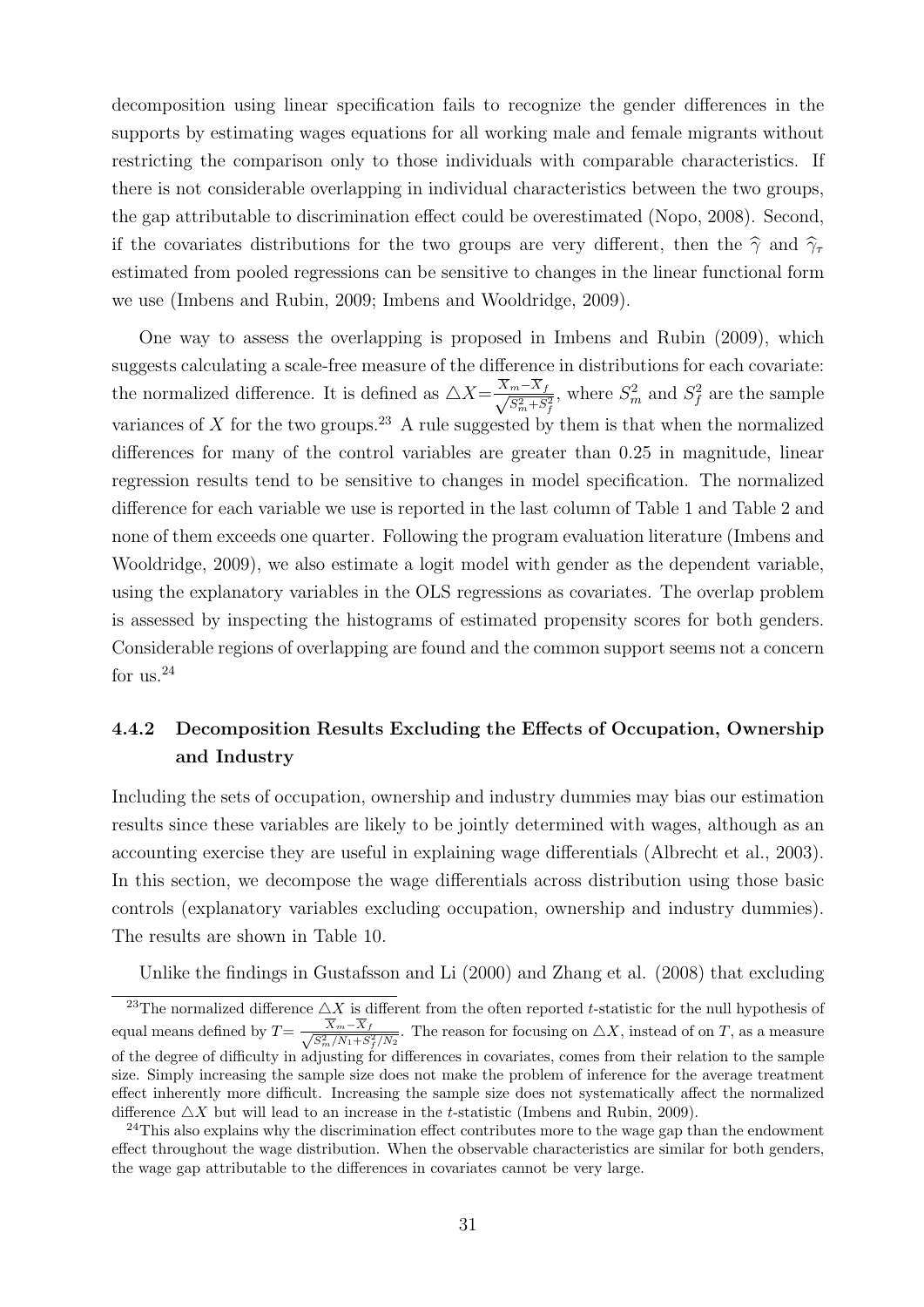those arguably endogenous variables yields similar decomposition results for urban workers in China, the proportion of gender wage gap for rural migrants that can be explained by differences in covariates at each decile decreases dramatically. At the 10th percentile, less than 10% of the wage gap can be explained by endowment effects and over 90% can be attributed to discrimination. The highest explained proportion is at the 90th percentile, but it is still very small (23.7%). This strengthens our findings that the discrimination effect contributes more to the wage gap at every decile and the gender wage discrimination problem is most serious at the lower end of rural migrants' wage distribution. By comparing the results in Table 7 and 10, the occupation, ownership and industry dummies can explain almost the same percentage of wage gap as that can be explained by the differences in basic control variables. This confirms the findings in Albrecht et al. (2003) that these variables are useful in explaining wage differentials.

| Selected         | Raw Gender   | Endowment  | Discrimination | Approximation |
|------------------|--------------|------------|----------------|---------------|
| Quantiles        | Log Wage Gap | Effects    | Effects        | Errors        |
| 10th             | 0.288        | 0.027      | 0.261          | 0.000         |
|                  | $(100\%)$    | $(9.38\%)$ | $(90.6\%)$     | $(0.00\%)$    |
| 20th             | 0.251        | 0.041      | 0.211          | $-0.001$      |
|                  | $(100\%)$    | $(16.3\%)$ | $(84.1\%)$     | $(-0.40\%)$   |
| 30 <sub>th</sub> | 0.182        | 0.036      | 0.153          | $-0.008$      |
|                  | $(100\%)$    | $(19.8\%)$ | $(84.1\%)$     | $(-4.40\%)$   |
| 40th             | 0.201        | 0.041      | 0.162          | $-0.002$      |
|                  | $(100\%)$    | $(20.4\%)$ | $(80.6\%)$     | $(-1.00\%)$   |
|                  | 0.292        | 0.043      | 0.247          | 0.002         |
| 50th             | $(100\%)$    | $(14.7\%)$ | $(84.6\%)$     | $(0.68\%)$    |
|                  | 0.288        | 0.053      | 0.232          | 0.003         |
| 60th             | $(100\%)$    | $(18.4\%)$ | $(80.6\%)$     | $(1.04\%)$    |
|                  | 0.288        | 0.065      | 0.227          | $-0.004$      |
| 70th             | $(100\%)$    | $(22.6\%)$ | $(78.8\%)$     | $(-1.39\%)$   |
|                  | 0.324        | 0.072      | 0.249          | 0.003         |
| 80th             | $(100\%)$    | $(22.2\%)$ | $(76.9\%)$     | $(0.93\%)$    |
| 90 <sub>th</sub> | 0.426        | 0.101      | 0.328          | $-0.003$      |
|                  | $(100\%)$    | $(23.7\%)$ | $(77.0\%)$     | $(-0.70\%)$   |

Table 10: Decomposition Results Using Basic Control Variables Only

Note: The ratios of effects to their corresponding log wage gaps are reported in parentheses. All decomposition results reported are rounded to three digits after decimal.

#### 4.4.3 Decomposition Using An Alternative Reference Wage Structure

To address the sensitiveness of decomposition results to the choice of base group in Oaxaca-Blinder decomposition, Cotton (1988) suggested weighting  $\widehat{\beta}_m$  and  $\widehat{\beta}_f$  by the group sizes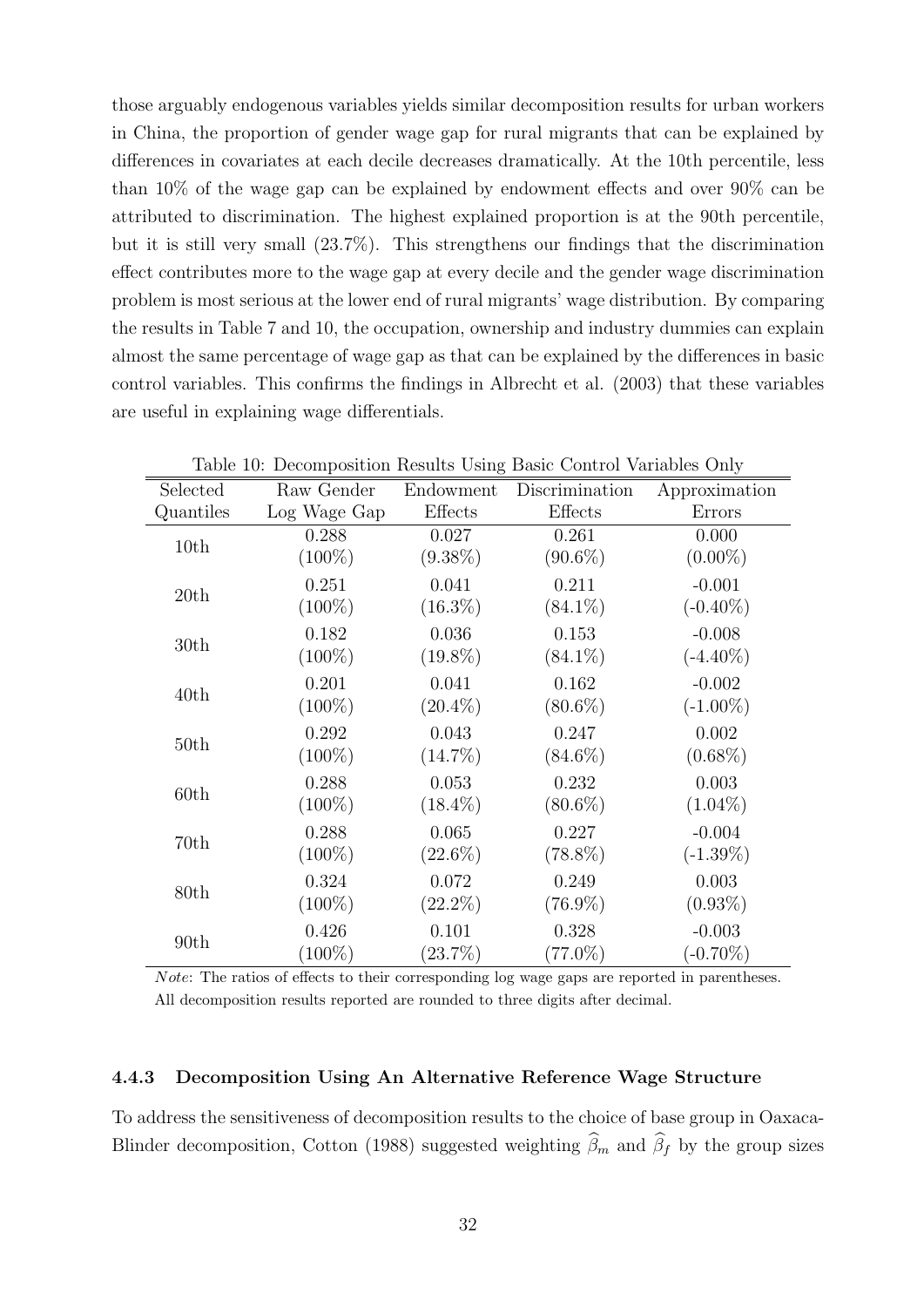$N_m$  and  $N_f$  to obtain a reference wage structure, which is  $\hat{\beta}_r = \frac{N_m}{N_m+1}$  $\frac{N_m}{N_m+N_f}\widehat{\beta}_m + \frac{N_f}{N_m+1}$  $\frac{N_f}{N_m+N_f} \hat{\beta}_f$ .<sup>25</sup> Similarly, to check the robustness of our quantile decomposition results, we obtain an alternative reference wage structure by weighting coefficient estimates obtained from RIF-OLS regressions for both genders by group sizes at the  $\tau$ -quantile. Then equation (10) is now changed to  $\hat{q}_{m\tau} - \hat{q}_{f\tau} = \Delta \overline{X} \hat{\beta}_{r\tau} + (\frac{N_f}{N_m + N_f} \overline{X}_m + \frac{N_m}{N_m + N_f})$  $\frac{N_m}{N_m+N_f}\overline{X}_f\big)(\beta_{m\tau}-\beta_{f\tau})+R_\tau.$ 

| Raw Gender   | Endowment  | Discrimination | Approximation |
|--------------|------------|----------------|---------------|
| Log Wage Gap | Effects    | Effects        | Errors        |
| 0.288        | 0.059      | 0.230          | $-0.001$      |
| $(100\%)$    | $(20.5\%)$ | $(79.9\%)$     | $(-0.38\%)$   |
| 0.251        | 0.091      | 0.161          | $-0.001$      |
| $(100\%)$    | $(36.3\%)$ | $(64.1\%)$     | $(-0.40\%)$   |
| 0.182        | 0.090      | 0.099          | $-0.007$      |
| $(100\%)$    | $(49.5\%)$ | $(54.4\%)$     | $(-3.85\%)$   |
| 0.201        | 0.088      | 0.115          | $-0.002$      |
| $(100\%)$    | $(43.8\%)$ | $(57.2\%)$     | $(-1.00\%)$   |
| 0.292        | 0.096      | 0.194          | 0.002         |
| $(100\%)$    | $(32.9\%)$ | $(66.4\%)$     | $(0.68\%)$    |
| 0.288        | 0.103      | 0.182          | 0.003         |
| $(100\%)$    | $(35.8\%)$ | $(63.2\%)$     | $(1.04\%)$    |
| 0.288        | 0.112      | 0.180          | $-0.004$      |
| $(100\%)$    | $(38.8\%)$ | $(62.5\%)$     | $(-1.39\%)$   |
| 0.324        | 0.143      | 0.177          | 0.004         |
| $(100\%)$    | $(44.1\%)$ | $(54.6\%)$     | $(1.23\%)$    |
| 0.426        | 0.175      | 0.254          | $-0.003$      |
| $(100\%)$    | $(41.1\%)$ | $(59.6\%)$     | $(-0.70\%)$   |
|              |            |                |               |

Table 11: Decomposition Using An Alternative Reference Wage Structure

Note: The ratios of effects to their corresponding log wage gaps are reported in parentheses. All decomposition results reported are rounded to three digits after decimal.

Similar to the explanation in Section 4.2.2, on the right-hand side of the equation, the first term measures the endowment effect, the second term is the unexplained discrimination effect and the last term is the approximation error. The endowment and discrimination effects corresponding to each decile obtained using the above procedure are displayed in Table 11. The results are similar to those shown in Table 7. The decomposition results show that gender wage gap attributable to discrimination effect is most serious among low wage rural migrants.

<sup>&</sup>lt;sup>25</sup>Then the mean gender wage gap becomes:  $\overline{lnY}_m - \overline{lnY}_f = \Delta \overline{X} \widehat{\beta}_r + (\frac{N_f}{N_m + N_f} \overline{X}_m + \frac{N_m}{N_m + N_f} \overline{X}_f)(\widehat{\beta}_m - \widehat{\beta}_f).$ Note that with this reference wage structure, men's advantage and women's disadvantage are respectively  $\overline{X}_m(\widehat{\beta}_m - \widehat{\beta}_r)$  and  $-\overline{X}_f(\widehat{\beta}_f - \widehat{\beta}_r)$ , but they are not equal to each other. Reimers (1983) proposed to use  $\beta_r=0.5\beta_m+0.5\beta_f$  as the nondiscriminatory reference. Using this wage structure and the one proposed by Cotton (1988) will not lead to big differences in our decomposition results. The reason is that in our sample  $\frac{N_m}{N_m+N_f}$  equals 0.568 and  $\frac{N_f}{N_m+N_f}$  equals 0.432, which are not too different from 0.5.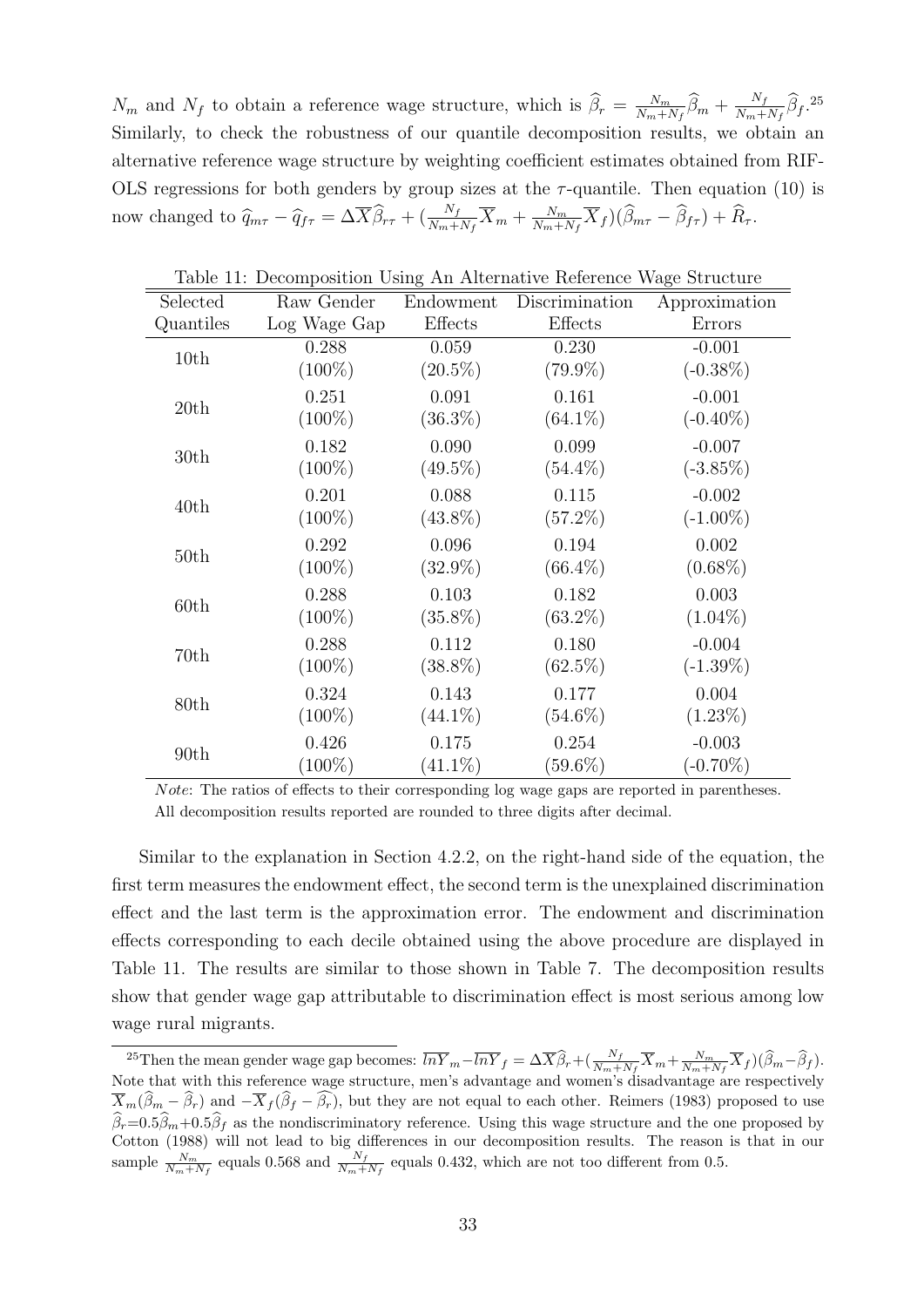#### 4.4.4 Discussion on the Sample Selection Problem

In our analysis, we drop those observations with no earnings in 2002. This can bias our estimates and decomposition results if the sample of employed migrants is systematically different to those unemployed ones. However, we choose to ignore this problem. The first reason is that only 63 migrants reported no earnings in 2002 (16 males and 47 females), who account for a very small proportion of the sample (1.9%). Second, given the data limitation, we cannot find at lease one valid instrumental variable that affects the job participation but exerts no impact on earnings. Thus, we cannot test the sample selection hypothesis or address the problem. Third, even if we find a valid instrument, it is still technically infeasible to both address the selection problem and decompose wage gap across the distribution into the contribution of each covariate using quantile regressions.<sup>26</sup> Finding how each covariate contributes to gender earnings gap is of more interest to us. As a result, we follow the previous literature (see, for example, Bishop et al., 2005; Chi and Li, 2008) and ignore this problem.

# 5 Conclusion

Using a nationally representative cross-sectional data set on Chinese rural migrants, we investigate whether female rural migrants are treated equally to male migrants in China's urban labor market. We analyze the wage determination of both genders using OLS and unconditional quantile regressions. We also untangle the gender wage differentials across the wage distributions by applying decomposition methods.

We find that OLS regressions cannot provide an adequate description of wage determination for both genders. We estimate unconditional quantile regressions for each gender and find substantial differences in the coefficients on the labor market characteristics at various quantiles of the wage distributions for both genders. For example, from OLS regression, the return to one more year of education is 4.1% for both male and female migrants. However, this return increases significantly from 1.5% at the 10th percentile to 4.4% at the median and 10% at the 90th percentile for male migrants, while it remains relatively stable for females (ranging from  $3.1\%$  to  $5.0\%$ ). We also find that, as percentile increases with male migrants' wage distribution, there is more heterogeneity in the coefficient estimates of both occupation and industry dummies, indicating that the choices of occupation and industry can explain more variations in wage levels among high income migrants. Nonetheless, the differences in returns to industry dummies are the largest at the lower end of females' wage distribution.

<sup>&</sup>lt;sup>26</sup>The only method we know of that can address the sample selection problem in quantile decomposition is developed by Albrecht et al. (2009). However, that method is computationally intensive and will disable us from finding the impact of each covariate on wage gap.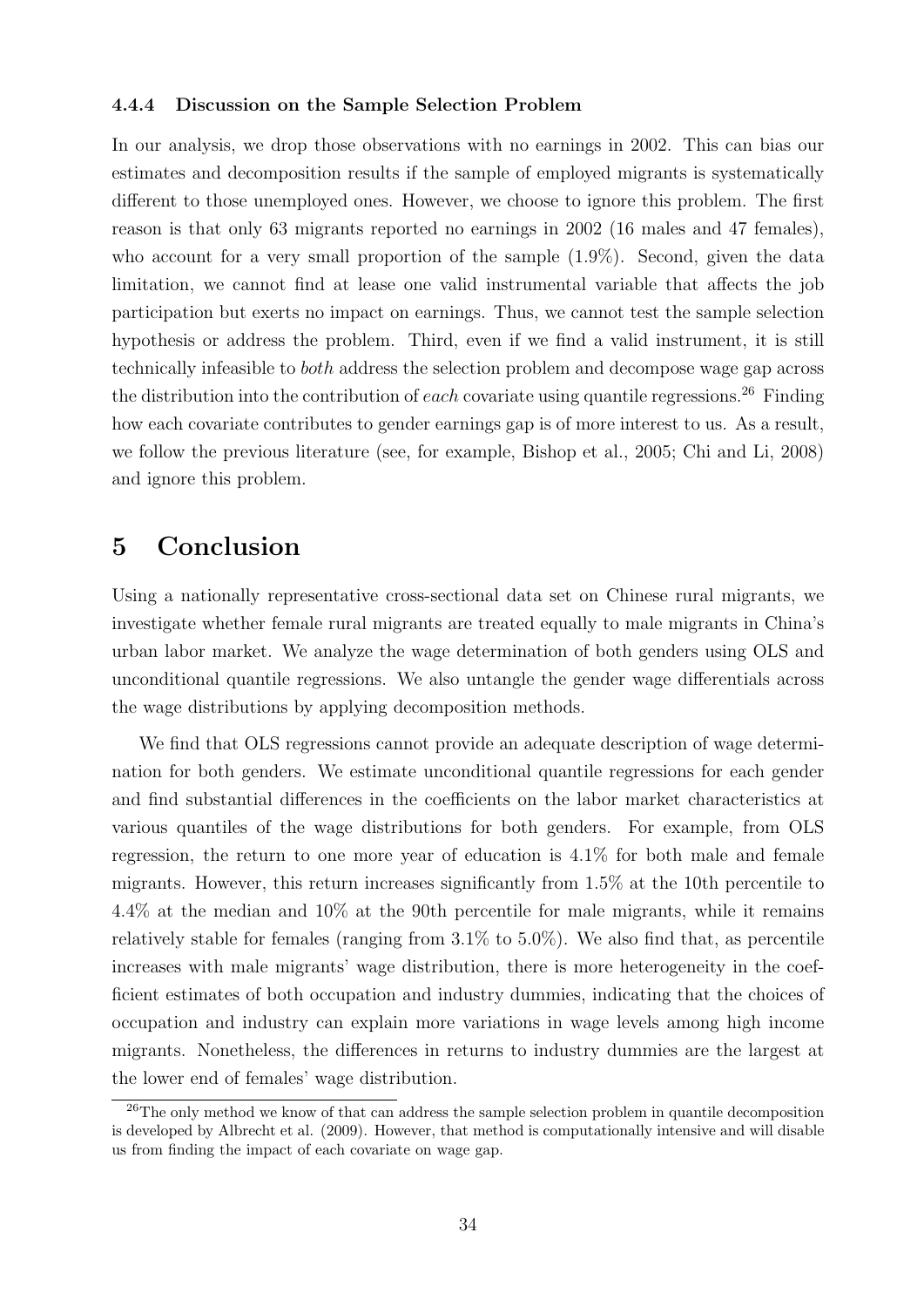The gender wage gap is found to be substantial among rural migrants and it is not uniform across the wage distribution. It becomes increasingly higher at the higher end. The finding is different from the gender wage gap structure previously found for urban residents in Bishop et al. (2005) and Chi and Li (2008), although the two groups both work in urban China. We further decompose the gender wage gap across the distribution into a part explained by differences in productive characteristics (endowment effect) and another part explained by different returns to explanatory variables (discrimination effect). We find that the discrimination effect contributes more to the wage gap than the endowment effect across the wage distribution. While gender wage differentials are larger at higher percentiles, the gender wage discrimination problem seems most serious among low wage rural migrants, which is evident from the ratios of discrimination effects to their corresponding wage gaps.

Furthermore, the endowment effect and discrimination effect are decomposed into the contribution of each covariate. Education, urban experience and industry differences are the three most important factors contributing to the endowment effect at the 10th, 50th and 90th percentile. The effects of education and industry rise drastically from the 10th percentile to 90th percentile with their effects at the higher end more than doubled the corresponding effects at the 50th percentile. In terms of discrimination effect, female migrants are discriminated against in experience in city, whether having a permanent job or not and the ownership of employer at all the 10th, 50th and 90th percentiles of wage distribution. We find a more varied impact of other variables across the wage distribution and this shows that mean decomposition can not provide an adequate description of the picture. For example, at the lower decile, female migrants actually enjoy a advantage in returns to age over males. However, age becomes a factor contributing more and more discrimination against females as percentile increases. The effects of education share the same patterns as those of age, although the magnitude is relatively smaller. Women's occupation choices lower the discrimination effect at the 10th and 50th percentile before increasing it at the 90th percentile, although its mean impact on unexplained effects is negative. From the mean wage gap decomposition, we know that the different returns to industry dummies for both genders lower the discrimination effect. However, they contribute positively to the unexplained effect at the 10th percentile before lowering it at the median and the 90th percentile.

In conclusion, we find a large gender wage gap among the rural migrants in China's urban labor market. With the increase in percentiles, the wage differential is also on the rise with an acceleration observed from 70th to upper percentiles. Discrimination effect contributes to over 50% of the gap across the wage distribution and the extent of gender wage discrimination is the largest at the lower end. Labor market characteristics play a different role in contributing to the endowment effect and discrimination effect from lower percentile to the higher end. These are the findings that were not unveiled in previous literature. While migrant workers usually suffer from discrimination when compared to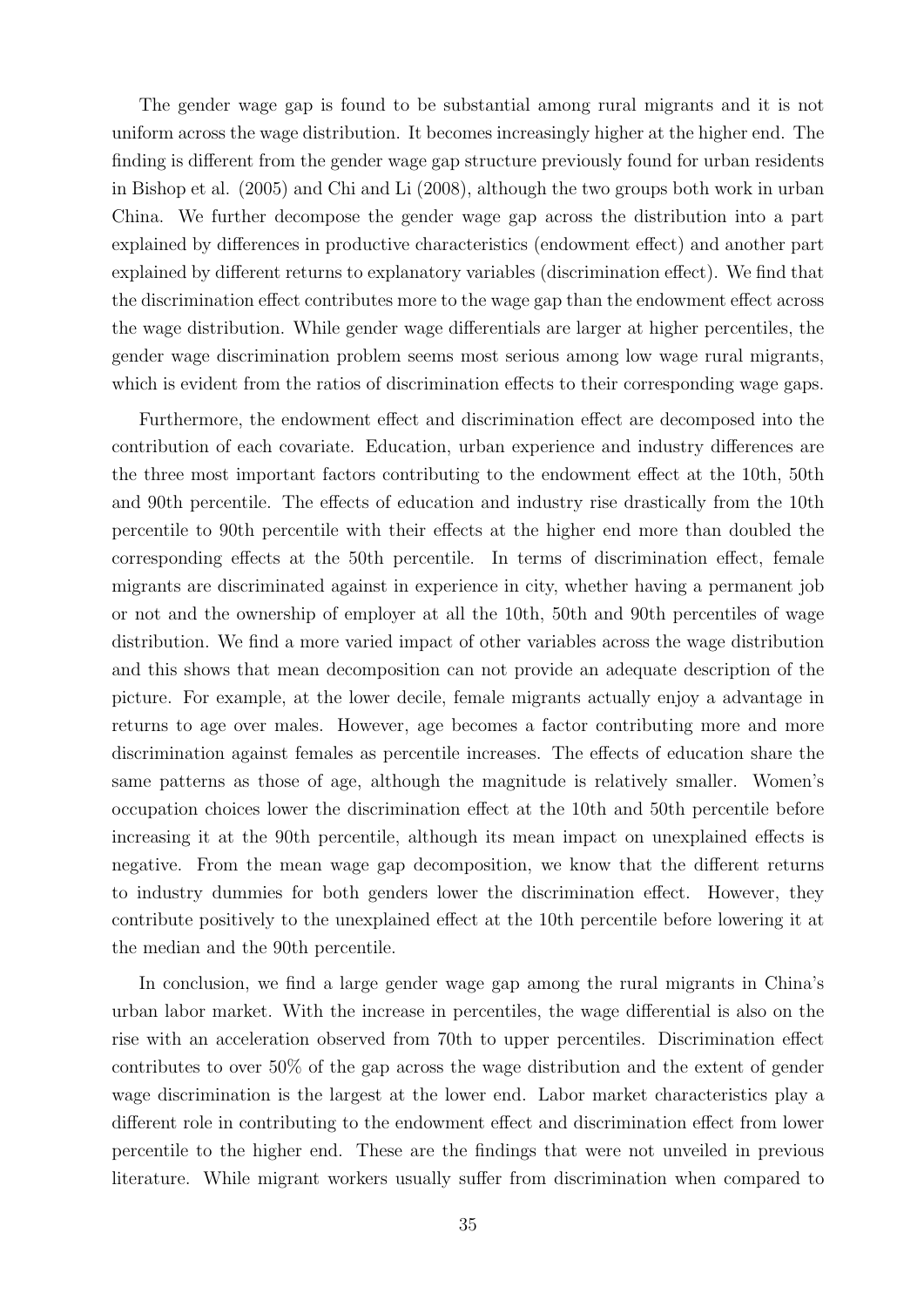their urban resident counterparts (Meng and Zhang, 2001), special attention should be paid by the policymakers to the fact that female migrants are facing double whammy in China's urban labor market. With China being in the process of building a harmonious society and fostering a competitive labor market, more efforts should be directed to ensure equal pay for equal job. One limitation of this study is that we only have data at a single point in time. It is also of interest for us to provide a moving picture of the gender wage gap among rural migrants and show its changing pattern during the economic transition of China. A second limitation is that we fail to take the family issues into consideration. From the data set, we cannot identify whether the spouses of these migrants come to work in urban areas or not, and we cannot investigate the impact of their children on wage levels. We leave these things for future research.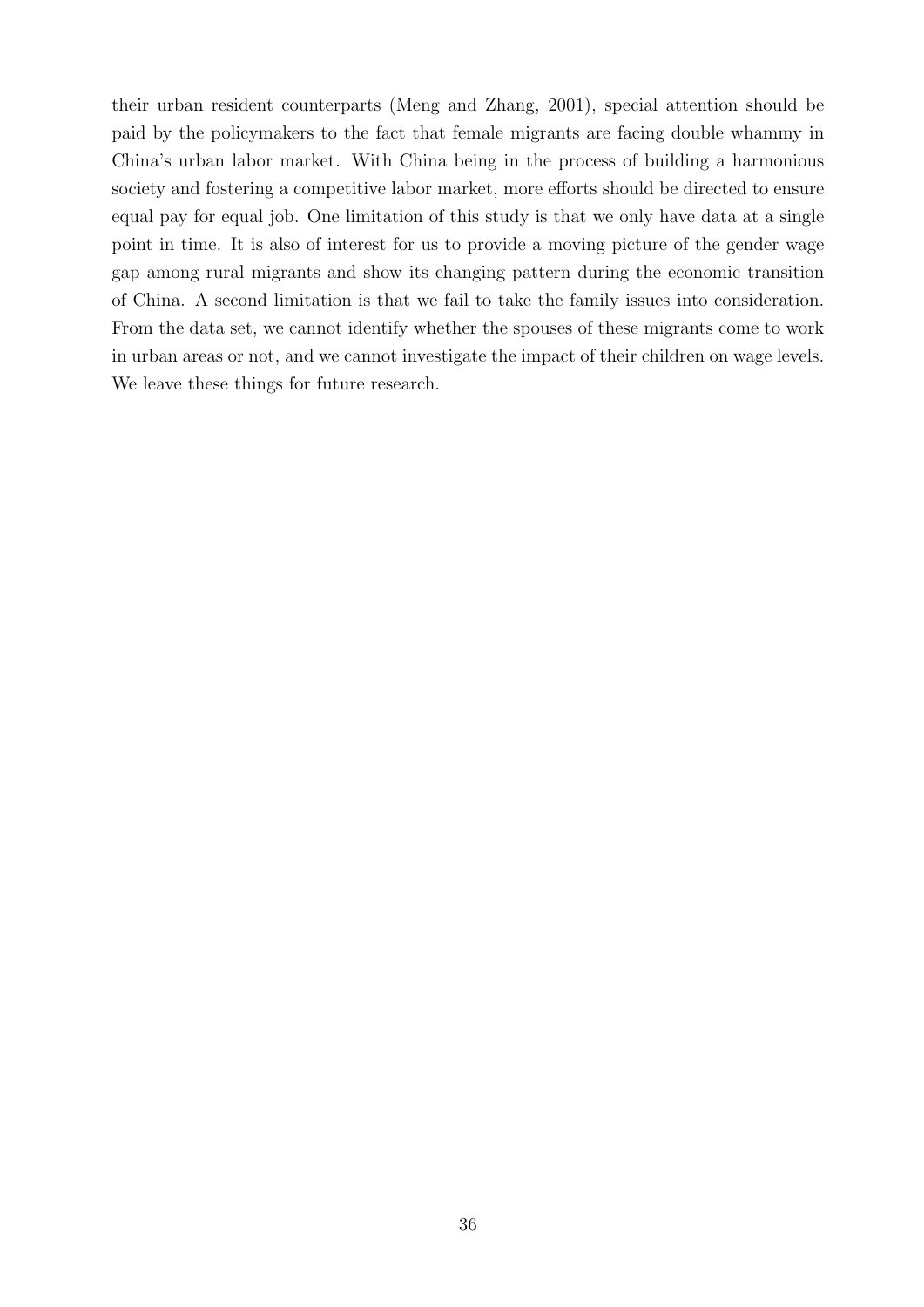# References

- Albrecht, J., A. Bjorklund, and S. Vroman (2003). "Is there a glass ceiling in Sweden?". Journal of Labor Economics 21, 145–177.
- Albrecht, J., A. van Vuuren, and S. Vroman (2009). "Counterfactual distributions with sample selection adjustments: Econometric theory and an application to the Netherlands". Labour Economics 16, 383–396.
- Bishop, J. A., F. Luo, and F. Wang (2005). "Economic transition, gender bias, and the distribution of earnings in China". Economics of Transition 13, 239–259.
- Blinder, S. A. (1973). "Wage discrimination: Reduced form and structual estimates". Journal of Human Resources 8, 436–455.
- Cai, F. (1996). "An economic analysis for labour migration and mobility". Social Sciences in China 17, 120–135.
- Chi, W. and B. Li (2008). "Glass ceiling or sticky floor? Examining the gender earnings differential across the earnings distribution in urban China, 1987-2004". Journal of Comparative Economics 36, 243–263.
- Cotton, J. (1988). "On the decomposition of wage differentials". Review of Economics and Statistics 70, 236–243.
- Demurger, S., M. Gurgand, S. Li, and X. Yue (2009). "Migrants as second-class workers in urban China? A decomposition analysis". Journal of Comparative Economics 37, 610–628.
- DiNardo, J., M. N. Fortin, and T. Lemieux (1996). "Labor market institutions and the distribution of wages, 1973-1992: A semiparametric approach". *Econometrica*  $64$ , 1001–1044.
- Firpo, S., M. N. Fortin, and T. Lemieux (2007). "Decomposing wage distributions using recentered influence regressions". Working paper, Department of Economics, University of British Columbia.
- Firpo, S., M. N. Fortin, and T. Lemieux (2009). "Unconditional quantile regressions". Econometrica 77, 953–973.
- Fortin, M. N. (2008). "The gender wage gap among young adults in the United States: the importance of money versus people". Journal of Human Resources 43, 886–929.
- Fortin, M. N., T. Lemieux, and S. Firpo (2010). "Decomposition methods in economics". In D. Card and O. Ashenfelter (Eds.), Handbook of Labor Economics, Vol 4, forthcoming.
- Gagnon, J., T. Xenogiani, and C. Xing (2009). "Are all migrants really worse off in urban labour markets: New empirical evidence from China". OECD Development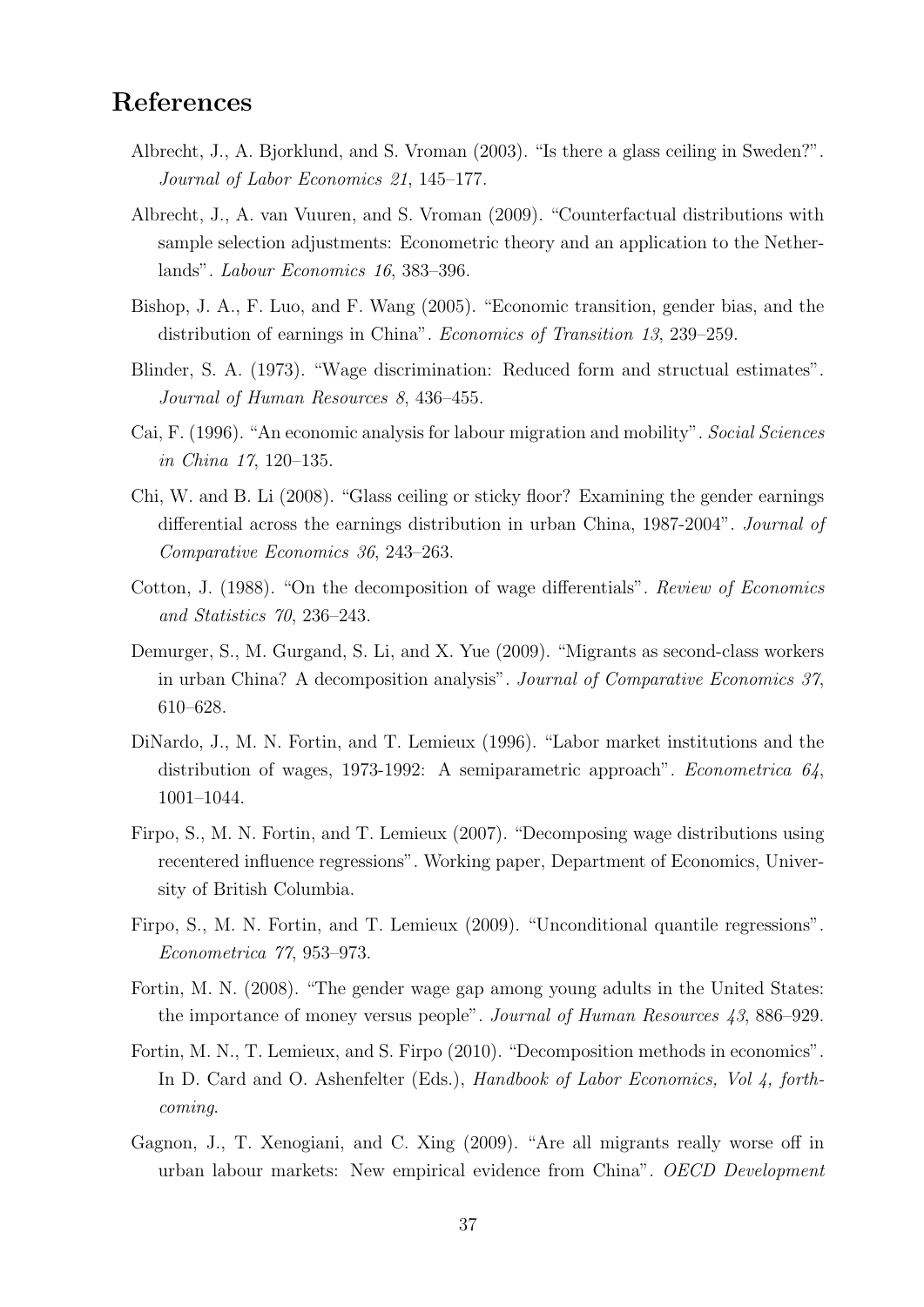Center Working Paper No. 278 .

- Gardeazabal, J. and A. Ugidos (2004). "More on identification in detailed wage decompositions". Review of Economics and Statistics 86, 1034–1036.
- Gustafsson, B. and S. Li (2000). "Economic transformation and the gender earnings gap in urban China". Journal of Population Economics 13, 305–329.
- Hare, D. (1999). "'Push' versus 'Pull' factors in migration outflows and returns: Determinants of migration status and spell duration among China's rural population". Journal of Development Studies 35, 126–142.
- Hare, D. (2002). "The determinants of job location and its effects on migrants' wage: Evidence from China". Economic Development and Cultural Change 50, 557–579.
- Hughes, J. and M. Maurer-Fazio (2002). "Effects of marriage, education and occupation on the female/male wage gap in China". Pacific Economic Review 7, 137–156.
- Imbens, G. W. and D. B. Rubin (2009). "Causal Inference in Statistics, and in the Social and Biomedical Sciences". Cambridge University Press, New York. To appear.
- Imbens, G. W. and J. M. Wooldridge (2009). "Recent developments in the econometrics of program evaluation". Journal of Economic Literature 47, 5–86.
- Jann, B. (2008). "The Blinder-Oaxaca decomposition for linear regression models". Stata Journal 8, 453–479.
- Juhn, C., K. Murphy, and B. Pierce (1993). "Wage inequality and the rise in returns to skill". Journal of Political Economy 101, 410–422.
- Khan, A. R. and C. Riskin (2005). "China's household income and its distribution, 1995 and 2002". The China Quarterly 182, 356–384.
- Koenker, R. and G. Bassett (1978). "Regression quantiles". Econometrica 46, 33–50.
- Li, H. (2003). "Economic transition and returns to education in China". Economics of Education Review 22, 317–328.
- Liang, Z. (2001). "The age of migration in China". *Population and Development Re*view 27, 499–524.
- Liu, Z. (2005). "Institution and inequality: the hukou system in China". Journal of Comparative Economics 33, 133–157.
- Liu, Z. (2008). "Human capital externalities and rural-urban migration: Evidence from rural China". China Economic Review 19, 521–535.
- Lu, Z. and S. Song (2006). "Rural-urban migrantion and wage determination: the case of Tianjin, China". China Economic Review 17, 337–345.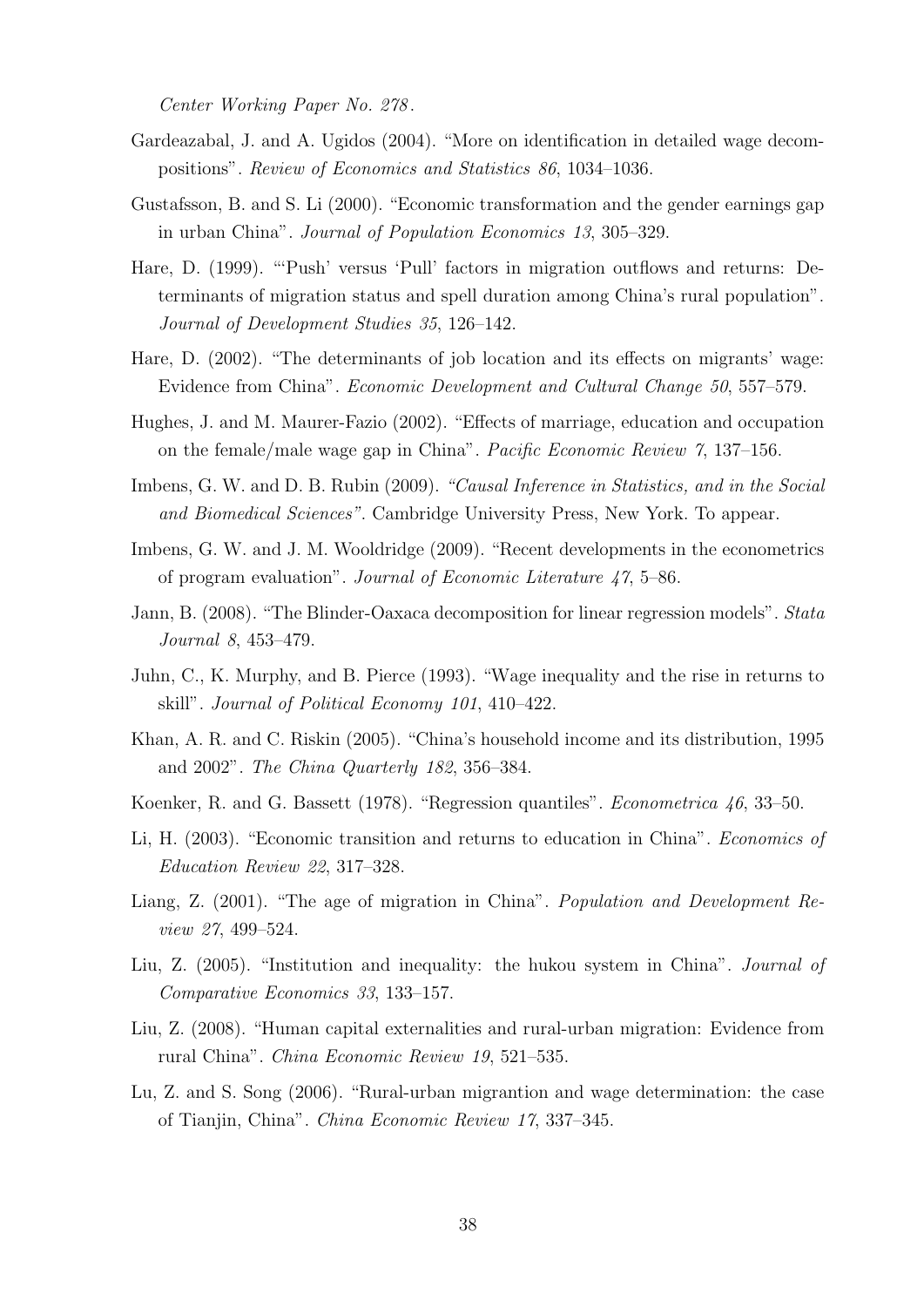- Machado, J. and J. Mata (2005). "Counterfactual decomposition of changes in wage distributions using quantile regression". Journal of Applied Econometrics 20, 445– 465.
- Melly, B. (2005). "Decomposition of differences in distribution using quantile regression". Labour Economics 12, 577–590.
- Meng, X. (1998). "Gender occupational segregation and its impact on the gender wage differential among rural-urban migrants: A Chinese case study". Applied Economics 30, 741–752.
- Meng, X. (2001). "The informal sector and rural-urban migrantion: A Chinese case study ". Asian Economic Journal 15, 71–89.
- Meng, X. and J. Zhang (2001). "The two-tier labor market in urban China". Journal of Comparative Economics 29, 485–504.
- Nandi, A. and C. Nicoletti (2009). "Explaining personality pay gaps in the UK". ISER Working Paper, University of Essex.
- Nopo, H. (2008). "Matching as a tool to decompose wage gaps". Review of Economics and Statistics 90, 290–299.
- Oaxaca, L. R. (1973). "Male-female wage differentials in urban labor markets". International Economic Review 14, 693–709.
- Oaxaca, L. R. and M. Ransom (1994). "On discrimination and the decomposition of wage differentials". Journal of Econometrics 61, 5–21.
- Poncet, S. (2006). "Provincial migration dynamics in China: Borders, costs and economic motivations". Regional Science and Urban Economics 36, 385–398.
- Ramsey, J. (1969). "Tests for specification errors in classical linear least squares regression analysis". Journal of the Royal Statistical Society, Series B 31, 350–371.
- Reimers, C. (1983). "Labour market discrimination against Hispanic and black men". Review of Economics and Statistics 65, 570–579.
- von Mises, R. (1947). "On the asymptotic distribution of differentiable statistical functions". The Annals of Mathematical Statistics 18, 309–348.
- Wang, F. and X. Zuo (1999). "Inside China's cities: institutional barriers and opportunities for urban migrants". American Economic Review, Papers and Proceedings 89, 276–280.
- Wang, M. and F. Cai (2008). "Gender earnings differential in urban China". Review of Development Economics 12, 442–454.
- Yang, D. T. (2005). "Determinants of schooling returns during transition: Evidence from Chinese cities". Journal of Comparative Economics 33, 244–264.